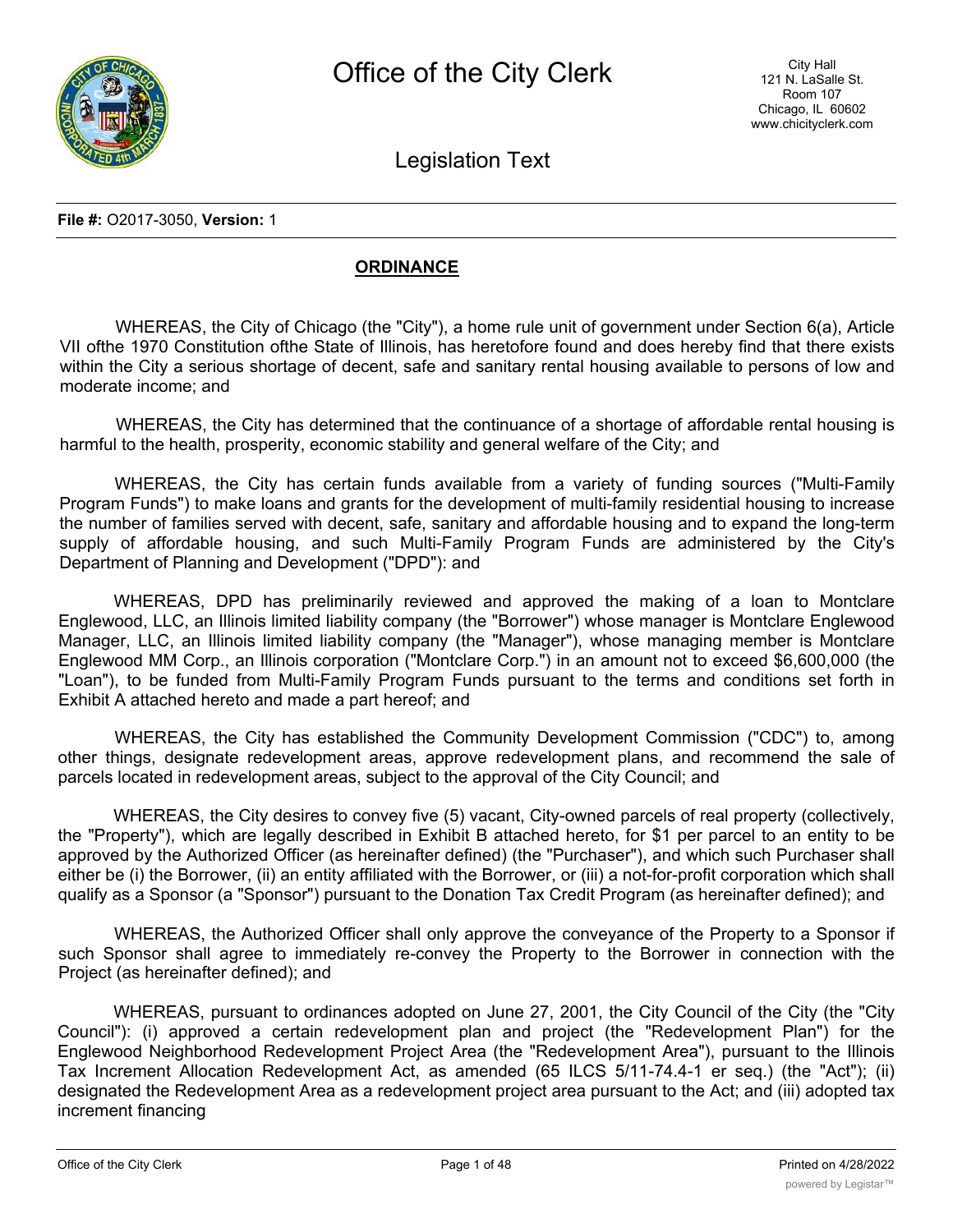pursuant to the Act as a means of financing certain Redevelopment Area project costs incurred pursuant to the Redevelopment Plan; and

WHEREAS, the Property is located in the Redevelopment Area; and

WHEREAS, the Borrower has submitted a proposal to the Department to acquire the Property in order to construct an independent senior living facility with 102 rental units, all of which will be affordable to households earning no more than 60 percent of the area median income (the "Project"); and

WHEREAS, the Project is consistent with the purposes and objectives of the Redevelopment Plan; and

WHEREAS, the Borrower has agreed to undertake the construction of the Project in accordance with the Redevelopment Plan and pursuant to the terms and conditions of a redevelopment agreement in substantially the form attached hereto as Exhibit C (the "Redevelopment Agreement"); and

WHEREAS, the Illinois General Assembly pursuant to 20 ILCS 3805/7.28 (as supplemented, amended and restated from time to time, the "Act") has authorized a program allowing the allocation of certain tax credits for qualified donations made in connection with affordable housing projects; and

WHEREAS, on January 16, 2002, the City Council enacted an ordinance published in the Journal of Proceedings for such date at pages 77362 through 77366, inclusive, as amended by an ordinance adopted by City Council on September 4, 2003 and published in the Journal of Proceedings for such date at pages 6475 through 6626, inclusive, which authorized the establishment of a program (as supplemented, amended and restated from time to time, the "Donation Tax Credit Program") to be implemented by DPD in connection with the use of certain tax credits authorized by the Act; and

WHEREAS, the City's conveyance of the Property to the Purchaser may qualify under the Donation Tax Credit Program as an eligible donation, and may generate certain additional proceeds for the Project, but such qualification as an eligible donation is not a condition to the making ofthe Loan; and

WHEREAS, by Resolution No. 17-CDC-8, adopted on February 14, 2017, the CDC authorized the Department to advertise its intent to negotiate a sale of the Property with the Borrower and to request alternative proposals for the redevelopment of the Property, and recommended the sale of the Property to the Borrower if no responsive alternative proposals were received at the conclusion of the advertising period, or, if alternative proposals were received, if the Department determined in its sole discretion that it was in the best interest of the City to proceed with the Borrower's proposal; and

WHEREAS, public notices advertising the Department's intent to enter into a negotiated sale of the Property with the Borrower and requesting alternative proposals appeared in the Chicago Sun-Times on February 16 and 23, and March 2, 2017; and

*WHEREAS, no other responsive proposals were received by the deadline set forth in the aforesaid notices; now, therefore,*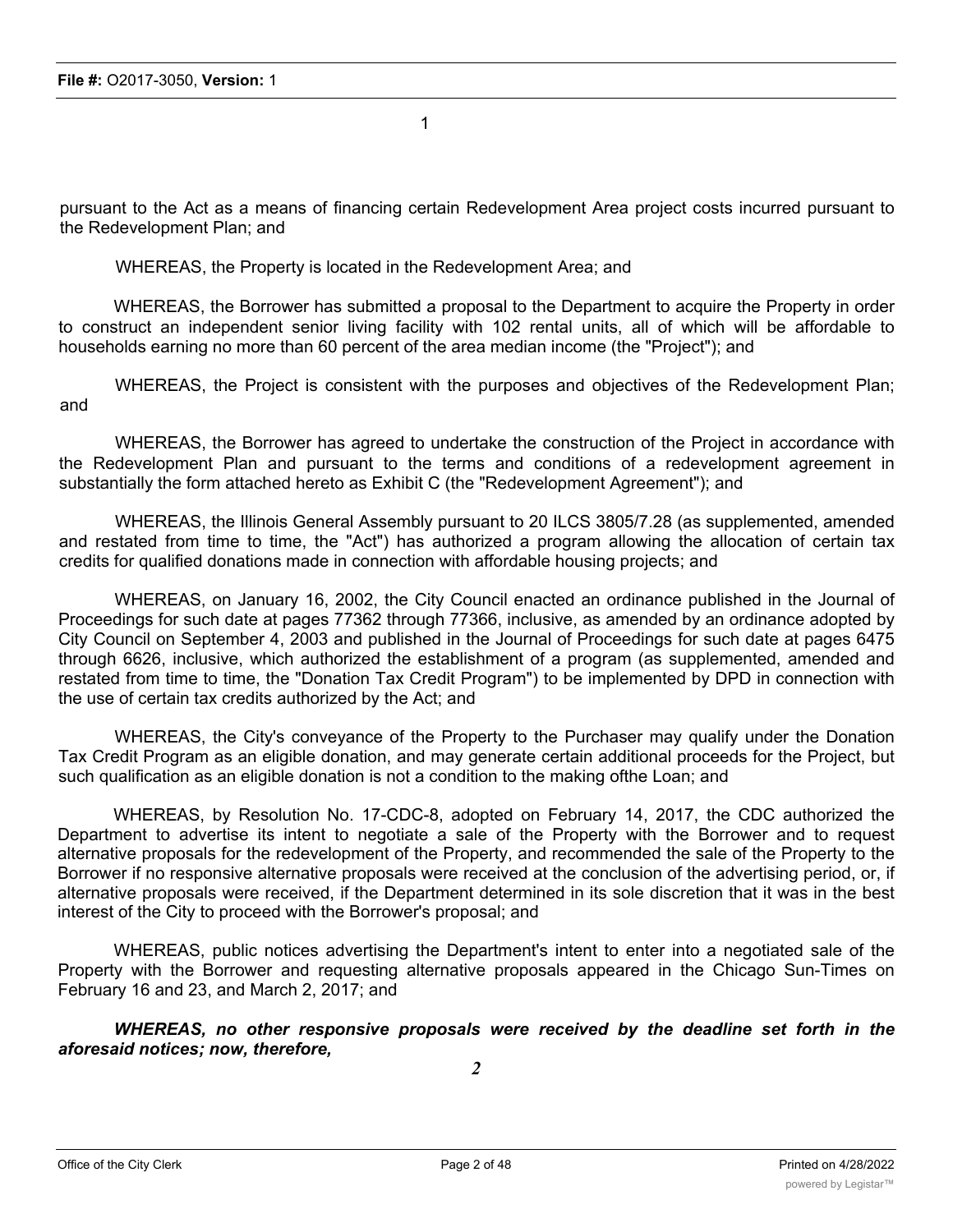## **BE IT ORDAINED BY THE CITY COUNCIL OF THE CITY OF CHICAGO:**

SECTION 1. The above recitals are expressly incorporated in and made a part of this ordinance as though fully set forth herein.

SECTION 2. The Borrower is hereby designated as the developer for the Project pursuant to Section 5/11-74.4-4 ofthe Act.

SECTION 3. Upon the approval and availability of the Additional Financing as shown in Exhibit A hereto, the Commissioner of DPD (the "Commissioner") and a designee of the Commissioner (collectively, the "Authorized Officer") are each hereby authorized, subject to approval by the Corporation Counsel, to enter into and execute such agreements and instruments, and perform any and all acts as shall be necessary or advisable in connection with the implementation of the Loan. The Authorized Officer is hereby authorized, subject to the approval of the Corporation Counsel, to negotiate any and all terms and provisions in connection with the Loan which do not substantially modify the terms described in Exhibit A hereto. Upon the execution and receipt of proper documentation, the Authorized Officer is hereby authorized to disburse the proceeds of the Loan to the Borrower.

SECTION 4. The sale of the Property to the Purchaser for \$1.00 per parcel is hereby approved. The Authorized Officer is hereby authorized to approve the entity which shall be the Purchaser, provided that such Purchaser shall either be (i) the Borrower, (ii) an entity affiliated with the Borrower, or (iii) a not-for-profit corporation which shall qualify as a Sponsor under the Donation Tax Credit Program and which shall agree to immediately re-convey the Property to the Borrower. This approval is expressly conditioned upon the City entering into the Redevelopment Agreement with the Purchaser. The Authorized Officer is hereby authorized, with the approval of the City's Corporation Counsel, to negotiate, execute and deliver the Redevelopment Agreement, and such other supporting documents as may be necessary or appropriate to carry out and comply with the provisions of the Redevelopment Agreement, with such changes, deletions and insertions as shall be approved by the persons executing the Redevelopment Agreement and such other supporting documents.

SECTION 5. The City hereby approves the conveyance of the Property to the Purchaser. If the conveyance of the Property to the Purchaser qualifies as a donation under the Donation Tax Credit Program, and tax credits are allocated to the City in connection with such conveyance of the Property, the Authorized Officer is hereby authorized to transfer such tax credits to an entity satisfactory to the Authorized Officer on such terms and conditions as are satisfactory to the Authorized Officer (the "Transfer"). The proceeds, if any, received by the City in connection with the Transfer are hereby appropriated, and the Authorized Officer is hereby authorized to use such proceeds to make a grant to the Purchaser, in his or her sole discretion, for use in connection with the Project (the "Grant"). Upon the execution and receipt of proper documentation, the Authorized Officer is hereby authorized to disburse the proceeds of the Grant to the Purchaser.

SECTION 6. The Mayor or his proxy is authorized to execute, and the City Clerk or the Deputy City Clerk is authorized to attest, one or more quitclaim deeds conveying the Property to the Purchaser, subject to those covenants, conditions and restrictions set forth in the Redevelopment Agreement.

3

**»**

SECTION 7. To the extent that any ordinance, resolution, rule, order or provision of the Municipal Code of Chicago, or part thereof, is in conflict with the provisions of this ordinance, the provisions of this ordinance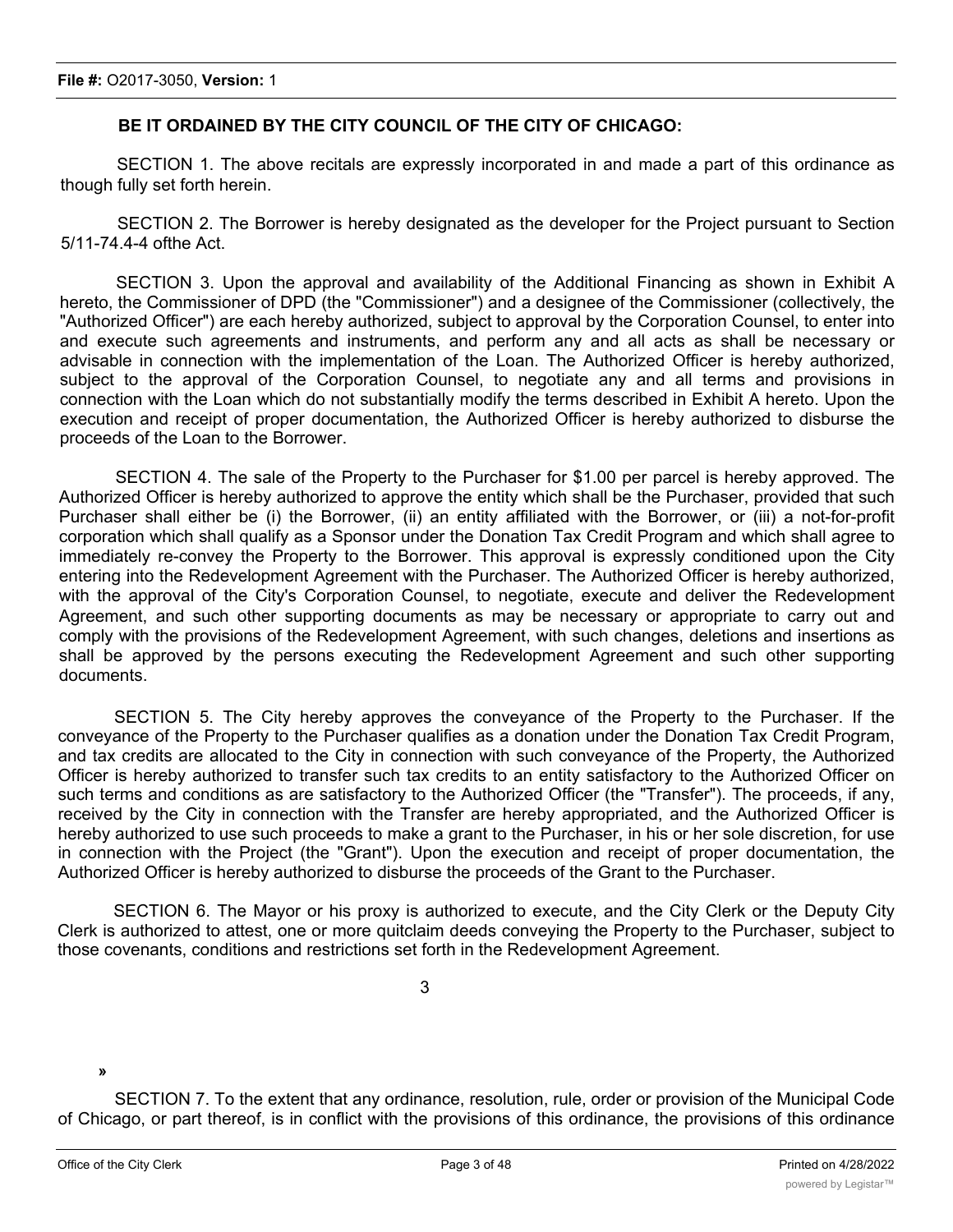shall control. If any section, paragraph, clause or provision of this ordinance shall be held invalid, the invalidity of such section, paragraph, clause or provision shall not affect any of the other provisions of this ordinance. Section 2-45-115 of the Municipal Code of Chicago shall not apply to the Project or the Property.

SECTION 8. This ordinance shall be effective as of the date of its passage and approval.

Attachments: Exhibit A - Loan Terms Exhibit B - Legal Description of Property Exhibit C Redevelopment Agreement

4

## **EXHIBIT A TERMS AND**

#### **CONDITIONS**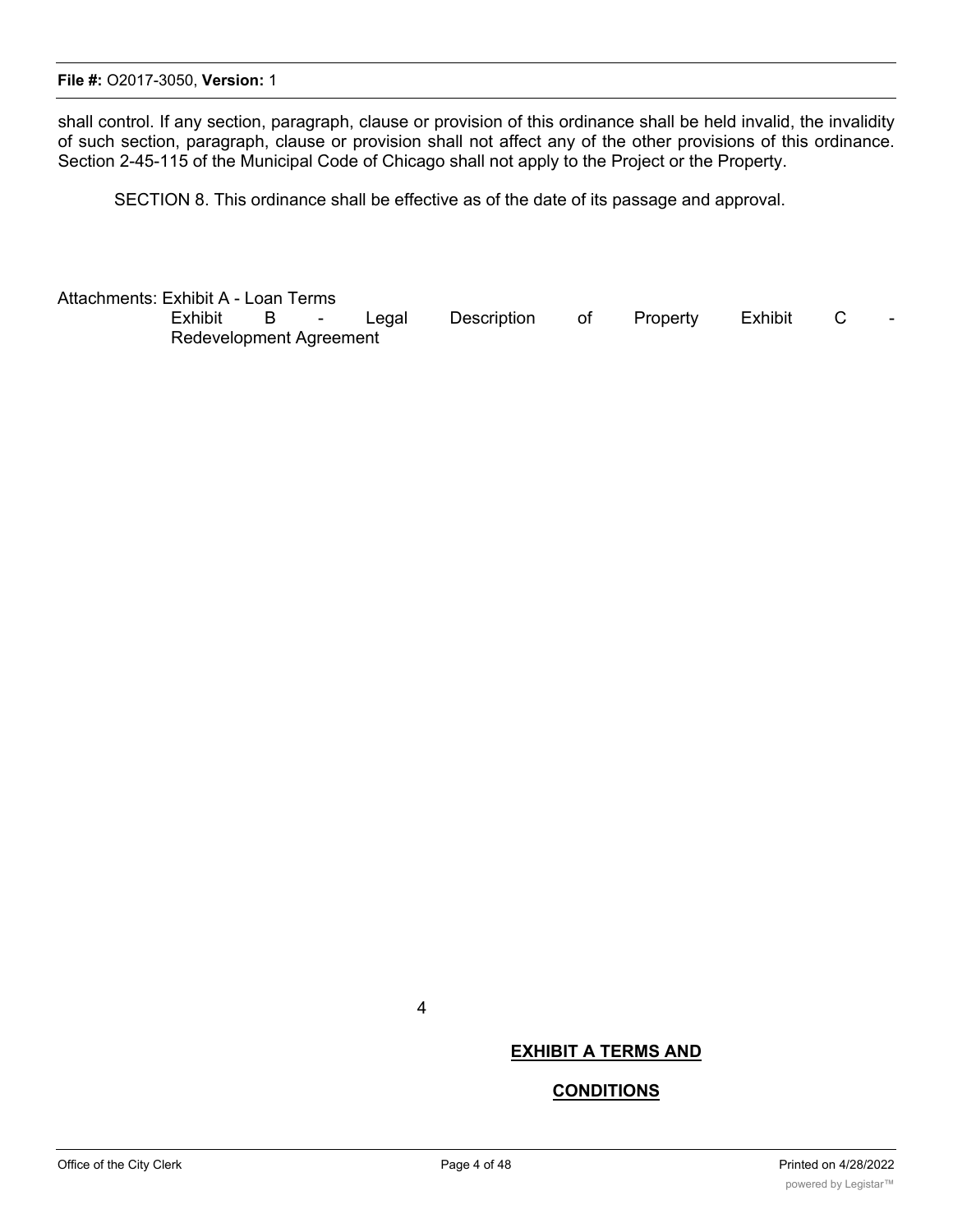Montclare Englewood, LLC, an Illinois limited liability company whose manager is Montclare Englewood Manager, LLC, an Illinois limited liability company ("Manager"), whose managing member is Montclare Englewood MM Corp. ("Montclare Corp."), and others to be hereafter selected as additional members

Acquisition of land and construction of a building to be located at the Project Property and of approximately 102 one bedroom residential dwelling units for low-income and very low-income persons, along with certain common areas and parking spaces.

Source: Amount: Term: Interest: Security: Multi-Family Program Funds Not to exceed \$6,600,000 Not to exceed 42 years Zero percent per annum Non-recourse loan; mortgage on the Property (the Mortgage") ADDITIONAL 1. Amount: Approximately \$8,500.000 (the "Bridge Loan") FINANCING: Term: Not to exceed 30 months Source: Love Funding Corporation, or another source acceptable to the Authorized Officer Interest: A variable rate of interest not to exceed six percent per annum Security: Mortgage on the Property senior to the lien of the City Mortgage, or other security acceptable to the Authorized Officer 2. Amount: Amount not to exceed \$2.100,000 (the "Senior Loan") Term: Not to exceed 42 years Source: Love Funding Corporation, through the HUD Section 221(d)(4) program, or another source acceptable to the Authorized Officer Interest: Five percent per annum, or another interest rate acceptable to the Authorized Officer Security: Mortgage on the Property senior to the lien of the City Mortgage, or other security acceptable to the Authorized **Officer** Low-Income Housing Tax Credit ("LIHTC") Proceeds: Approximately \$15,700,000, all or a portion of which may be paid in on a delayed basis, and all or a portion of which may be used to repay the Bridge Loan Source: To be derived from the syndication of approximately \$1,600,000 LIHTC allocation by the City Amount: Not to exceed \$1,300,000 Term: Not to exceed 42 years Source: Chicago Low-Income Housing Trust Fund, or another source acceptable to the Authorized Officer Interest: Zero percent per annum, or another rate or rates acceptable to the Authorized Officer Security: Mortgage on the Property junior to the lien of the City Mortgage, or other security acceptable to the Authorized **Officer** 

Amount: Not to exceed \$ 2,000,000 Term: Not to exceed 42 years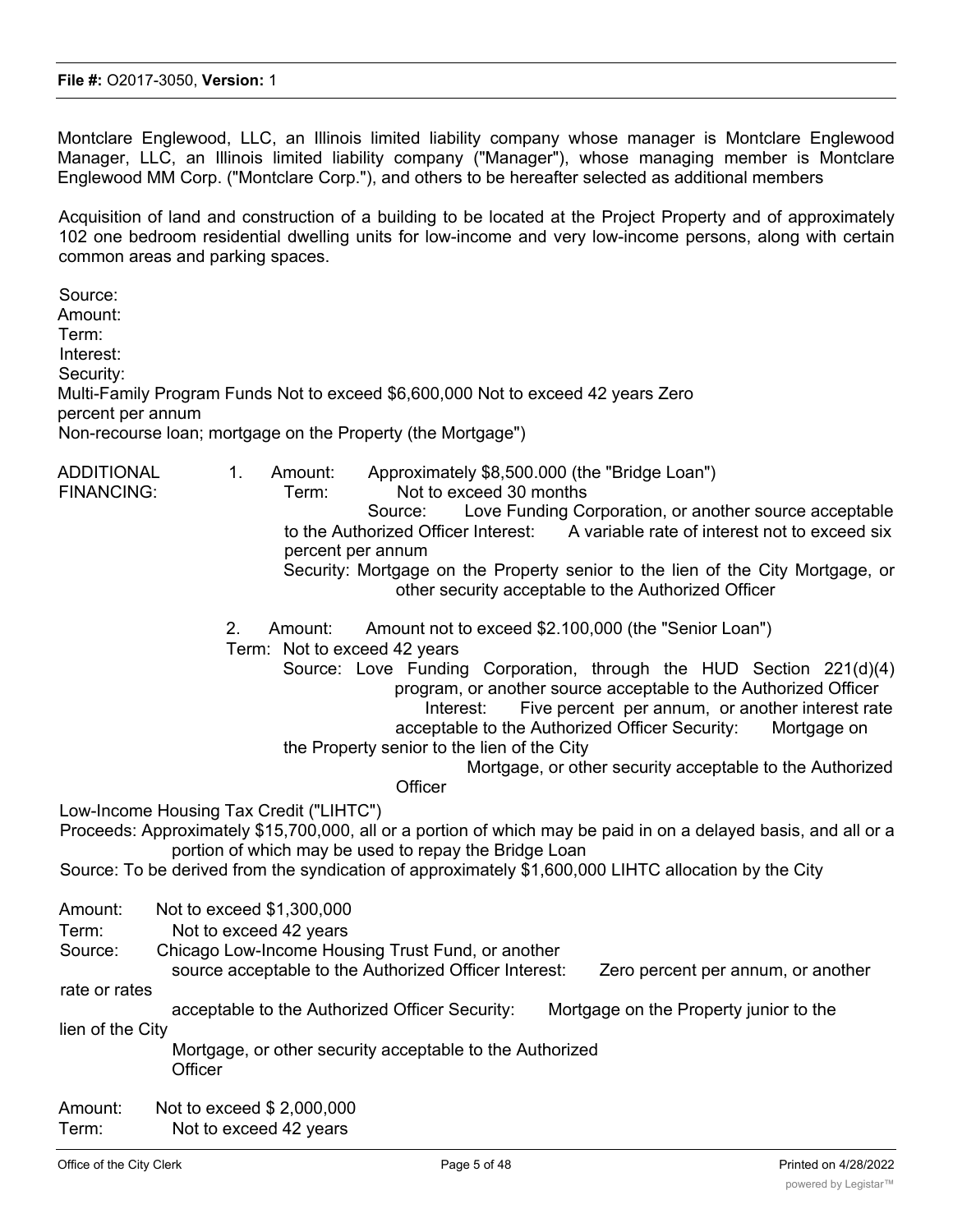## **File #:** O2017-3050, **Version:** 1

Source: Illinois Housing Development Authority ("IHDA"), or

another source acceptable to the Authorized Officer Interest: Not to exceed two percent per annum, or another rate or

rates acceptable to the Authorized Officer Security: Mortgage on the Property junior to the lien of the City

**Officer** 

Mortgage, or other security acceptable to the Authorized

Amount: Amount not to exceed \$850,000

Term: Not to exceed 42 years

- Source: Montclare Corp, derived from the proceeds of a grant from the Federal Home Loan Bank of Chicago (FHLB) Affordable Housing Program, or another source acceptable to the Authorized Officer
- Interest: Zero percent per annum, or another interest rate acceptable to the Authorized Officer
- Security: Mortgage on the Property junior to the lien of the City Mortgage, Recapture Agreement and/or such other security as may be acceptable to the Authorized Officer
- Amount: Approximately \$680,000
- Term: Not to exceed 42 years
- Source: Purchaser, derived from proceeds of the Grant made by the City in connection with the transfer of donation tax credits in connection with the Project, or another source or sources acceptable to the Authorized Officer

Zero percent per annum, or another rate or rates acceptable to the Authorized Officer Mortgage on the Property junior to the lien of the City Mortgage, or other security acceptable to the Authorized Officer

Approximately \$100 Manager

#### **EXHIBIT B**

#### **LEGAL DESCRIPTION OF PROPERTY**

#### (SUBJECT TO FINAL SURVEY AND TITLE)

LOTS 12 THROUGH 45 (EXCEPT THAT PART OF LOT 45 LYING NORTH OF A LINE EXTENDING FROM THE NORTHWEST CORNER TO A POINT 18  $1/2$  FEET SOUTH OF THE NORTHEAST CORNER OF SAID LOT) IN BLOCK 2 IN LUCY M. GREEN'S ADDITION TO CHICAGO IN SECTION 20, TOWNSHIP 38 NORTH, RANGE 14 EAST OF THE THIRD PRINCIPAL MERIDIAN, IN COOK COUNTY, ILLINOIS.

ADDRESS: Northwest Corner of West 64<sup>th</sup> Street and South Green Street

029-0000 20-20-206-043-0000

PINS: 20-20-206-044-0000 20-20-206-027-0000

20-20-206-002-0000 20-20-206-

#### **EXHIBIT C REDEVELOPMENT AGREEMENT**

(ATTACHED)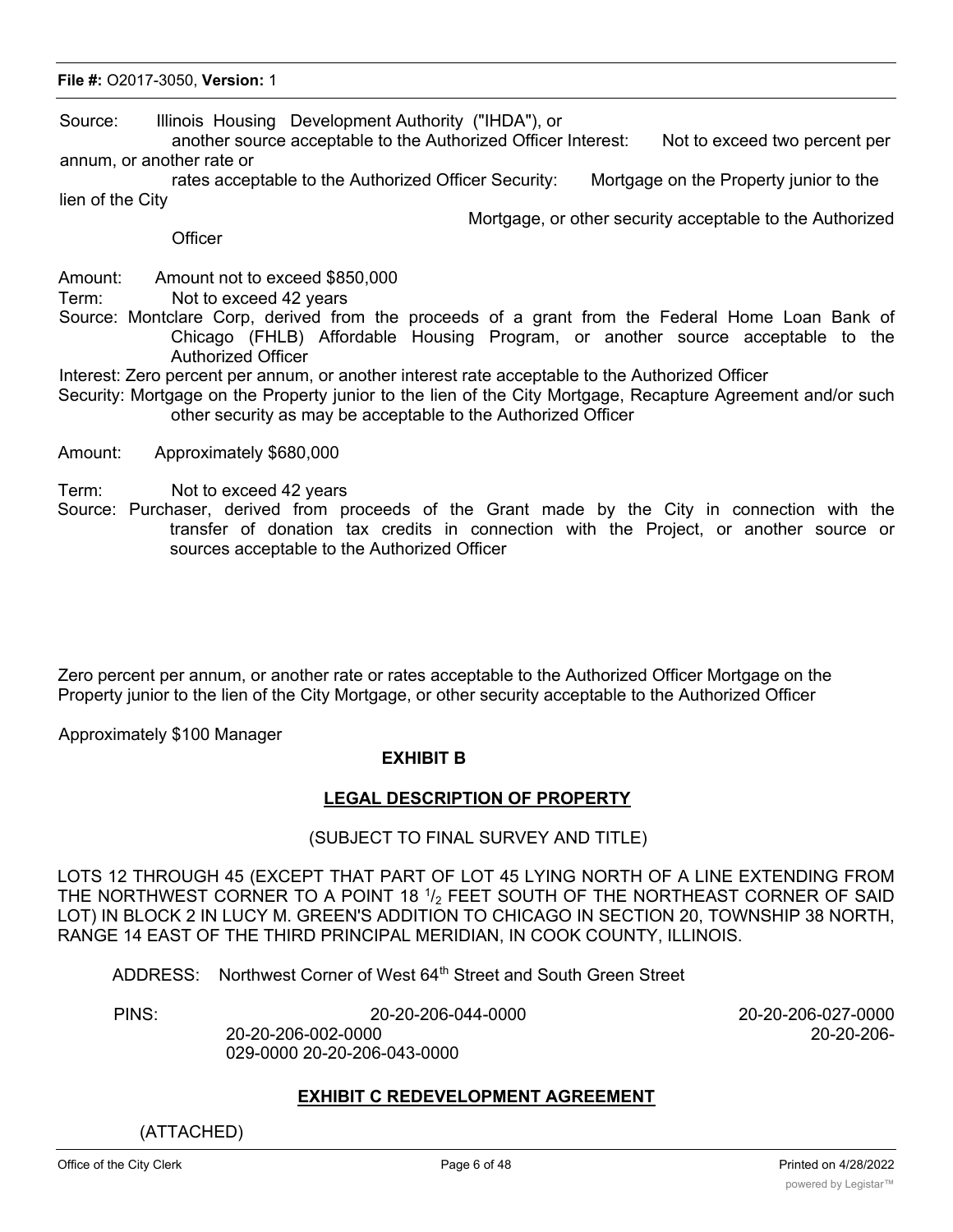## **AGREEMENT FOR THE SALE AND REDEVELOPMENT OF LAND**

(The Above Space for Recorder's Use Only)

**This AGREEMENT FOR THE SALE AND REDEVELOPMENT OF LAND ("Agreement") is made on or as of the day of , 2017, by and between the CITY** OF CHICAGO, an Illinois municipal corporation ("City"), acting by and through its Department of Planning and Development ("DPD"), having its principal offices at City Hall, 121 North LaSalle Street, Chicago, Illinois 60602, and [MONTCLARE ENGLEWOOD, LLC, an Illinois limited liability company]("Developer").

#### **RECITALS**

WHEREAS, the City is the owner of approximately 70,095 square feet of vacant land located at the northwest corner of West 64<sup>th</sup> Street and South Green Street in the Englewood Community Area, as legally described on Exhibit A attached hereto and depicted on the aerial photo attached hereto as Exhibit B (the "Property"); and

WHEREAS, the Property is comprised of five (5) vacant parcels of land, and is bounded on the north by the CTA Green Line tracks, to the east by South Green Street, to the south by West 64<sup>th</sup> Street and to the west by additional City-owned property; and

WHEREAS, the Developer desires to purchase the Property from the City in order to construct an independent senior living facility to be known as Montclare Senior Residences of Englewood consisting of a seven-story building containing 102 rental units, all of which will be affordable to households earning no more than 60 percent of the area median income (as further described below, the "Project"); and

WHEREAS, the City Council, pursuant to an ordinance adopted on  $\sim$ , 2017, *and published at pages through in the Journal of the Proceedings of the City* Council of the City of Chicago ("Journal") of such date, approved the rezoning of the Property from RT-4 (Residential Two-Flat, Townhouse and Multi-Unit District) to RM5.5 (Residential Multi-Unit District), and then to a Residential Planned Development (the "PD"); and

WHEREAS, the Property is located in the Englewood Neighborhood Redevelopment Project Area (the "Redevelopment Area"), as created by ordinance adopted on June 27, 2001; and

WHEREAS, the Project is consistent with the redevelopment plan and project for the Redevelopment Area (as amended,.the "Redevelopment Plan"); and

WHEREAS, the City has agreed to sell the Property to the Developer for \$1.00 per parcel in consideration of the Developer's obligations to construct the Project in accordance with the terms and conditions, of this Agreement; and

WHEREAS, the estimated cost of the Project is \$26,621,725, as set forth in the preliminary budget attached hereto as Exhibit C; and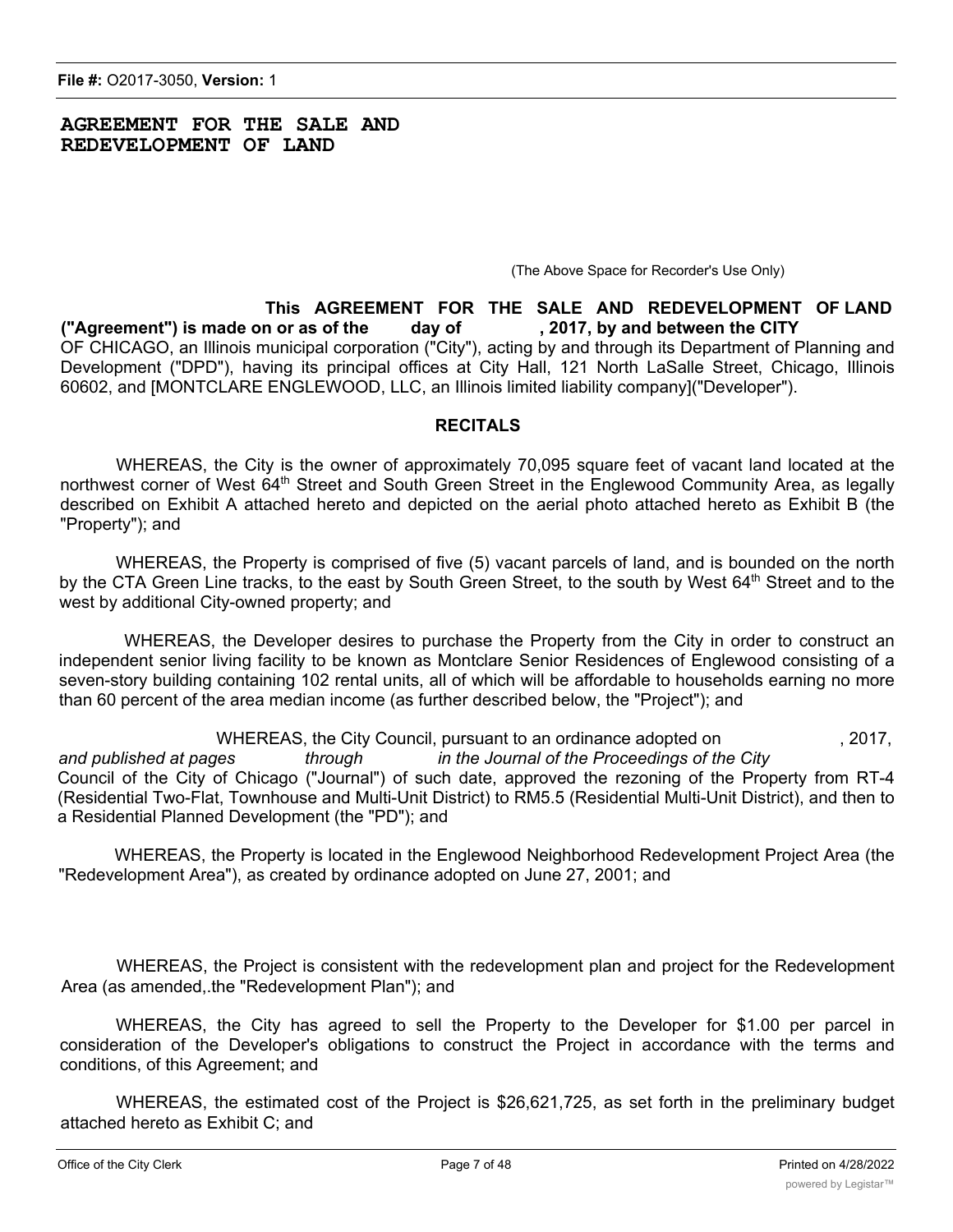WHEREAS, the Project is receiving financing from a variety of funding sources ("Multi-Family Program Funds"), including (i) up to \$6.6 million from the City through its multi-family loan program; (ii) up to \$1.6 million in 9% Low Income Housing Tax Credits, which will generate approximately \$15.7 million in tax credit equity; (iii) up to \$1,300,000 from the City through a Multi-year Affordability Upfront Investment (MAUI) loan; (iv) up to \$850,000 in Federal Home Loan Bank funds; (v) up to \$2 million in loan funds from the Illinois Housing Development Authority; and (vi) donation tax credits; and

WHEREAS, as security for the Developer's completion of construction of the Project and compliance with the use restrictions set forth herein, the Developer has agreed to execute a reconveyance deed in a form acceptable to the City (the "Reconveyance Deed"); and

WHEREAS, the City Council, pursuant to an ordinance (the "Project Ordinance") adopted on **the substitute on the set of the Souties** adopted on the Journal of such date, authorized the sale of the Property to the Developer, subject to the execution, delivery and recording of this Agreement.

NOW, THEREFORE, in consideration of the mutual covenants and agreements contained herein, and for other good and valuable consideration, the receipt and sufficiency of which are hereby acknowledged, the parties agree as follows:

## **SECTION 1. INCORPORATION OF RECITALS.**

The foregoing recitals constitute an integral part of this Agreement and are incorporated herein by this reference with the same force and effect as if set forth herein as agreements of the parties.

## **SECTION 2. DEFINITIONS AND RULES OF CONSTRUCTION.**

2.1 Defined Terms. For purposes of this Agreement, in addition to the terms defined in the foregoing Recitals, the following terms shall have the following meanings:

"2FM" is defined in Section 22.3(a).

"Actual Residents of the City" means persons domiciled within the City, as set forth in more detail in Section 23.2(c) hereof.

2

"Affiliate(s)" when used to indicate a relationship with a specified person or entity, means a person or entity, that, directly or indirectly, through one or more intermediaries, controls, is controlled by or is under common control with such specified person or entity, and a person or entity shall be deemed to.be <http://to.be> controlled by another person or entity, if controlled in any manner whatsoever that results in control in fact by that other person or entity (or that other person or entity and any person or entities with whom that other person or entity is acting jointly or in concert), whether directly or indirectly and whether through share ownership, a trust, a contract or otherwise.

"Agent(s)", means any agents, employees, contractors, subcontractors, or other persons acting under the control or at the request of the Developer or its contractors or Affiliates.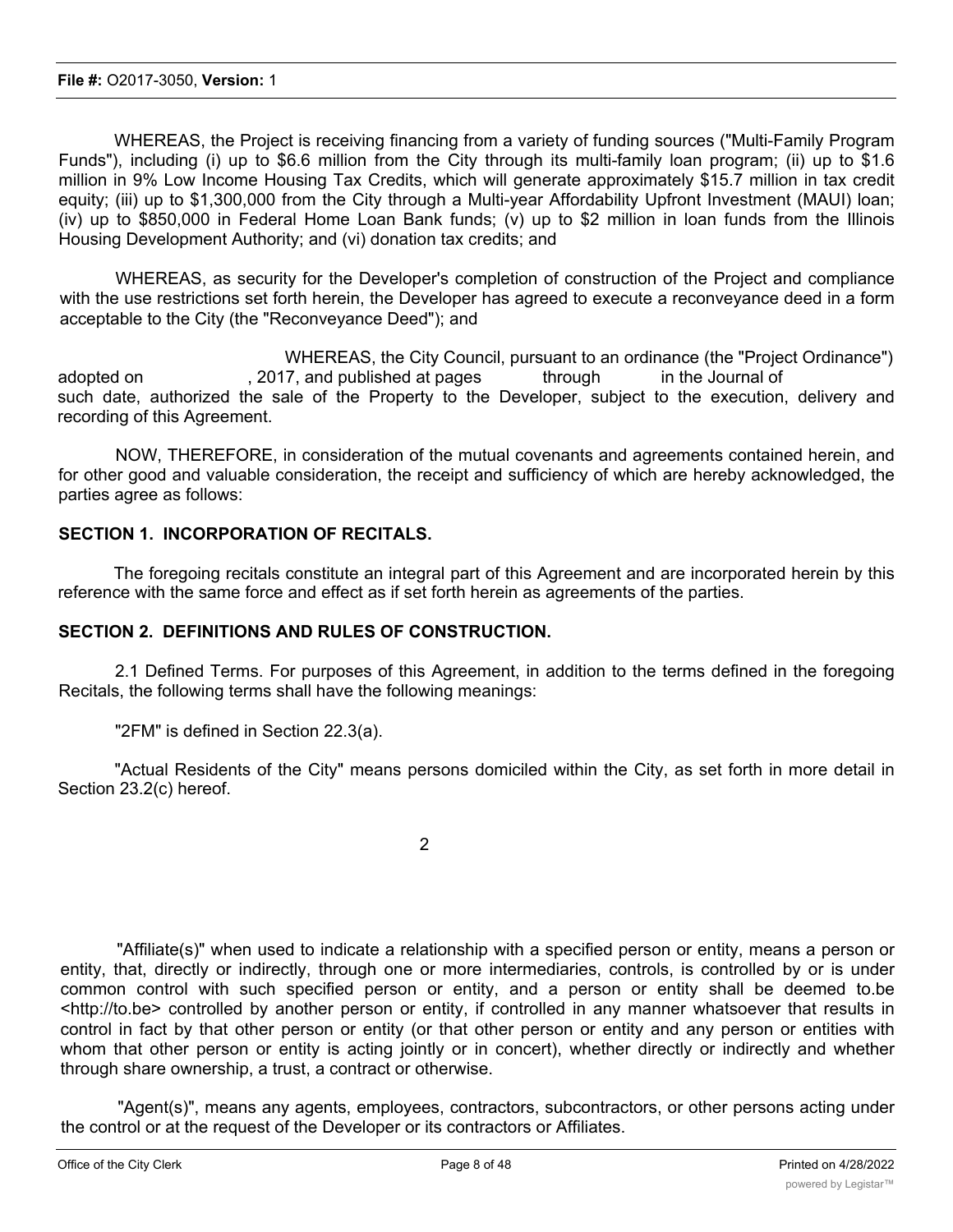"Agreement" means this Agreement as may be amended in accordance with the terms

hereof.

"Architect" means Worn Jerabek Architects. "Budget" is

defined in Section 9. "Bundle" is defined in Section 27.7(a).

"Business Day" means any day other than Saturday, Sunday or a legal holiday in the

City.

"Certificate of Completion" is defined in Section 14.

"Change Order" means any modification to the Scope Drawings, Plans and Specifications, or Budget, as described in Sections 9 and 11.

"City" is defined in the Preamble to the Recitals.

"City Contract" is defined in Section 24.1(1).

"City Council" means the City Council of the City of Chicago as defined in the Recitals. "City Hiring

Plan" is defined in Section 30.1.

"Claims" means liens (including, without limitation, lien removal and bonding costs), liabilities, obligations, damages, losses, demands, penalties, assessments, payments, fines, claims, actions, suits, judgments, settlements, costs, expenses and disbursements (including, without limitation, reasonable, actually -incurred legal fees and expenses and costs of investigation) of any kind and nature whatsoever.

"Closing" means the closing on the conveyance of the Property in accordance with this Agreement.

"Closing Date" is defined in Section 5.

3

"Commissioner" means the individual holding the office and exercising the responsibilities of the commissioner or acting commissioner of DPD or any successor City department, and any authorized designee.

"Construction Program" is defined in Section 23.3(a).

"Contractors" is defined in Section 27.1.

"Contribution" is defined in Section 27.7(c).

"Corporation Counsel" means the City's Department of Law.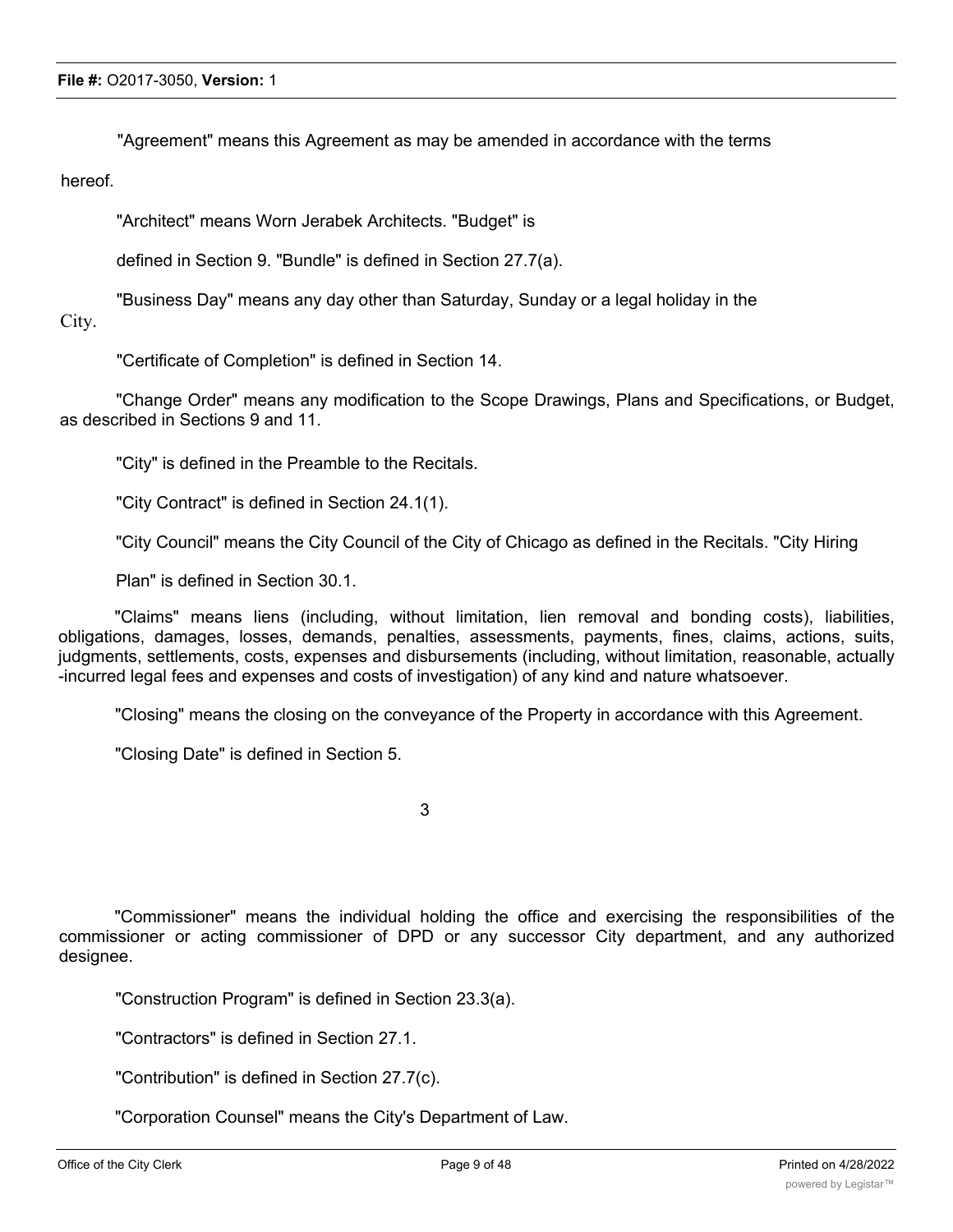"CPI" means the Consumer Price Index for Urban Wage Earners and Clerical Workers, Chicago, Gary, Lake County, IL-IN-WI All Items (Base Year 1982-4 = 100) for the applicable date or period, published by the Bureau of Labor Statistics of the United States Department of Labor.

"Deed" is defined in Section 6.1.

"Developer" is defined in the Preamble to the Recitals.

"Developer Parties" means the Developer, the Developer's Affiliates, and the respective officers, directors, trustees, employees, agents, successors and assigns of the Developer and the Developer's Affiliates.

"Domestic partners" is defined in Section 27.7(d).

"DPD" is defined in the Preamble to the Recitals hereof.

"Draft NFR Letter" means a draft comprehensive "No Further Remediation" Letter issued by the IEPA for the Property, or applicable portions thereof, as determined pursuant to Section 22.3(a), based on TACO Tier I residential remediation objectives, as amended or supplemented from time to time.

"EDS" means the City's Economic Disclosure Statement and Affidavit, on the City's then-current form, whether submitted on paper or via the City's on-line submission process.

"Effective Date" means the date upon which this Agreement has been both (a) fully executed, and (b) delivered to the Developer.

"Employer(s)" is defined in Section 23.1.

"Environmental Documents" means all reports, surveys, field data, correspondence and analytical results prepared by or for the Developer or any Affiliate of the Developer (or otherwise obtained by the Developer or any Affiliate of the Developer) regarding the condition of the Property or any portion thereof, including, without limitation, the SRP Documents.

4

"Environmental Laws" means any and all Laws relating to the regulation and protection of human health, safety, the environment and natural resources now or hereafter in effect, as amended or supplemented from time to time, including, without limitation, the Comprehensive Environmental Response, Compensation and Liability Act, 42 U.S.C. § 9601 et seg., the Resource Conservation and Recovery Act, 42 U.S.C. § 6901 et sec-., the Hazardous Materials Transportation Act, 49 U.S.C. § 5101 et seg,, the Federal Water Pollution Control Act, 33 U.S.C. § 1251 et seg.., the Clean Air Act, 42 U.S.C. § 7401 et seg., the Toxic Substances Control Act, 15 U.S.C. §2601 et seg., the Federal Insecticide, Fungicide, and Rodenticide Act, 7 U.S.C. § 136 et seg., the Occupational Safety and Health Act, 29 U.S.C. § 651 et seq., any and all regulations promulgated under such Laws, and all analogous state and local counterparts or equivalents of such Laws, including, without limitation, the Illinois Environmental Protection Act, 415 ILCS 5/1 et seg., and the common law, including, without limitation, trespass and nuisance.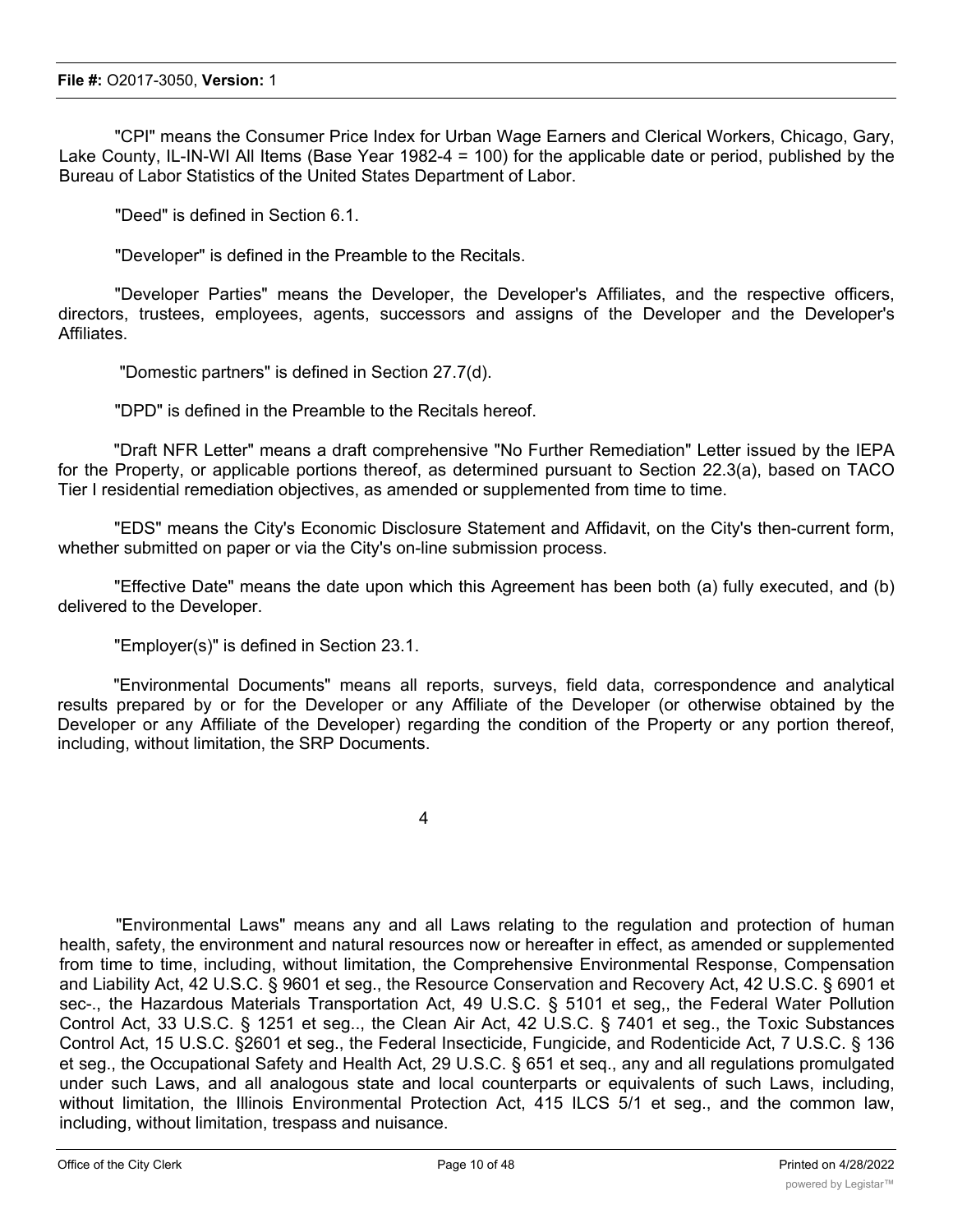"Equity" means funds of the Developer (other than funds derived from Lender Financing) irrevocably available for the Project, and unencumbered by any other obligation.

"Event of Default" means any event or occurrence as defined in Section 19.2.

"Final NFR Letter" means a final comprehensive "No Further Remediation" letter issued by the IEPA approving the use of the Property for the construction, development and operation of the Project in accordance with the site plan approved by the City and the terms and conditions of the SRP Documents, as amended or supplemented from time to time. The Final NFR Letter shall state that the Property meets TACO Tier 1 remediation objectives for residential properties and the construction worker exposure route as set forth in 35 III. Adm. Code Part 742, but may be reasonably conditioned upon use and maintenance of engineered barriers and other institutional or engineering controls acceptable to the IEPA.

"General Contractor" means Ujamaa/ Brown Momen.

"Governmental Approvals" is defined in Section 8.

"Hazardous Substances" means any toxic substance, hazardous substance, hazardous material, hazardous chemical or hazardous, toxic or dangerous waste defined or qualifying as such in (or for the purposes of) any Environmental Laws, or any pollutant, toxic vapor, or contaminant, and shall include, but not be limited to, petroleum (including crude oil or any fraction thereof), any radioactive material or by-product material, polychlorinated biphenyls and asbestos in any form or condition.

"Human Rights Ordinance" is defined in Section 23.1(a).

"Identified Parties" is defined in Section 27.

"IEPA" means the Illinois Environmental Protection Agency.

"IGO Hiring Oversight" is defined in Section 30.4.

"Indemnitee" and "Indemnitees" have the respective meanings defined in Section 21.

5

"Laws" means all applicable federal, state, county, municipal or other laws (including common law), statutes, codes, ordinances, rules, regulations, executive orders or other requirements, now or hereafter in effect, as amended or supplemented from time to time, and any applicable judicial or administrative interpretation thereof, including any applicable judicial or administrative orders, consent decrees or judgments.

"Lender(s)" means any provider of Lender Financing approved pursuant to Section 9 hereof, including the City, which shall be limited to funds necessary to construct the Project.

"Lender Financing" means funds borrowed by the Developer from Lenders, available to pay for the costs of the Project (or any portion thereof), including, without limitation, the Multi-Family Program Funds.

"Losses" means any and all debts, liens, claims, causes of action, demands, complaints, legal or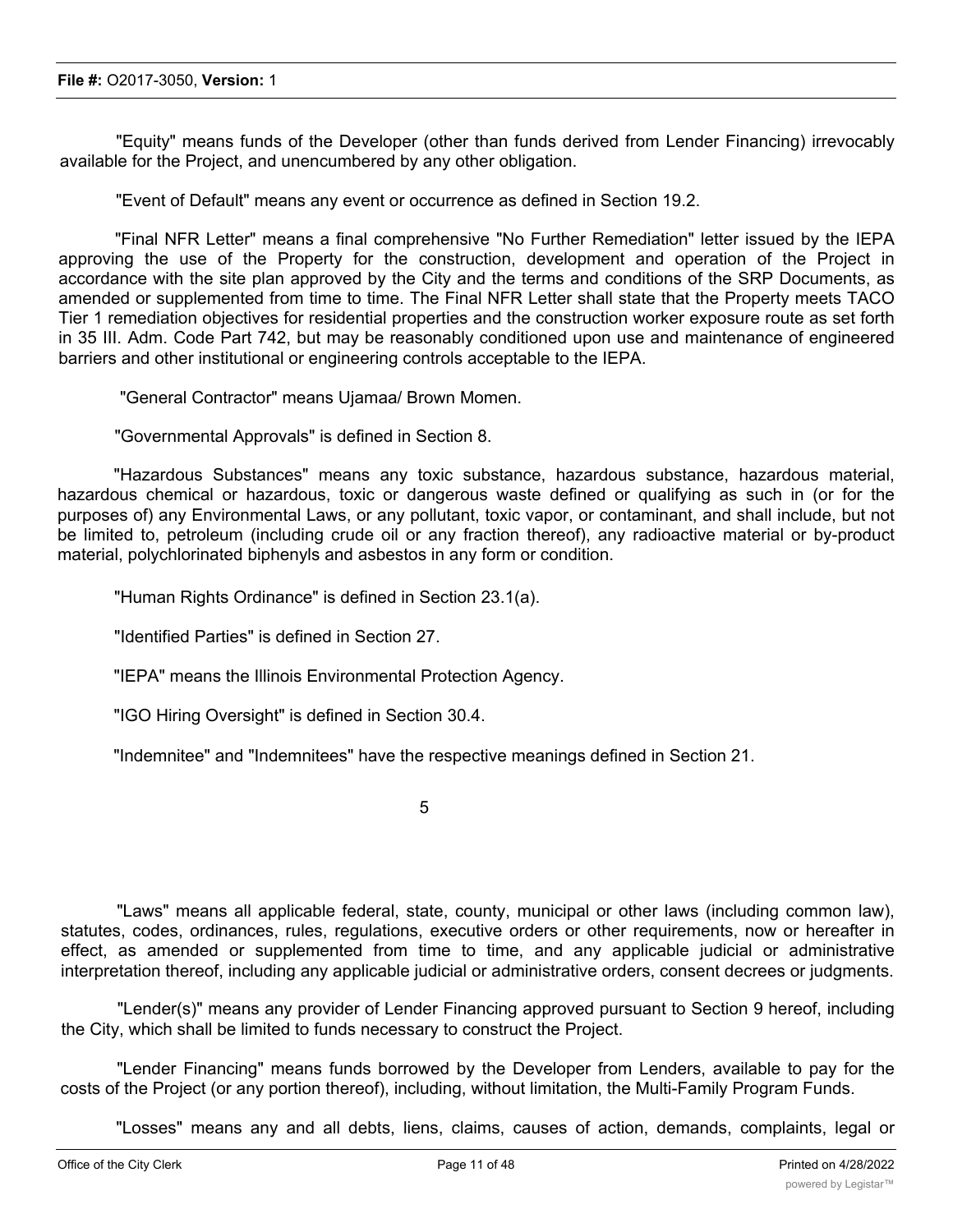administrative proceedings, losses, damages, obligations, liabilities, judgments, amounts paid in settlement, arbitration or mediation awards, interest, fines, penalties, costs, expenses and disbursements of any kind or nature whatsoever (including, without limitation, reasonable attorneys' fees and expenses, consultants' fees and expenses and court costs).

"MBE(s)" means a business identified in the Directory of Certified Minority Business Enterprises published by the City's Department of Procurement Services, or otherwise certified by the City's Department of Procurement Services as a minority-owned business enterprise, related to the Procurement Program or the Construction Program, as applicable.

"MBE/WBE Program" is defined in Section 23.3(a).

"Multi-Family Program Funds" is defined in the Recitals.

"Municipal Code" means the Municipal Code of the City of Chicago as presently in effect and as hereafter amended from time to time.

"Other Contract" is defined in Section 27.7(b).

"Outside Closing Date" is defined in Section 5.

"Owners" is defined in Section 27.1.

"Party(ies)" means the City and the Developer.

"PD" is defined in the Recitals.

"Plans and Specifications" means the final construction plans and specifications prepared by the Architect, as submitted to the City as the basis for obtaining Governmental Approvals for the Project, as such plans and specifications may be amended, revised or supplemented from time to time with the prior written approval of the City in accordance with Section 11.2 (Change Orders) hereof.

"Political fundraising committee" is defined in Section 27.7(e).

6

"Project" means a 7-story elevator building designed for seniors with a total of 102 units. The first floor will contain 12 units and floors 2-7 will contain approximately 15 units each. Each unit will include one bedroom with one bathroom. The Project will also include a community room with a kitchen, a library, health screening room, exercise room,' computer room, and laundry room.

"Proof of Financing" means proof reasonably acceptable to the City that the Developer has Equity and/or Lender Financing, in amounts adequate to complete the Project and satisfy its obligations under this Agreement. The Proof of Financing shall include binding commitment letters from the Developer's Lenders, if any, and evidence of the Developer's ability to make an equity contribution in the amount of any gap in financing.

"Property" is defined in the Recitals.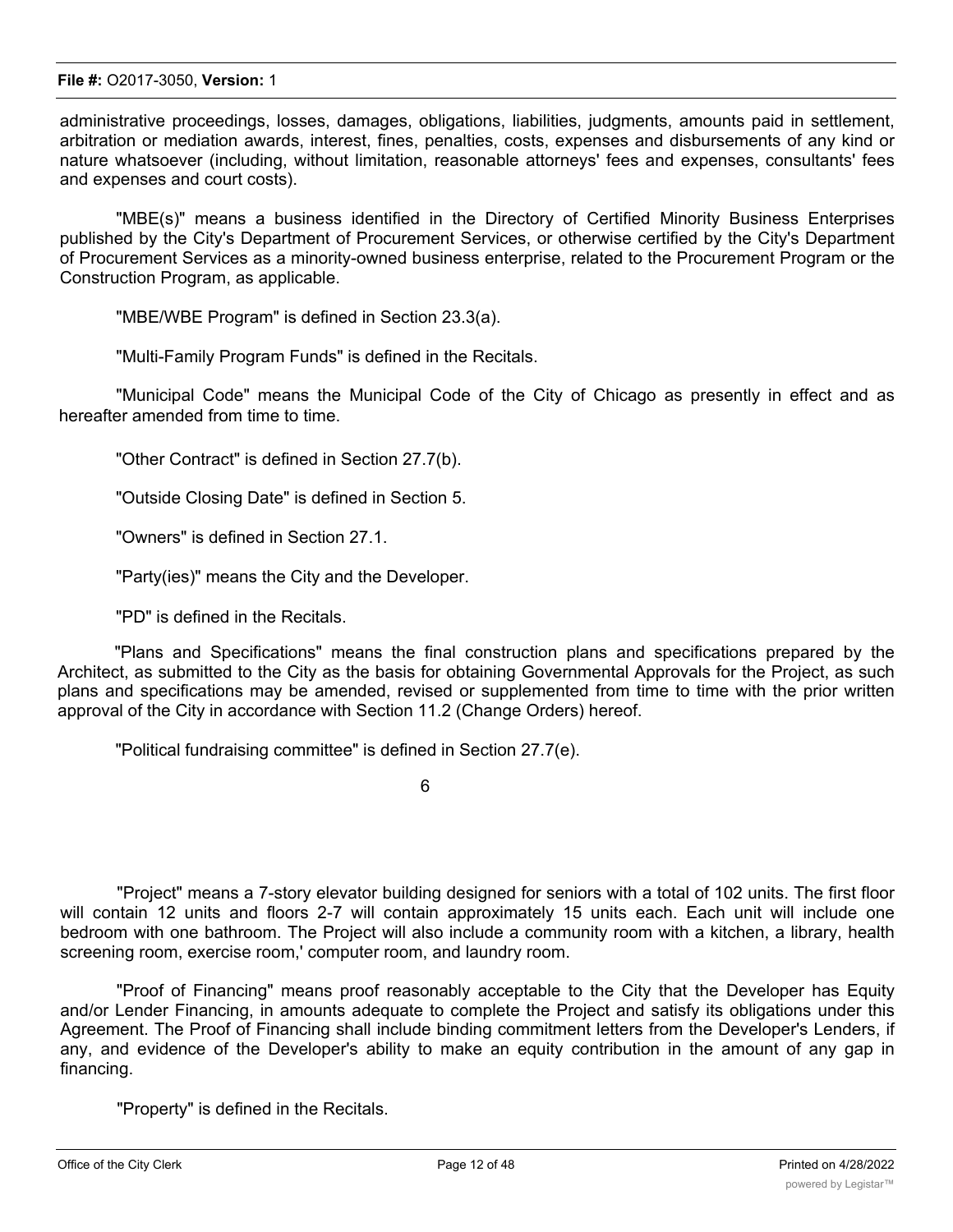"Purchase Price" is defined in Section 3.

"Reconveyance Deed(s)" is defined in the Recitals.

"Redevelopment Area" is defined in the Recitals.

"Redevelopment Plan" is defined in the Recitals.

"Released Claims" is defined in Section 22.4.

"Remediation Costs" means governmental or regulatory body response costs, natural resource damages, property damages, and the costs of any investigation, cleanup, monitoring, remedial, removal or restoration work required by any federal, state or local governmental agency or political subdivision or other third party in connection or associated with the Property or any improvements, facilities or operations located or formerly located thereon.

"Remediation Work" means all investigation, sampling, monitoring, testing, removal, response, disposal, storage, remediation, treatment and other activities necessary to obtain a Final NFR Letter for the Property in accordance with the terms and conditions of the Draft NFR Letter for the Property, the SRP Documents, all requirements of the IEPA and all applicable Laws, including, without limitation, all applicable Environmental Laws.

"Scope Drawings" means the site plan, floor plans and elevations attached hereto as Exhibit D.

"Shakman Accord" is defined in Section 30.1.

"SRP" means the lEPA's Site Remediation Program as set forth in Title XVII of the Illinois Environmental Protection Act, 415 ILCS 5/58 et seq., and the regulations promulgated thereunder.

"SRP Documents" means all documents submitted to the IEPA under the SRP program, as amended or supplemented from time to time, including, without limitation, the

7

Comprehensive Site Investigation and Remediation Objectives Report, the Remedial Action Plan, and the Remedial Action Completion Report.

"Sub-owners" is defined in Section 27.1.

"Survey" means a Class A plat of survey in the most recently revised form of ALTA/ACSM urban survey of the Property dated within 45 days prior to the Closing Date, acceptable in form and content to the City and the Title Company, prepared by a surveyor registered in the State of Illinois, certified to the City and the Title Company, and indicating whether the Property is in a flood hazard area as identified by the United States Federal Emergency Management Agency (and updates thereof to reflect improvements to the Property in connection with the construction of the Project as required by the City or Lender(s) providing Lender Financing.

"TACO" means the Tiered Approach to Corrective Action Objectives codified at 35 III. Adm. Code Part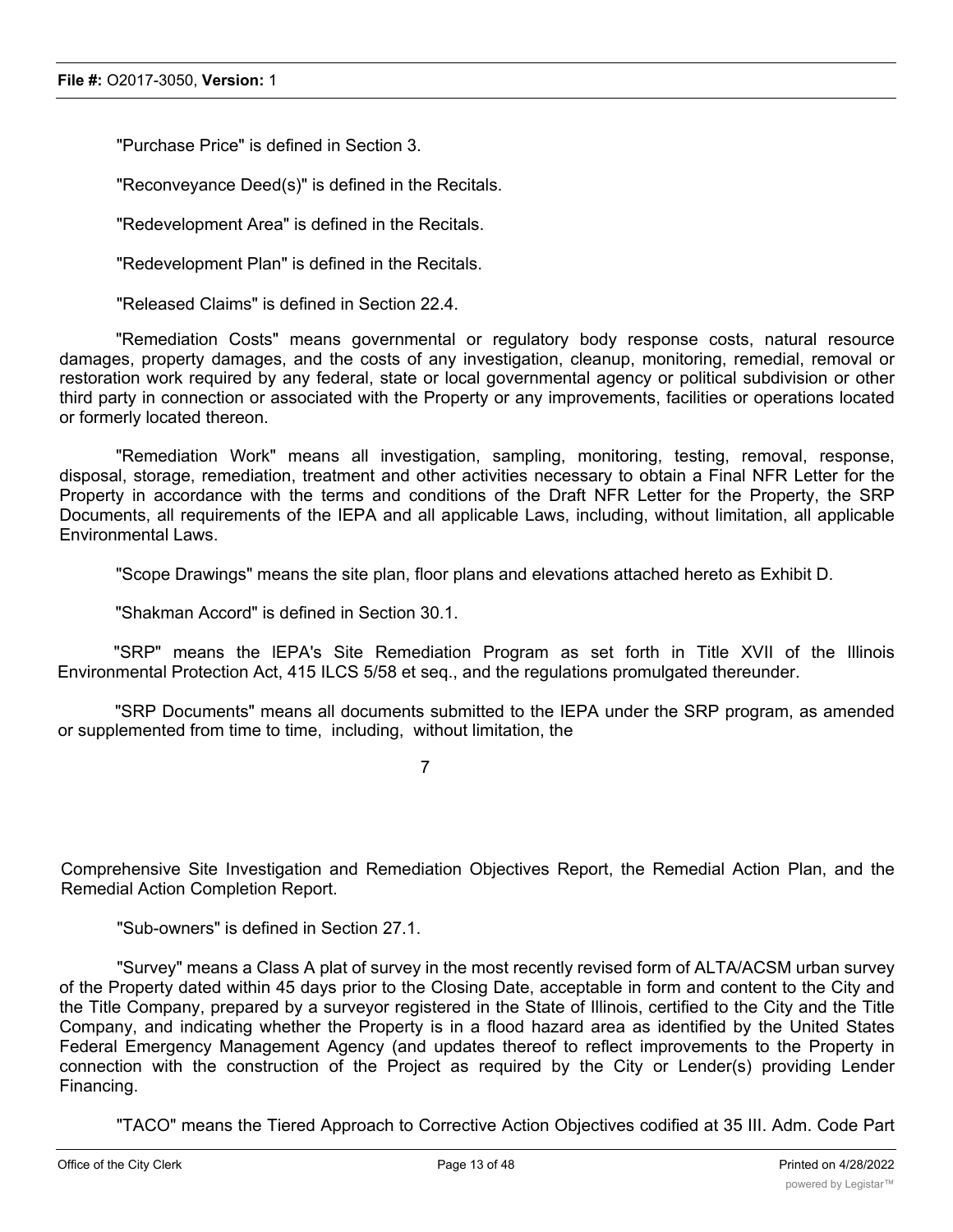742 et seq.

"Title Company" means Chicago Title Insurance Company.

"Title Commitment" is defined in Section 7.1.

"Title Policy" means a title insurance policy issued by the Title Company in the most recently revised ALTA or equivalent form, showing the Developer as the named insured with respect to the Property, noting the recording of this Agreement and a subordination agreement with respect to any Lender Financing for the Project (as described in Section 10.14 below) as encumbrances against the Property.

"UST(s)" means underground storage tank(s) whether or not subject to Title 16 of the Illinois Environmental Protection Act, including without limitation (i) any underground storage tank as defined in 415 ILCS 5/57.2, (ii) any farm or residential tank of 1,100 gallons or less capacity used for storing motor fuel for noncommercial purposes, (iii) any tank used for storing heating oil for consumption on the premises where stored, (iv) any septic tank, (v) any tank that is excluded from the definition in 415 ILCS 5/57.2 based upon the existence of any Hazardous Substance therein, and (vi) any pipes connected to items (i) through (v) above.

"Waste Sections" is defined in Section 29.

2.2 Rules of Construction. For all purposes of this Agreement, except as otherwise expressly provided or unless the context otherwise requires, the following rules of construction apply in construing the provisions of this Agreement:

a) The terms defined in this Section 2 and elsewhere in this Agreement include the plural as well as the singular.

b) All references in this instrument to designated "Articles," "Sections" and other subdivisions are to be the designated Articles, Sections and other subdivisions of this instrument as originally executed.

8

c) The words "herein," "hereof" and "hereunder" and other words of similar import refer to this Agreement as a whole and not to any Section or other subdivision.

d) The Section and subsection headings herein are for convenience only and shall not affect the construction hereof.

## **SECTION 3. PURCHASE PRICE.**

The City hereby agrees to sell, and the Developer hereby agrees to purchase, upon and subject to the terms and conditions of this Agreement, the Property, for the sum of \$1.00 ("Purchase Price"). Except as specifically provided herein to the contrary, the Developer shall pay all escrow fees and other title insurance fees and closing costs. The Developer acknowledges and agrees that it is receiving a land write-down. The purpose of the land writedown is to facilitate the construction of the Project. The Developer acknowledges and agrees that the City has only agreed to provide the land write-down because the Developer has agreed to execute this Agreement and comply with its terms and conditions, including, without limitation, the use covenants set forth in Section 15.2.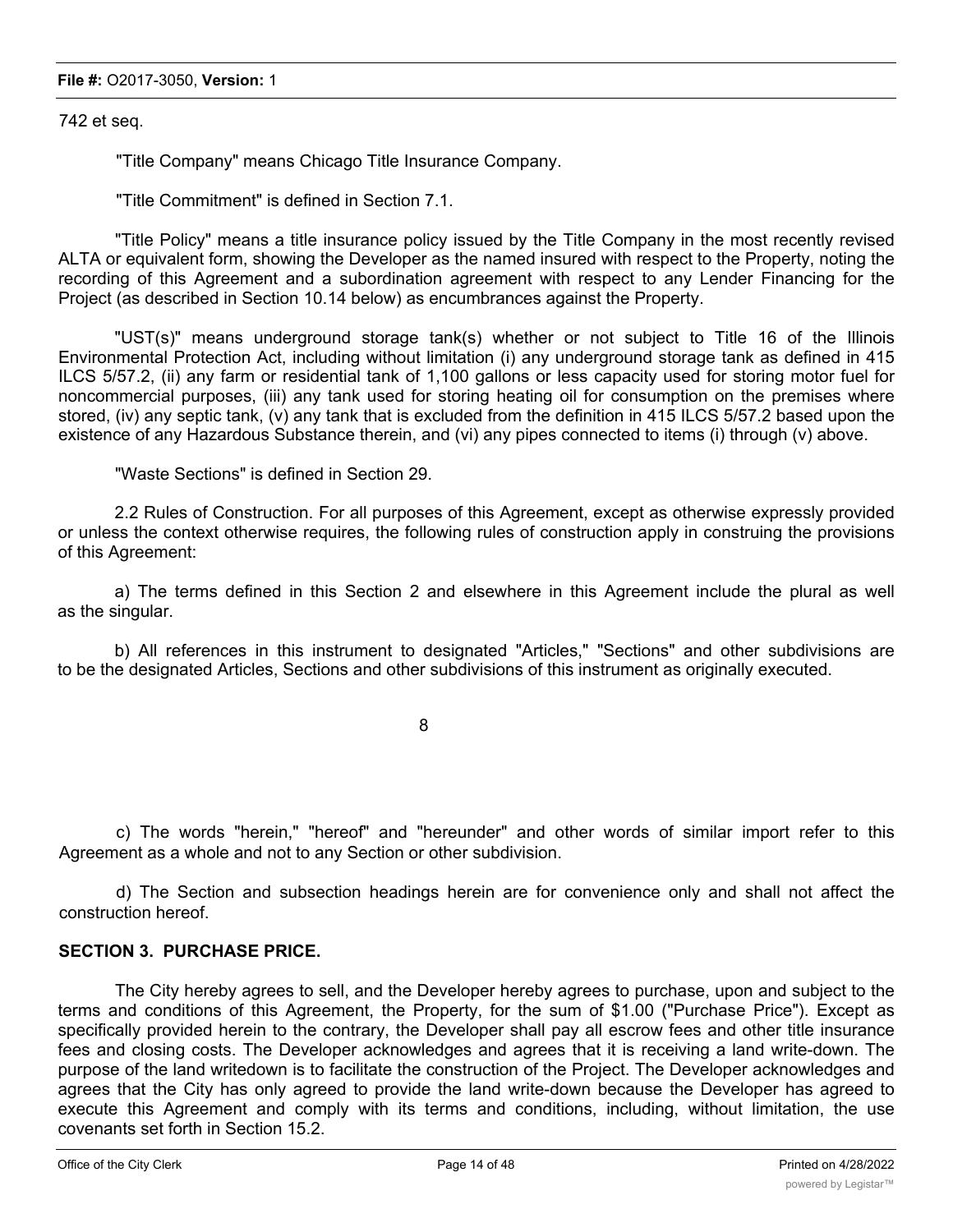## SECTION 4. PERFORMANCE DEPOSIT. Intentionally Deleted.

## **SECTION 5. CLOSING.**

The Closing shall take place at the downtown offices of the Title Company within seven (7) Business Days after the Developer has satisfied all conditions precedent set forth in Section 10 hereof, unless DPD, in its sole discretion, waives such conditions (the "Closing Date"); provided, however, in no event shall the Closing Date occur any later than , 201\_

(the "Outside Closing Date"), unless the Commissioner of DPD, in his or her sole discretion, extends such Outside Closing Date. On or before the Closing Date, the City shall deliver to the Title Company the Deed, all necessary state, county and municipal real estate transfer tax declarations, and an ALTA statement.

## **SECTION 6. CONVEYANCE OF TITLE.**

6.1 Form of City Deed. The City shall convey the Property to the Developer by quitclaim deed ("Deed"), subject to the terms of this Agreement and, without limiting the quitclaim nature ofthe deed, the following:

- (a) the Redevelopment Plan for the Redevelopment Area;
	- (b) the standard exceptions in an ALTA title insurance policy;
- c) general real estate taxes and any special assessments or other taxes;
- d) all easements, encroachments, covenants and restrictions of record and not shown of record;
	- e) such other title defects as may exist; and

**9**

any and all exceptions caused by the acts ofthe Developer or its Agents.

2 Recording. At the Closing, the Developer shall pay to record the Deed, this Agreement, and any other documents incident to the conveyance of the Property to the Developer. This Agreement shall be recorded prior to any mortgage made in connection with any Lender Financing. Upon recording, the Developer shall immediately transmit to the City an executed original of this Agreement showing the date and recording number.

3 Reconveyance Deed. On the Closing Date, the Developer shall execute and deliver a Reconveyance Deed to the City to be held in trust. The Developer acknowledges and agrees that the City shall have the right to record the Reconveyance Deed and revest title to the Property and all improvements thereon in the City in accordance with Section 19 hereof.

#### **SECTION 7. TITLE AND SURVEY.**

1 Title Commitment and Insurance. Not less than seven (7) Business Days before the Closing,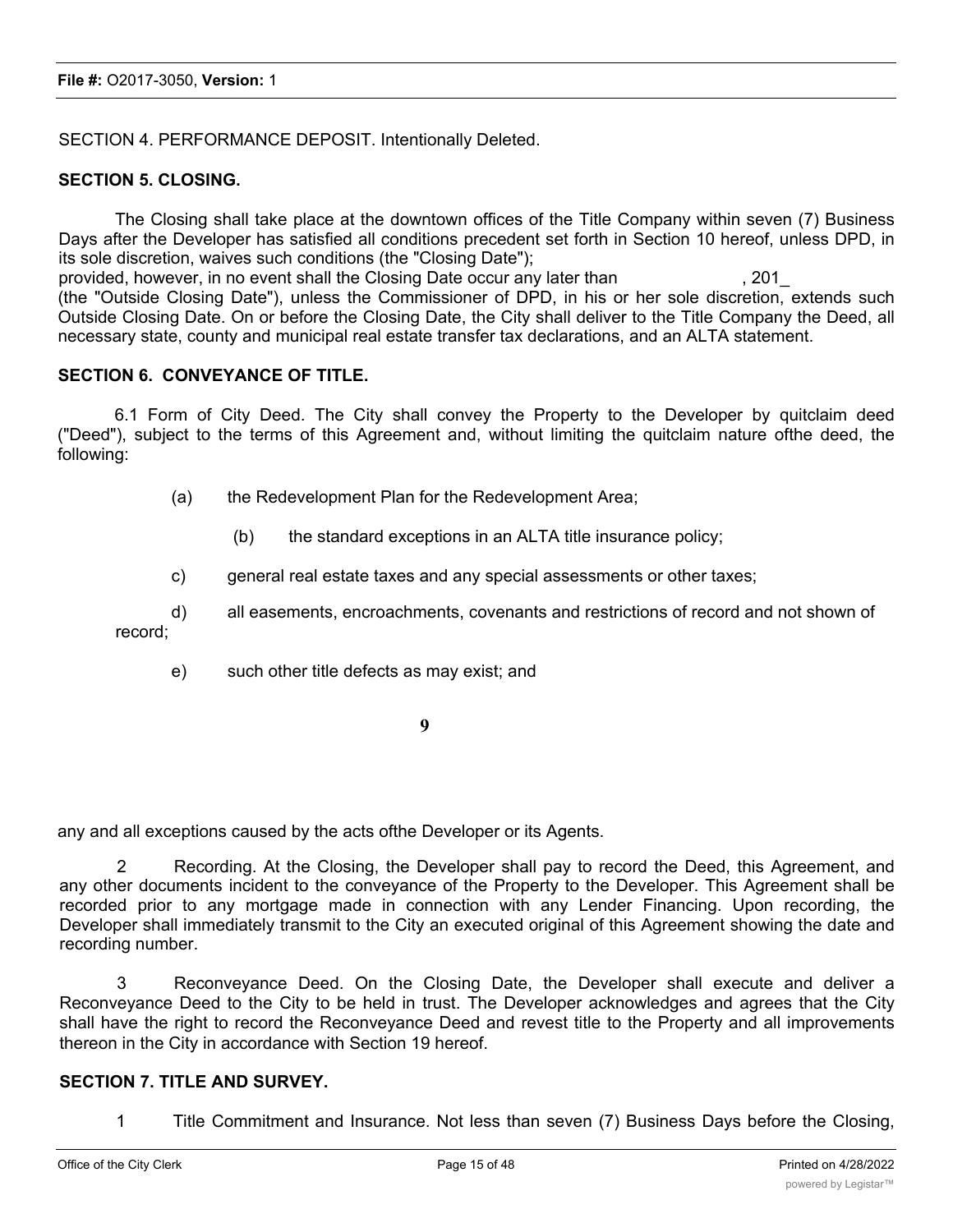the Developer shall obtain a commitment for an owner's policy of title insurance for the Property, issued by the Title Company (the "Title Commitment"). The Developer shall be solely responsible for and shall pay all costs associated with updating the Title Commitment (including all search, continuation and later-date fees), and obtaining the Title Policy and any endorsements.

2 Correction of Title. The City shall have no obligation to cure title defects; provided, however, if there are exceptions for general real estate taxes due or unpaid prior to the Closing Date with respect to the Property or liens for such unpaid property taxes, the City shall ask the County to void the unpaid taxes as provided in Section 21-100 of the Property Tax Code, 35 ILCS 200/21-100, or file an application for a Certificate of Error with the Cook County Assessor, or tax injunction suit or petition to vacate a tax sale in the Circuit Court of Cook County. If, after taking the foregoing actions and diligently pursuing the same, the Property remains subject to any tax liens, or if the Property is encumbered with any other exceptions that would adversely affect the use and insurability of the Property for the development of the Project, the Developer shall have the option to terminate this Agreement. If the Developer does not elect to terminate this Agreement as aforesaid, then the Developer shall be deemed to have accepted title subject to all exceptions.

3 Survey. The Developer shall obtain a Survey of the Property at the Developer's sole cost and expense and deliver a copy of the Survey to the City not less than seven (7) Business Days before the Closing.

## **SECTION 8. BUILDING PERMITS AND OTHER GOVERNMENTAL APPROVALS.**

The Developer represents that it has applied for all necessary building permits and other governmental approvals to construct and operate the Project (collectively, "Governmental Approvals"), and covenants and agrees to pursue the Governmental Approvals in good faith and with all due diligence.

10

## **SECTION 9. PROJECT BUDGET AND PROOF OF FINANCING.**

The Developer has furnished to DPD, and DPD has approved, a preliminary budget showing total costs for construction of the Project in the amount of \$26,621,725. The Developer hereby certifies to the City that the preliminary budget for the Project attached hereto as Exhibit C is true, correct and complete in all material respects. Not less than seven (7) Business Days prior to the Closing Date, the Developer shall submit to DPD for approval a final budget for the Project (the "Budget") and Proof of Financing. The Developer shall promptly deliver to DPD certified copies of any Change Orders with respect to the Budget for approval pursuant to Section 11.2 hereof.

## **SECTION 10. CONDITIONS PRECEDENT TO CLOSING.**

The obligation of the City to convey the Property to the Developer is contingent upon the delivery or satisfaction of each of the following items (unless waived by DPD in its sole discretion) at least seven (7) Business Days prior to the Closing Date, unless another time period is specified below:

1 Budget. The Developer has submitted to DPD, and DPD has approved, the Budget in accordance with the provisions of Section 9 hereof.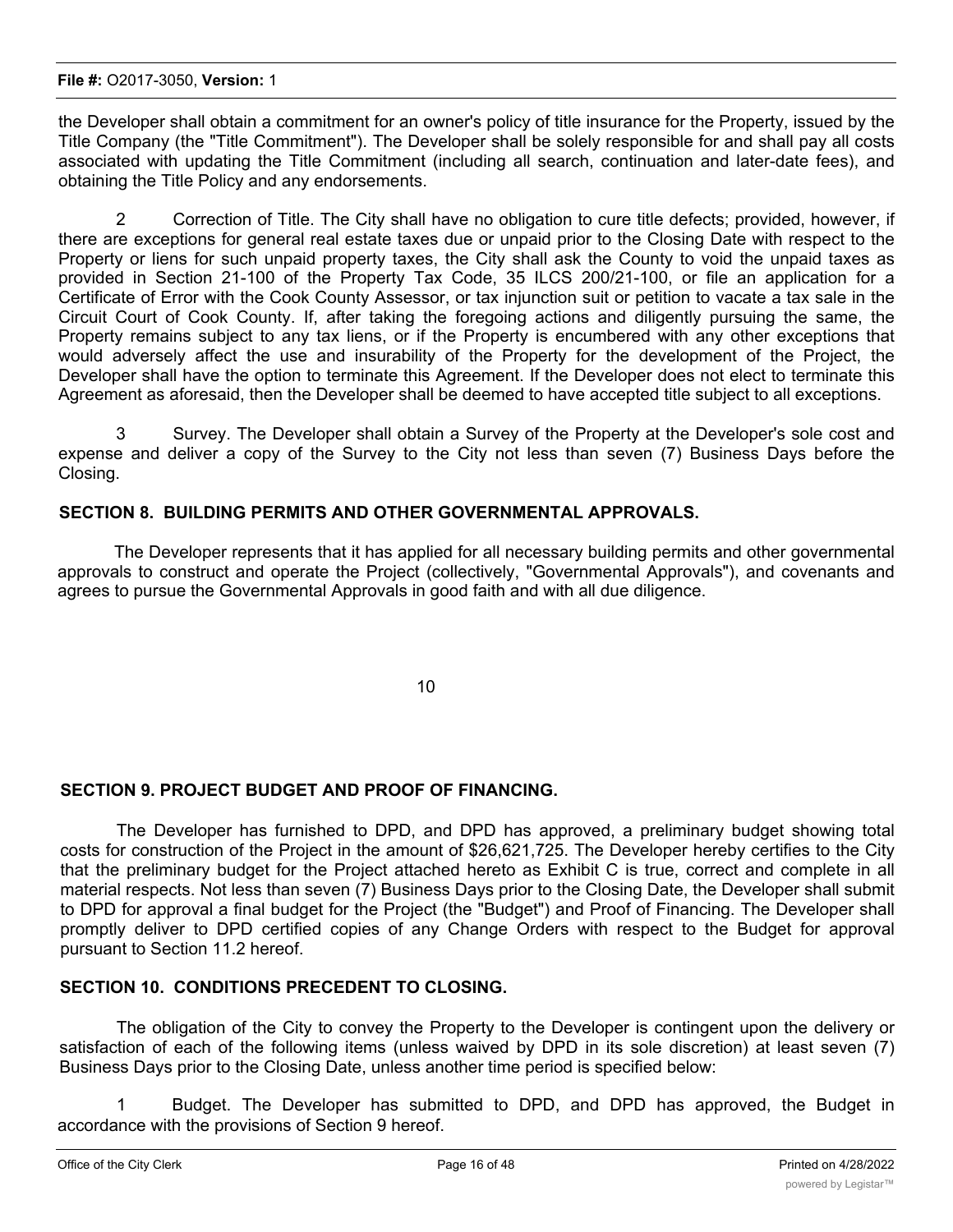2 Proof of Financing: Simultaneous Loan Closing. The Developer has submitted to DPD, and DPD has approved, the Proof of Financing for the Project in accordance with the provisions of Section 9 hereof. On the Closing Date, the Developer shall simultaneously close all Lender Financing approved pursuant to Section 9.

3 Plans and Specifications. The Developer has submitted to DPD, and DPD has approved, the Plans and Specifications for the Project in accordance with the provisions of Section 11.1 hereof.

4 Governmental Approvals. The Developer has received all Governmental Approvals necessary to construct and operate the Project and has submitted evidence thereof to DPD.

Title. On the Closing Date, the Developer shall furnish the City with a copy of the pro forma Title Policy for the Property, certified by the Title Company, showing the Developer as the named insured. The Title Policy shall be dated as of the Closing Date and shall evidence the recording of this Agreement. The Title Policy shall also contain such endorsements as the Corporation Counsel shall request, including, but not limited to, an owner's comprehensive endorsement and satisfactory endorsements regarding contiguity, location, access and survey.

6 Survey. The Developer has furnished the City with a copy of the Survey.

7 Insurance. The Developer has submitted to the City, and the City has approved, evidence of insurance reasonably acceptable to the City for the Property. The City shall be named as an additional insured on all liability insurance policies and as a loss payee (subject to the prior rights of any first mortgagee) on all property insurance policies from the Closing Date through the date the City issues the Certificate of Completion.

11

8 Legal Opinion. The Developer has submitted to the Corporation Counsel, and the Corporation Counsel has approved an opinion of counsel in a form reasonably acceptable to the City of due authorization, execution and enforceability (subject to bankruptcy and creditor's rights) of this Agreement and all other documentation signed by the Developer provided for herein.

9 Resolutions Authorizing Transaction. The Developer has submitted to the Corporation Counsel resolutions authorizing the Developer to execute and deliver this Agreement and any other documents required to complete the transaction contemplated by this Agreement and to perform its obligations under this Agreement.

10 Economic Disclosure Statement. The Developer has provided to the Corporation Counsel an Economic Disclosure Statement in the City's then current formi dated as of the Closing Date.

11 MBE/WBE and City Residency Hiring Compliance Plan. The Developer and the Developer's General Contractor and all major subcontractors have met with staff from DPD regarding compliance with the MBE/WBE, city residency hiring and other requirements set forth in Section 23, and DPD has approved the Developer's compliance plan in accordance with Section 23.4.

12 Reconveyance Deed. On the Closing Date, the Developer shall deliver a Reconveyance Deed for the Property to the City for possible recording in accordance with Section 19 below, if applicable.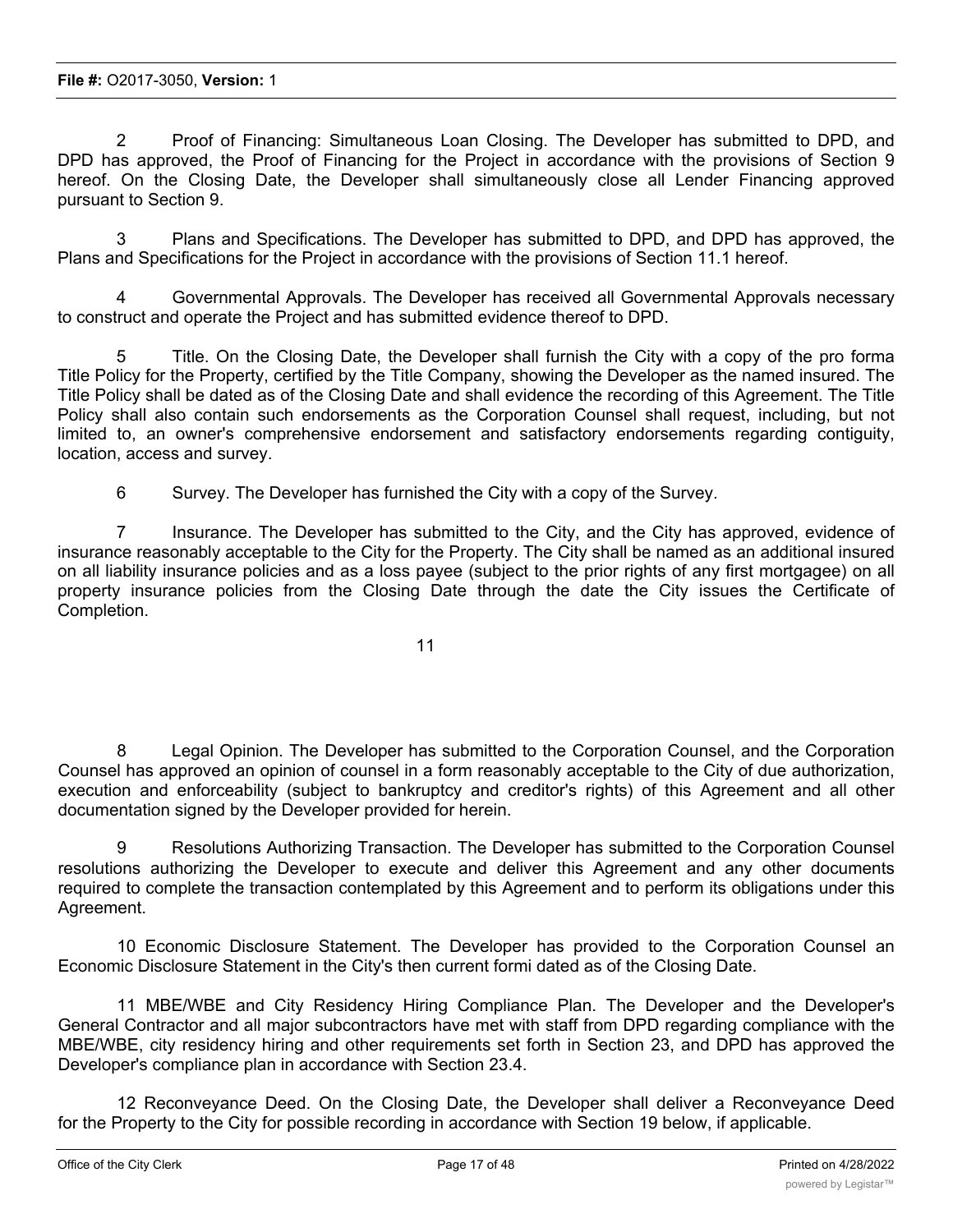13 Representations and Warranties. On the Closing Date, each of the representations and warranties of the Developer in Section 24 and elsewhere in this Agreement shall be true and correct.

14 Other Obligations. On the Closing Date, the Developer shall have performed all of the other obligations required to be performed by the Developer under this Agreement as and when required under this Agreement.

If any of the conditions in this Section 10 have not been satisfied to DPD's reasonable satisfaction within the time periods provided for herein, or waived by DPD, DPD may, at its option, upon thirty (30) days' prior written notice to the Developer, terminate this Agreement at any time after the expiration of the applicable time period, in which event this Agreement shall be null and void and, except as otherwise specifically provided, neither party shall have any further right, duty or obligation hereunder; provided, however, that if within said thirty (30) day notice period the Developer satisfies said condition(s), then the termination notice shall be deemed to have been withdrawn. Any forbearance by DPD in exercising its right to terminate this Agreement upon a default hereunder shall not be construed as a waiver of such right.

## **SECTION 11. CONSTRUCTION REQUIREMENTS.**

11.1 Scope Drawings and Plans and Specifications. The Developer has delivered the Scope Drawings for the Project to DPD and DPD has approved the same. Not less than seven

12

(7) days prior to the Closing Date, the Developer shall submit to DPD for approval the final plans and specifications prepared by the Architect for the Project. Any material changes to the Scope Drawings or Plans and Specifications for any portion of the Project shall be submitted to DPD as a Change Order pursuant to Section 11.2 hereof. The Scope Drawings and Plans and Specifications for the Project shall at all times conform to the Redevelopment Plan, the PD and all applicable Laws. The Developer shall submit all necessary documents to the City's Building Department, Department of Transportation and such other City departments or governmental authorities as may be necessary to acquire Governmental Approvals for the Project. The Developer shall construct the Project in accordance with the approved Scope Drawings and Plans and Specifications.

2 Change Orders. All Change Orders (and documentation identifying the source of funding therefor) relating to a material change to the Project must be submitted by the Developer to DPD for DPD's prior written approval, which approval shall not be unreasonably delayed. As used in the preceding sentence, a "material change to the Project" means (a) an increase or reduction in the gross or net square footage of the Project by more than 5%; or (b) any changes to the Budget that, individually or in the aggregate, increase or decrease the Budget by more than 10%. The Developer shall not authorize or permit the performance of any work relating to any Change Order or the furnishing of materials in connection therewith prior to the receipt by the Developer of DPD's written approval (to the extent required in this section).

3 Performance and Payment Bonds. Prior to the commencement of construction of any portion of the Project involving work in the public way or work that constitutes a "public work" under applicable state law and is required to be bonded under such state law, the Developer shall require that the General Contractor be bonded for its performance and payment by sureties having an AA rating or better using a bond in a form acceptable to the City. The City shall be named as obligee or co-obligee on any such bonds.

 $\mathcal{A}_\text{max}$  . The Developer cover  $\mathcal{A}_\text{max}$  reports. The Developer cover cover cover and agrees to abide by,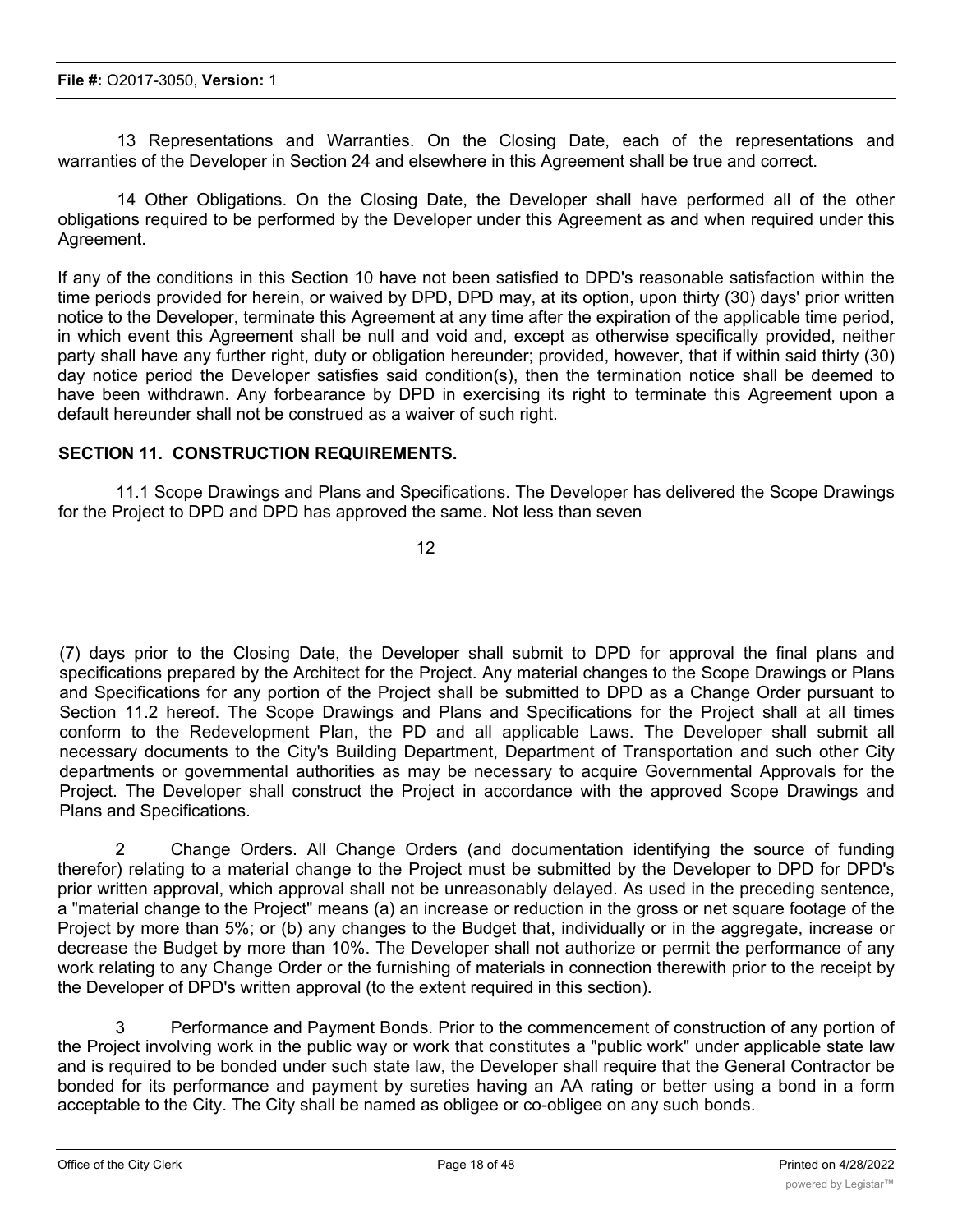4 Employment Opportunity; Progress Reports. The Developer covenants and agrees to abide by, and contractually obligate and cause the General Contractor and each subcontractor to abide by the terms set forth in Section 23.2 (City Resident Construction Worker Employment Requirement) and Section 23.3 (MBE/WBE Commitment) of this Agreement. The Developer shall deliver to the City written progress reports detailing compliance with such requirements on a quarterly basis. If any such reports indicate a shortfall in compliance, the Developer shall also deliver a plan to DPD which shall outline, to DPD's satisfaction, the manner in which the Developer shall correct any shortfall.

5 Relocation of Utilities, Curb Cuts and Driveways. The Developer shall be solely responsible for and shall pay all costs associated with: (a) the relocation, installation or construction of public or private utilities, curb cuts and driveways; (b) the repair or reconstruction of any curbs, vaults, sidewalks or parkways required in connection with or damaged as a result of the Developer's construction of the Project; (c) the removal of existing pipes, utility equipment or building foundations; and (d) the termination of existing water or other utility services. The City shall have the right to approve any streetscaping provided by the Developer as part of the Project, including, without limitation, any paving of sidewalks, landscaping and lighting.

6 City's Right to Inspect Property. For the period commencing on the Closing Date and continuing through the date the City issues the Certificate of Completion, any

13

authorized representative of the City shall have access to the relevant portions of the Project and the Property at all reasonable times for the purpose of determining whether the Developer is constructing the Project in accordance with the terms of this Agreement, the PD, the Scope Drawings, the Plans and Specifications, the Budget, and all applicable Laws and covenants and restrictions of record.

7 Barricades and Signs. The Developer shall, at its sole cost and expense, erect and maintain such signs as the City may reasonably require during the Project, identifying the site as a City redevelopment project. The City reserves the right to include the name, photograph, artistic rendering of the Project and other pertinent information regarding the Developer, the Property and the Project in the City's promotional literature and communications. Prior to the commencement of any construction activity requiring barricades, the Developer shall install barricades of a type and appearance satisfactory to the City and constructed in compliance with all applicable Laws. DPD shall have the right to approve the maintenance, appearance, color scheme, painting, nature, type, content and design of all barricades. The Developer shall erect all signs and barricades so as not to interfere with or affect any bus stop or train station in the vicinity of the Property.

8 Survival. The provisions of this Section 11 shall survive the Closing.

## **SECTION 12. LIMITED APPLICABILITY.**

Any approval given by DPD pursuant to this Agreement is for the purpose of this Agreement only and does not constitute the approval required by the City's Department of Buildings or any other City department, nor does such approval constitute an approval of the quality, structural soundness or safety of any improvements located or to be located on the Property, or the compliance of said improvements with any Laws, private covenants, restrictions of record, or any agreement affecting the Property or any part thereof.

## **SECTION 13. COMMENCEMENT AND COMPLETION OF PROJECT.**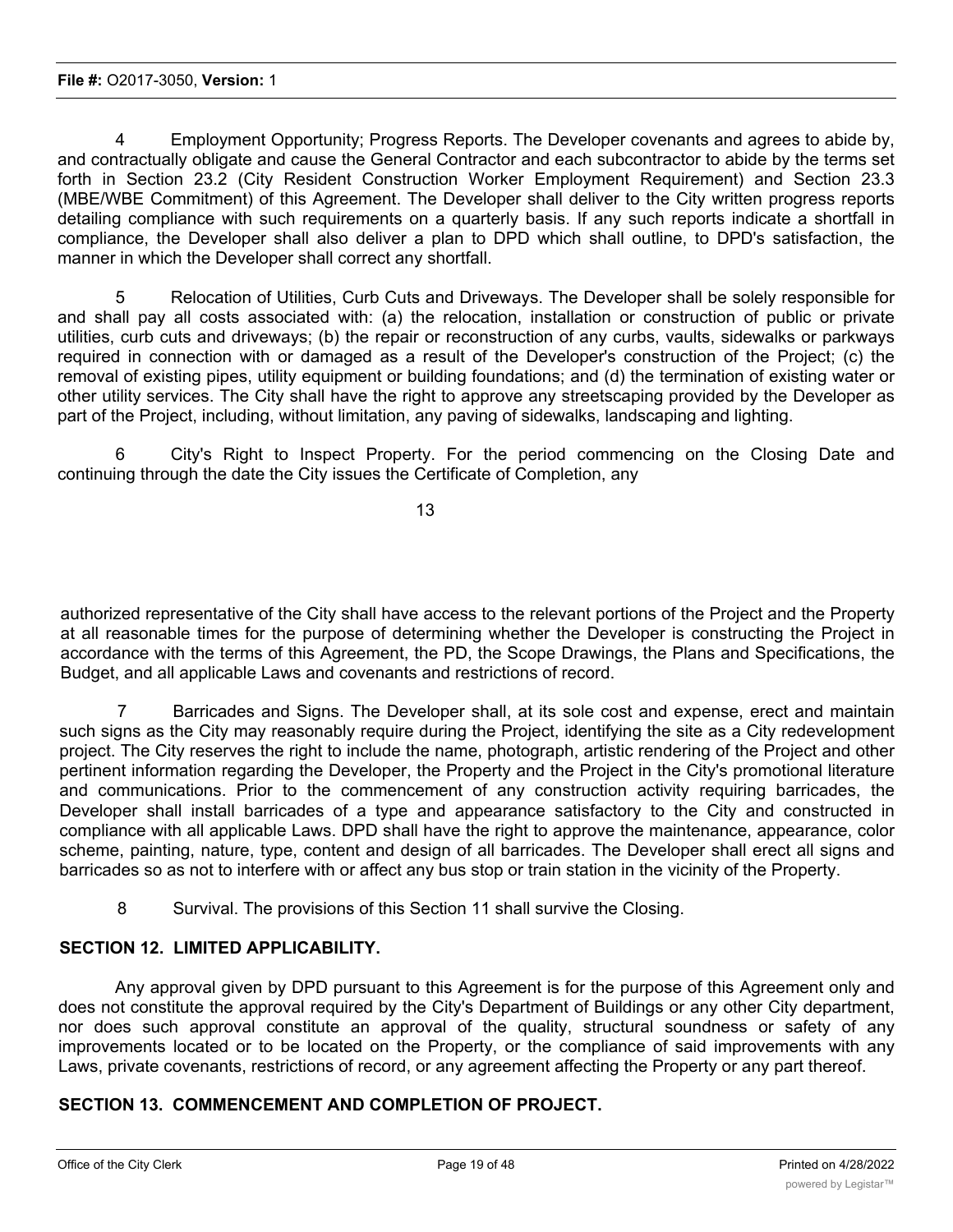The Developer shall commence construction of the Project no later than , 20 , and shall complete the Project (as evidenced by the issuance of the Certificate of Completion) no later than , 20 ; provided, however, DPD, in its sole discretion, may extend the construction commencement and completion dates by up to six (6) months each (or twelve (12) months in the aggregate). The Developer shall construct The Project in accordance with this Agreement, the PD, the Scope Drawings, the Plans and Specifications, the Budget, and all applicable Laws and covenants and restrictions of record.

## **SECTION 14. CERTIFICATE OF COMPLETION OF CONSTRUCTION.**

1 Upon satisfaction of the requirements set forth in this Section 14, and upon the Developer's written request, DPD shall issue to the Developer a certificate of completion for the ("Certificate of Completion") in recordable form certifying that the Developer has fulfilled its obligation to complete the Project in accordance with the terms of this Agreement.

2 A Certificate of Completion for the Project will not be issued until the following requirements have been satisfied:

14

a) The Project has been fully constructed in accordance with this Agreement, and the Developer has received a Certificate of Occupancy or other evidence acceptable to DPD that the Project is in full compliance with all building permit requirements.

b) The Developer has obtained the Final NFR Letter for the Property.

c) The Developer is in full compliance with all requirements of the PD relating to construction of the Project.

d) The City's Monitoring and Compliance Unit has verified in writing that the Developer is in full compliance with all City requirements set forth in Section 23.2 (City Resident Construction Worker Employment Requirement) and Section 23.3 (MBE/WBE Commitment) with respect to the Project.

e) There exists neither an Event of Default nor a condition or event which, with the giving of notice or passage of time or both, would constitute an Event of Default.

14.3 Within ,forty-five (45) days after receipt of a written request by the Developer for a Certificate of Completion, the City shall provide the Developer with either the Certificate of Completion or a written statement indicating in adequate detail how the Developer has failed to complete the Project in conformity with this Agreement, or is otherwise in default, and what measures or acts will be necessary, in the sole opinion of the City, for the Developer to take or perform in order to obtain the Certificate of Completion. If the City requires additional measures or acts to assure compliance, the Developer shall resubmit a written request for the Certificate of Completion upon compliance with the City's response. The Certificate of Completion shall be in recordable form, and shall, upon recording, constitute a conclusive determination of satisfaction and termination of the covenants in this Agreement and the Deed with respect to the Developer's obligations to construct the Project. The Certificate of Completion shall not, however, constitute evidence that the Developer has complied with any Laws relating to the construction of the Project, and shall not serve as any "guaranty" as to the quality of the construction. Nor shall the Certificate of Completion release the Developer from its obligation to comply with the other terms, conditions and conditions  $\alpha$  agreement, extent to the extent to the extent to this Agreement, extent to the extent to the extent to the extent to the extent to the extent to th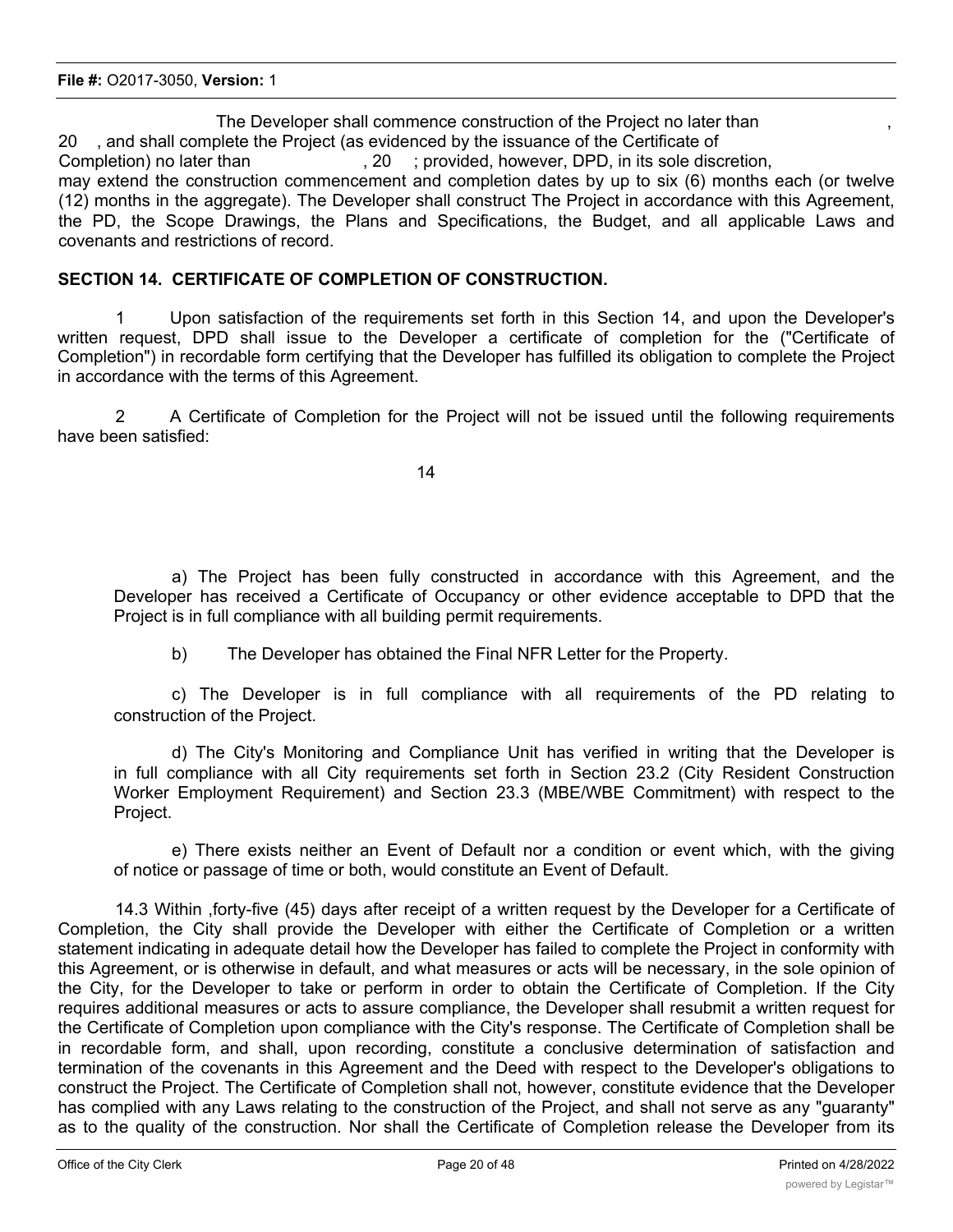obligation to comply with the other terms, covenants and conditions of this Agreement, except to the extent otherwise provided by this Agreement.

## **SECTION 15. RESTRICTIONS ON USE.**

The Developer, for itself and its successors and assigns, covenants and agrees as follows:

1 Compliance with Redevelopment Plan. The Developer shall use the Property in compliance with the Redevelopment Plan.

2 Final NFR Letter. The Developer shall comply with all land use restrictions, institutional controls and other terms and conditions contained in the Final NFR Letter for the Property.

15

15.3 Non-Discrimination. The Developer shall not discriminate on the basis of race, color, sex, gender identity, age, religion, disability, national origin, ancestry, sexual orientation, marital status, parental status, military discharge status, or source of income in the sale, lease, rental, use or occupancy of the Property or the Project or any part thereof.

The Developer, for itself and its successors and assigns, acknowledges and agrees that the development and use restrictions set forth in this Section 15 constitute material, bargained-for consideration for the City and are intended to further the public policies set forth in the Redevelopment Plan.

## **SECTION 16. PROHIBITION AGAINST SALE OR TRANSFER OF PROPERTY.**

Prior to the issuance of the Certificate of Completion for the Project, the Developer may not, without the prior written consent of DPD, which consent shall be in DPD's sole discretion: (a) directly or indirectly sell, transfer, convey, lease or otherwise dispose of all or any portion of the Property or the Project or any interest therein; or (b) directly or indirectly assign this Agreement (other than to a lender for collateral assignment purposes as permitted under Section 17). The Developer acknowledges and agrees that DPD may withhold its consent under (a) or (b) above if, among other reasons, the proposed purchaser, transferee or assignee (or such entity's principal officers or directors) is in violation of any Laws, or if the Developer fails to submit sufficient evidence of the financial responsibility, business background and reputation of the proposed purchaser, transferee or assignee.

## **SECTION 17. MORTGAGES AND OTHER LIENS.**

1 Limitation upon Encumbrance of Project Site. Prior to the issuance of the Certificate of Completion, the Developer may not, without the prior written consent of DPD, which consent shall be in DPD's sole discretion, engage in any financing or other transaction which would create an encumbrance or lien on the Property, except for the Lender Financing approved pursuant to Section 9, which shall be limited to funds necessary to construct the Project.

2 Mortgagees Not Obligated to Construct. Notwithstanding any other provision of this Agreement or of the Deed, the holder of any mortgage authorized by this Agreement (or any affiliate of such holder) shall not itself be obligated to construct or complete the Project, or to guarantee such construction or completion,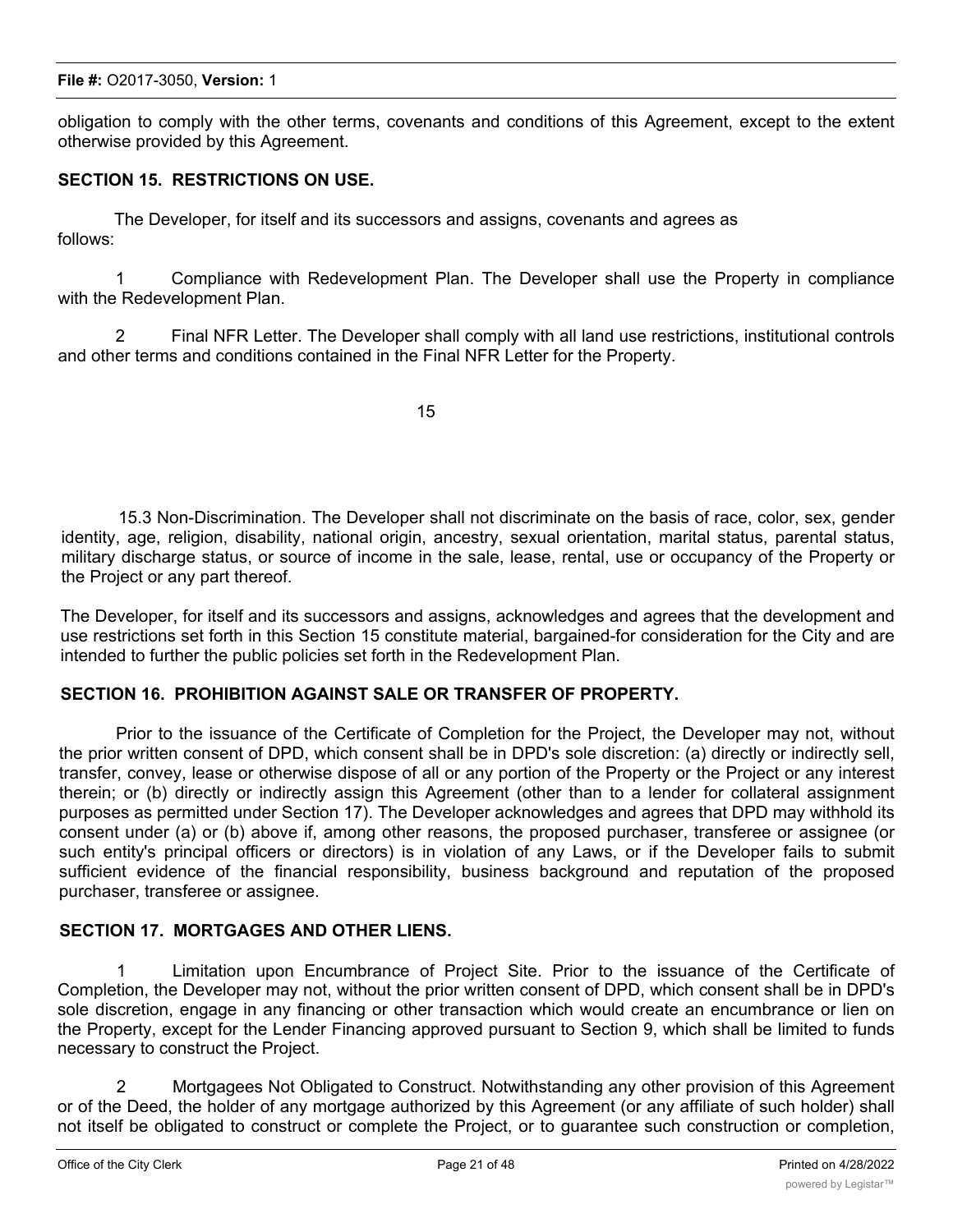#### **File #:** O2017-3050, **Version:** 1

but shall be bound by the other covenants running with the land specified in Section 18 and, at the Closing, shall execute a subordination agreement in accordance with Section 10.3. If any such mortgagee or its affiliate succeeds to the Developer's interest in the Property (or any portion thereof) prior to the issuance of the Certificate of Completion, whether by foreclosure, deed-in-lieu of foreclosure or otherwise, and thereafter transfers its interest in the Property (or any portion thereof) to another party, such transferee shall be obligated to complete the Project (or such portion of the Project located on the land so transferred), and shall also be bound by the other covenants running with the land specified in Section 18.

## **SECTION 18. COVENANTS RUNNING WITH THE LAND.**

#### **16**

The Parties agree, and the Deed shall so expressly provide, that the covenants, agreements, releases and other terms and provisions contained in Section 13 (Commencement and Completion of Project), Section 15 (Restrictions on Use), Section 16 (Prohibition Against Sale or Transfer of Property), Section 17 (Limitation Upon Encumbrance of Property), and Section 22.4 (Release and Indemnification), touch and concern and shall be appurtenant to and shall run with the Property. Such covenants, agreements, releases and other terms and provisions shall be binding on the Developer and its successors and assigns (subject to the limitation set forth in Section 17 above as to any permitted mortgagee) to the fullest extent permitted by law and equity for the benefit and in favor of the City, and shall be enforceable by the City. Such covenants, agreements, releases and other terms and provisions shall terminate as follows:

| <b>Section</b> | Covenant                          | <b>Termination</b>                           |
|----------------|-----------------------------------|----------------------------------------------|
| §13.1          | <b>Completion of Project</b>      | Upon issuance of Certificate of Completion   |
| \$15.1         | <b>Redevelopment Plan</b>         | Upon expiration of Redevelopment Plan        |
|                | Compliance                        |                                              |
| \$15.2         | <b>NFR Requirements</b>           | In accordance with terms of Final NFR Letter |
| §15.3          | Non-Discrimination                | No limitation as to time                     |
| §16            | Sale/Transfer Prohibition         | Upon issuance of Certificate of Completion   |
| §17            | <b>Limitation on Encumbrances</b> | Upon issuance of Certificate of Completion   |
| \$23.4         | <b>Environmental Release</b>      | No limitation as to time                     |

## **SECTION 19. PERFORMANCE AND BREACH.**

1 Time of the Essence. Time is of the essence in the Developer's performance of its obligations under this Agreement.

2 Event of Default. The occurrence of any one or more of the following events or occurrences shall constitute an "Event of Default" under this Agreement:

a) the failure of the Developer to perform, keep or observe any of the covenants, conditions, promises, agreements or obligations of the Developer under this Agreement;

b) the making or furnishing by the Developer of any warranty, representation, statement, certification, schedule or report to the City (whether in this Agreement, an Economic Disclosure Statement, or another document) which is untrue or misleading in any material respect;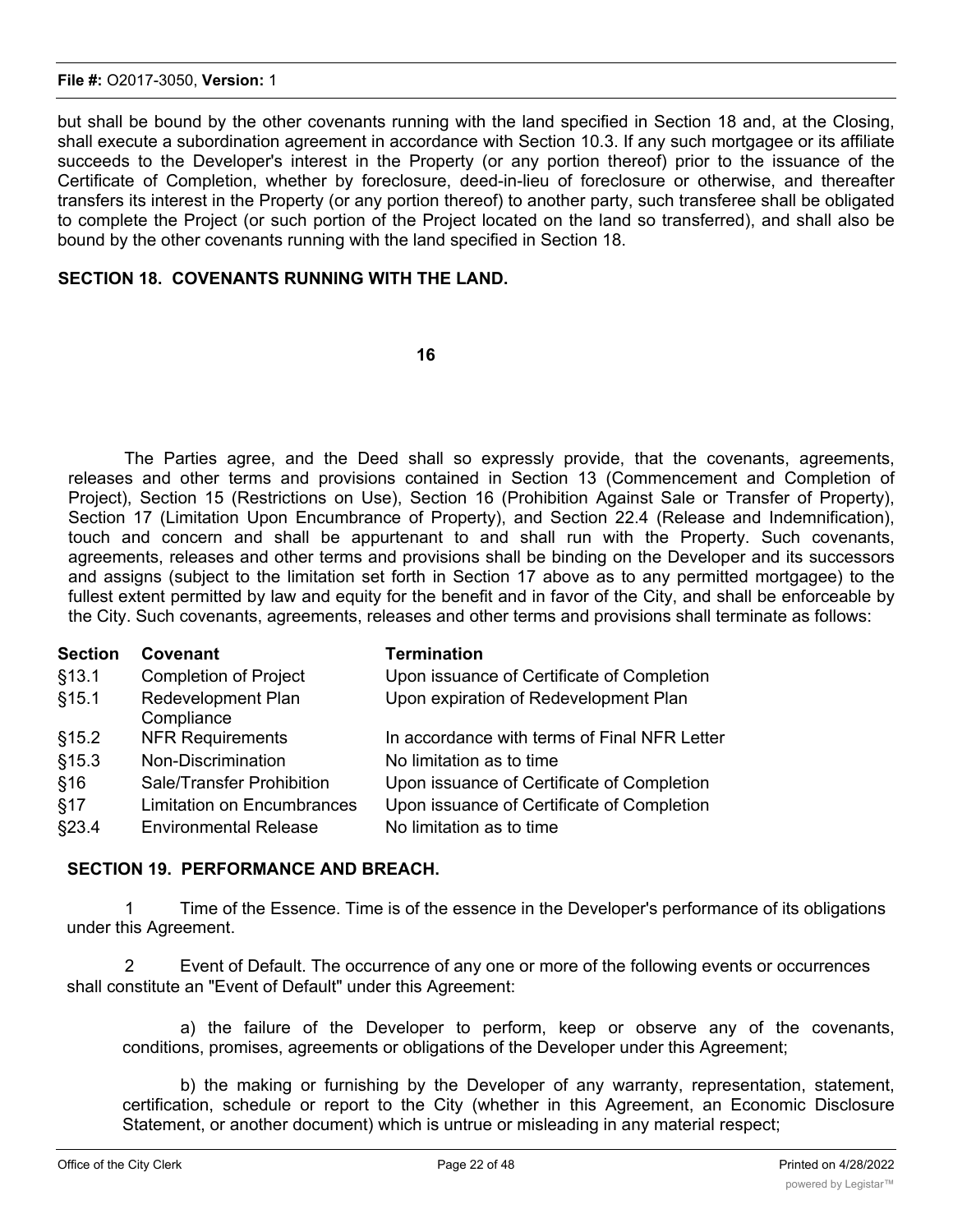c) except as otherwise permitted hereunder, the creation (whether voluntary or involuntary) of, or any attempt to create, any lien or other encumbrance upon the Property, or the making or any attempt to make any levy, seizure or attachment thereof;

d) the entry of any judgment or order against the Developer which is related to the Property and remains unsatisfied or undischarged and in effect for sixty (60) days after such entry without a stay of enforcement or execution; or

e) the occurrence of an event of default under the Lender Financing, which default is not cured within any applicable cure period.

3 Cure. If the Developer defaults in the performance of its obligations under this Agreement, the Developer shall have thirty (30) days after written notice of default from the City to cure the default, or such longer period as shall be reasonably necessary to cure such default provided the Developer promptly commences such cure and thereafter diligently pursues such cure to completion (so, long as continuation of the default does not create material risk of damage to the Project or injury to persons using the Project). Notwithstanding the foregoing or any other provision of this Agreement to the contrary, there shall be no notice requirement or cure period with respect to Events of Default described in Section 16 (Prohibition Against Transfer of Property).

4 Default Prior to the Issuance of Certificate. If an Event of Default occurs prior to the issuance of the Certificate of Completion, and the default is not cured in the time period provided for in Section 19.3 above, the City may terminate this Agreement and pursue and secure any available remedy against the Developer in any court of competent jurisdiction by any action or proceeding at law or in equity, including, but not limited to, damages, injunctive relief, the specific performance of the agreements contained herein, and the right to revest title to the Property in the City pursuant to the Reconveyance Deed, provided, however, that the recording of the Reconveyance Deed shall not defeat, render invalid, or limit in any way, the lien of any mortgage authorized by this Agreement. If the Reconveyance Deed is recorded by the City, the Developer shall be responsible for all real estate taxes and assessments which accrued during the period the Property was owned by the Developer, and the Developer shall cause the release of all unpermitted liens or encumbrances placed on the Property during the period of time the Property was owned by the Developer. The Developer will cooperate with the City to ensure that if the City records the Reconveyance Deed, such recording is effective for purposes of transferring title to the Property to the City.

5 Resale of the Property. Upon the reconveyance of the Property to the City as provided in Section 19.4. the City may complete the Project at its own cost (if the Project has not been completed) or convey the Property to a qualified and financially responsible party reasonably acceptable to the first mortgagee, who (at its own cost) shall assume the obligation of completing the Project or such other improvements as shall be satisfactory to DPD (if the Project has not been completed), and otherwise comply with the covenants that run with the land as specified in Section 18.

6 Disposition of Resale Proceeds. If the City sells the Property as provided for in Section 19.5, the net proceeds from the sale, after payment of all amounts owed under any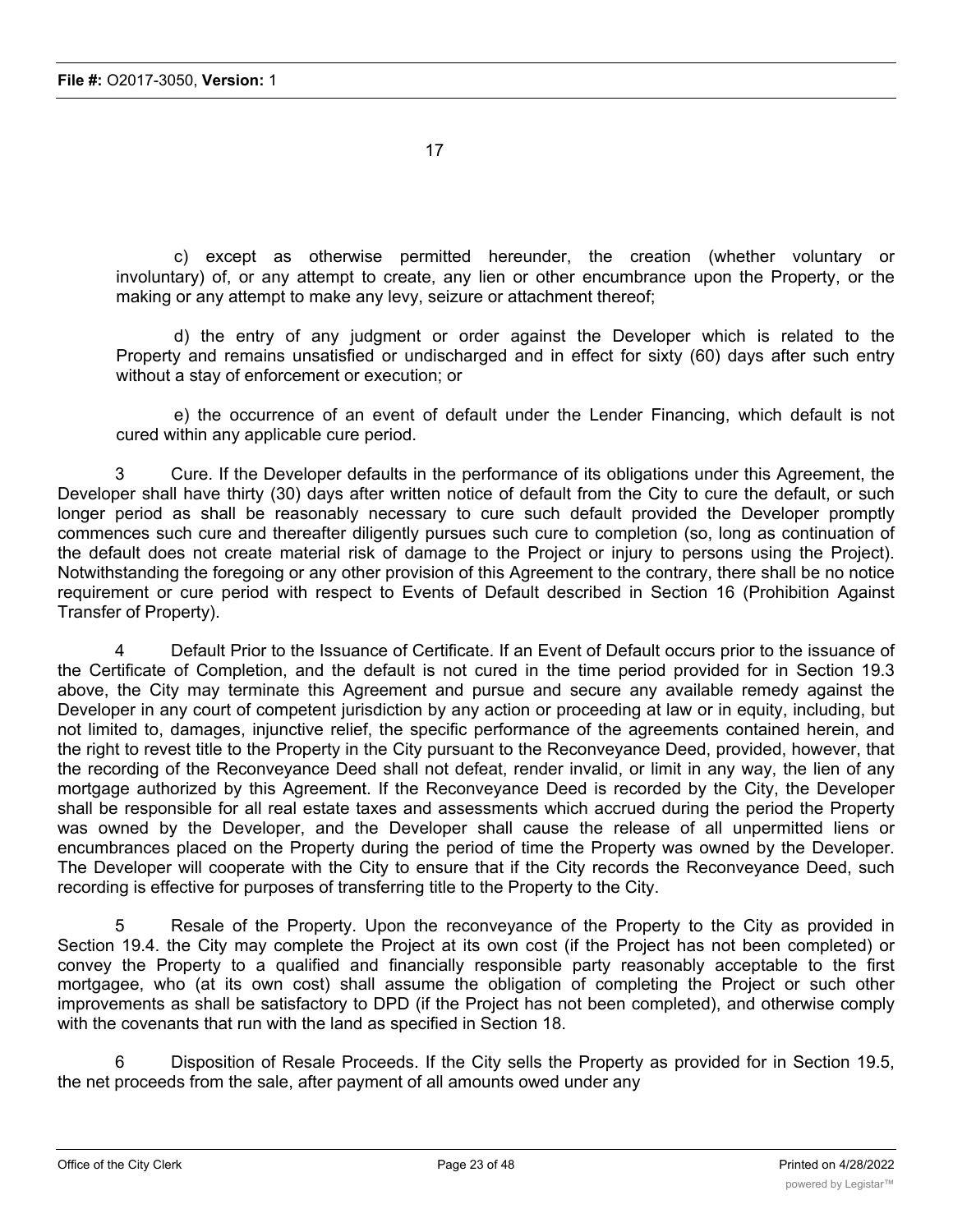mortgage liens authorized by this Agreement in order of lien priority, shall be utilized to reimburse the City for:

a) the fair market value of the Property as if it were vacant, which fair market value shall be calculated at the time of sale; and

b) costs and expenses incurred by the City (including, without limitation, salaries of personnel) in connection with the recapture, management and resale of the Property (less any income derived by the City from the Property in connection with such management); and

c) all unpaid taxes, assessments, and water and sewer charges assessed against the Property; and

d) any payments made (including, without limitation, reasonable attorneys' fees and court costs) to discharge or prevent from attaching or being made any subsequent encumbrances or liens due to obligations, defaults or acts of the Developer; and

e) any expenditures made or obligations incurred with respect to construction or maintenance of the Project; and

(f) any other amounts owed to the City by the Developer.

The Developer shall be entitled to receive any remaining proceeds.

#### **SECTION 20. CONFLICT OF INTEREST; CITY'S REPRESENTATIVES NOT INDIVIDUALLY LIABLE.**

The Developer represents and warrants that no agent, official or employee of the City has or shall have any personal interest, direct or indirect, in the Developer, this Agreement, the Property or the Project, nor shall any such agent, official or employee participate in any decision relating to this Agreement which affects his or her personal interests or the interests of any corporation, partnership, association or other entity in which he or she is directly or indirectly interested. No agent, official, director, officer, trustee or employee of the City or the Developer shall be personally liable in the event of any default under or breach of this Agreement or for any amount which may become due with respect to any commitment or obligation under the terms of this Agreement.

#### **SECTION 21. INDEMNIFICATION.**

The Developer agrees to indemnify, pay, defend and hold the City, and its elected and appointed officials, employees and agents (individually, an "Indemnitee," and collectively the "Indemnitees") harmless from and against any and all Losses in connection with any investigative, administrative or judicial proceeding commenced or threatened, whether or not such Indemnitees shall be designated a party thereto, that may be imposed on, suffered, incurred by or asserted against the Indemnitees in any manner relating to or arising out of: (a) the failure of the Developer to comply with any of the terms, covenants and conditions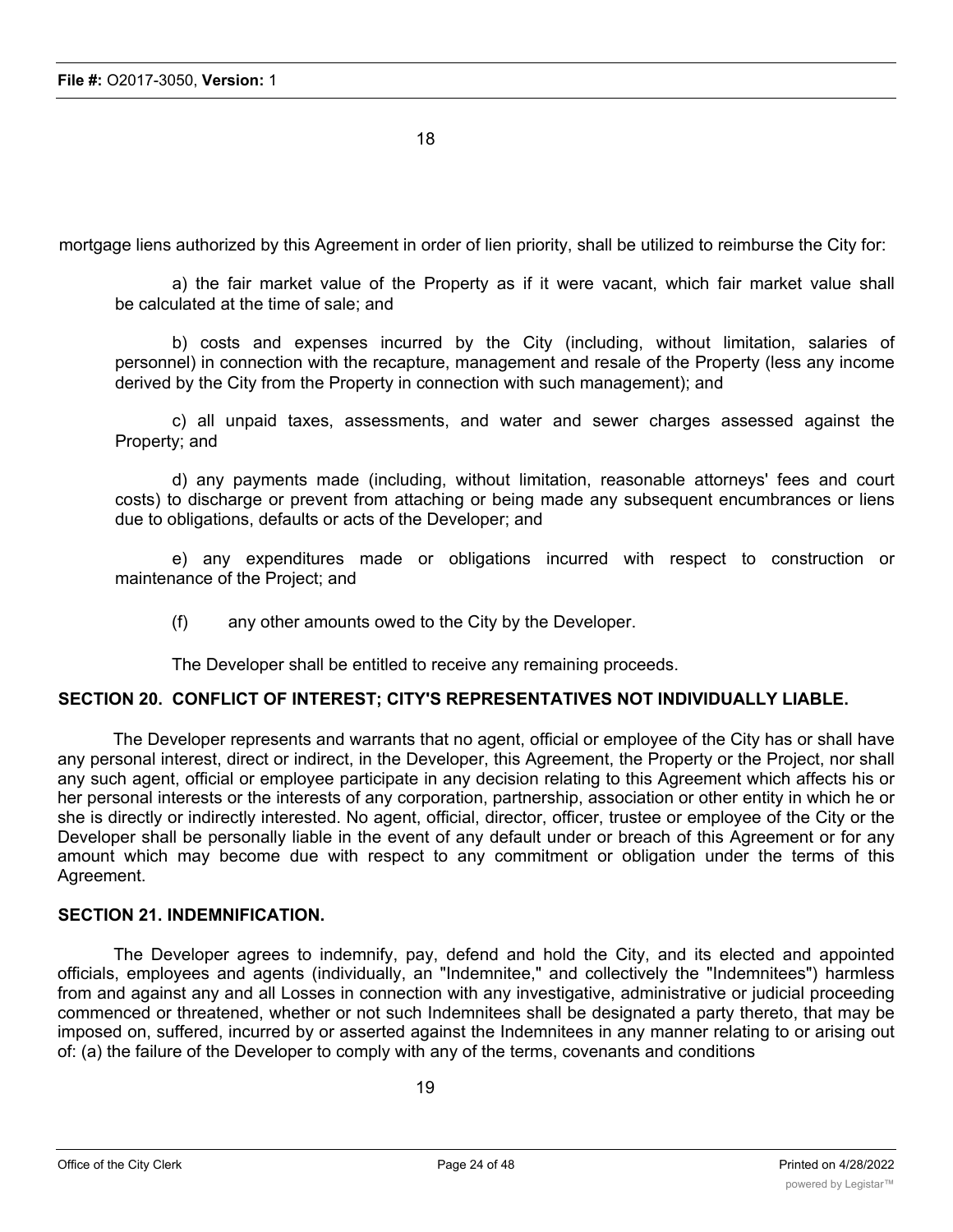applicable to the Developer and contained within this Agreement; (b) the failure of the Developer or any Agent of the Developer to pay contractors, subcontractors or material suppliers undisputed amounts owed in connection with the construction and management of the Project; (c) the existence of any material misrepresentation or omission in this Agreement or any other document related to this Agreement that is the result of information supplied or omitted by the Developer or any Agent or Affiliate of the Developer; (d) the Developer's failure to cure any material misrepresentation in this Agreement or any other document relating hereto; and (e) any activity undertaken by the Developer or any Agent or Affiliate of the Developer on the Property prior to or after the Closing. Notwithstanding the foregoing, no Indemnitee, shall be indemnified for claims to the extent arising out of such Indemnitee's breach of this Agreement or gross negligence or willful misconduct. This indemnification shall survive the Closing and any termination of this Agreement (regardless of the reason for such termination).

#### **SECTION 22. ENVIRONMENTAL MATTERS.**

1 "AS IS" SALE. THE DEVELOPER ACKNOWLEDGES THAT IT HAS HAD ADEQUATE OPPORTUNITY TO INSPECT AND EVALUATE THE STRUCTURAL, PHYSICAL AND ENVIRONMENTAL CONDITION AND RISKS OF THE PROPERTY AND ACCEPTS THE RISK THAT ANY INSPECTION MAY NOT DISCLOSE ALL MATERIAL MATTERS AFFECTING THE PROPERTY (AND ANY IMPROVEMENTS THEREON). THE DEVELOPER AGREES TO ACCEPT THE PROPERTY IN ITS "AS IS," "WHERE IS" AND "WITH ALL FAULTS" CONDITION AT CLOSING WITHOUT ANY COVENANT, REPRESENTATION OR WARRANTY, EXPRESS OR IMPLIED, OF ANY KIND, AS TO THE STRUCTURAL, PHYSICAL OR ENVIRONMENTAL CONDITION OF THE PROPERTY OR THE SUITABILITY OF THE PROPERTY FOR ANY PURPOSE WHATSOEVER. THE DEVELOPER ACKNOWLEDGES THAT IT IS RELYING SOLELY UPON ITS OWN INSPECTION AND OTHER DUE DILIGENCE ACTIVITIES AND NOT UPON ANY INFORMATION (INCLUDING, WITHOUT LIMITATION, ENVIRONMENTAL STUDIES OR REPORTS OF ANY KIND) PROVIDED BY OR ON BEHALF OF THE CITY OR ITS AGENTS OR EMPLOYEES WITH RESPECT THERETO. THE DEVELOPER AGREES THAT IT IS THE DEVELOPER'S SOLE RESPONSIBILITY AND OBLIGATION TO PERFORM ANY ENVIRONMENTAL REMEDIATION WORK AND TAKE SUCH OTHER ACTION AS IS NECESSARY TO PUT THE PROPERTY IN A CONDITION WHICH IS SUITABLE FOR ITS INTENDED USE.

2 Right of Entry. The Developer hereby represents and warrants to the City that it has or will perform a Phase I environmental site assessment of the Property in accordance with the requirements ofthe ASTM E 1527-05 standard and other environmental studies sufficient to conclude that the Project may be completed and operated in accordance with all Environmental Laws and this Agreement. The Developer agrees to deliver to the City copies of all Environmental Documents. The obligation of the Developer to purchase the Property is conditioned upon the Developer being satisfied with the condition of the Property for the construction, development and operation of the Project. The City shall grant the Developer the right, at its sole cost and expense, to enter the Property to perform the Phase I and any other surveys, environmental assessments, soil tests and other due diligence it deems necessary or desirable to satisfy itself as to the condition of the Property. If the Developer determines that it is not satisfied, in its sole and absolute discretion, with the condition of the Property, it may terminate this Agreement by written notice to the City any time prior to the Closing Date, whereupon this Agreement shall be null and void and, except as otherwise specifically provided,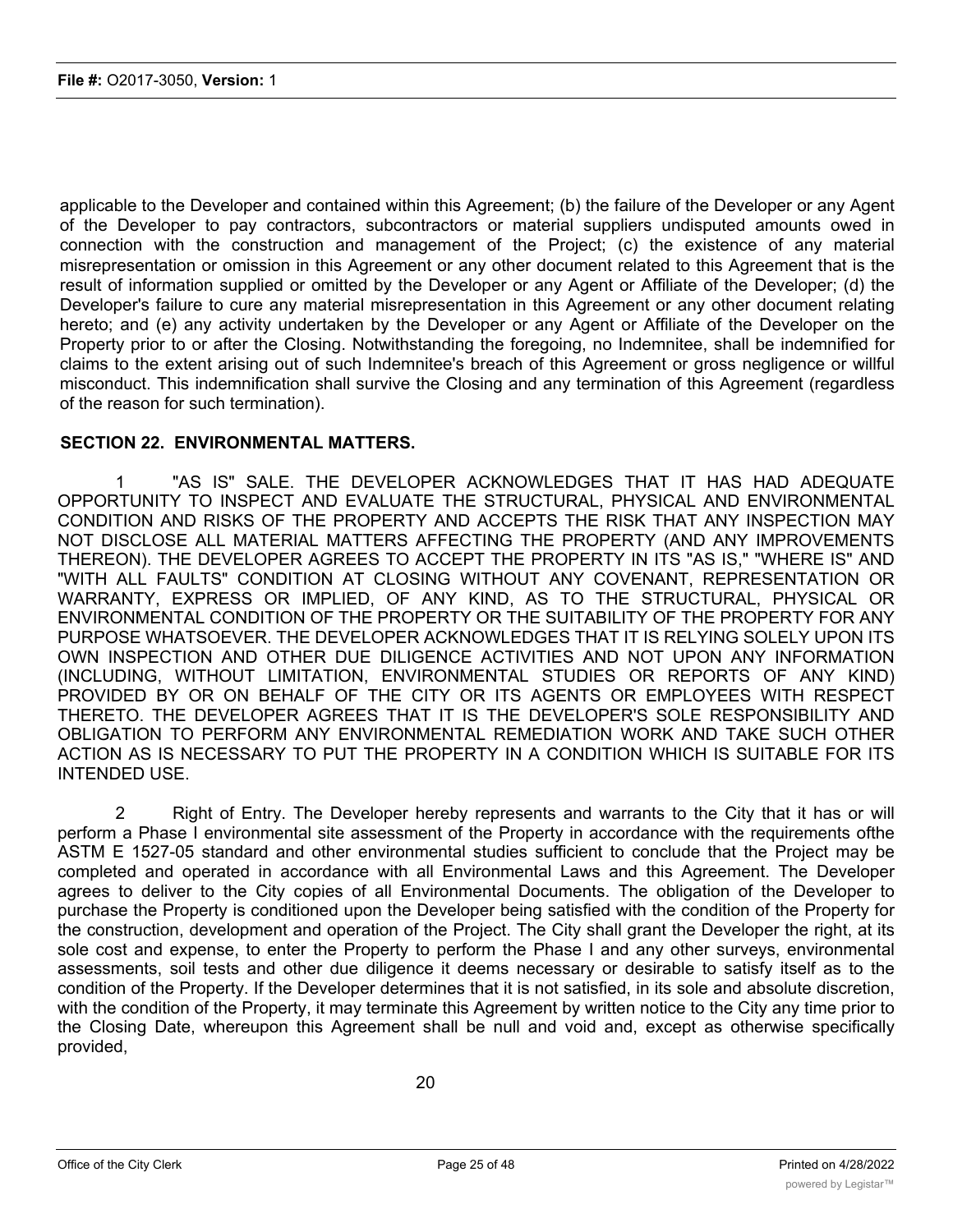neither Party shall have any further right, duty or obligation hereunder. If the Developer elects not to terminate this Agreement pursuant to this Section 22.2, the Developer shall be deemed satisfied with the condition of the Property.

3 Environmental Remediation.

a) The City's Department of Fleet and Facilities Management ("2FM") shall have the right to review and approve the sufficiency of the Phase I and any Phase II or other follow-up reports. Upon 2FM's request, the Developer shall perform additional studies and tests for the purpose of determining whether any environmental or health risks would be associated with the development of the Project, including, without limitation, updating or expanding the Phase I and performing initial or additional Phase II testing. If the environmental reports for the Property disclose the presence of contaminants exceeding residential remediation objectives, the Developer shall enroll the Property (or the applicable portion thereof) in the lEPA's SRP Program and take all necessary and proper steps to obtain a Draft NFR Letter for the Property (or the applicable portion thereof), unless 2FM determines that it is not necessary to enroll the Property in the SRP. If the Developer enrolls (or is required to enroll) the Property in the SRP, the Developer acknowledges and agrees that it may not commence construction on the Property until the IEPA issues, and 2FM approves, a Draft NFR Letter for the Property.

b) After 2FM approves the Draft NFR Letter for the City Property (to the extent required under subsection (a) above), the Developer covenants and agrees to complete the Remediation Work and diligently pursue the Final NFR Letter for the Property using all reasonable means. The City shall have the right to review in advance and approve all SRP Documents and any changes thereto, and the Developer's estimate of the cost to perform the Remediation Work. The Developer shall cooperate and consult with the City at all relevant times (and in all cases upon the City's request) with respect to environmental matters. The Developer shall bear sole responsibility for all aspects of the Remediation Work. The Developer shall promptly transmit to the City copies of all Environmental Documents prepared or received with respect to the Remediation Work, including, without limitation, any written communications delivered to or received from the IEPA or other regulatory agencies. The Developer acknowledges and agrees that the City will not issue a Certificate of Completion or a Certificate of Occupancy for the Project until the IEPA has issued, and the City has approved, a Final NFR Letter for the Property (to the extent required under (a) above), which approval shall not be unreasonably withheld.

4 Release and Indemnification. The Developer, on behalf of itself and the other Developer Parties, or anyone claiming by, through, or under the Developer Parties, hereby releases, relinquishes and forever discharges the City from and against any and all Losses which the Developer or any of the Developer Parties ever had, now have, or hereafter may have, whether grounded in tort or contract or otherwise, in any and all courts or other forums, of whatever kind or nature, whether known or unknown, arising out of or in any way connected with, directly or indirectly (a) any environmental contamination, pollution or hazards associated with the Property or any improvements, facilities or operations located or formerly located thereon, including, without limitation, any release, emission, discharge, generation,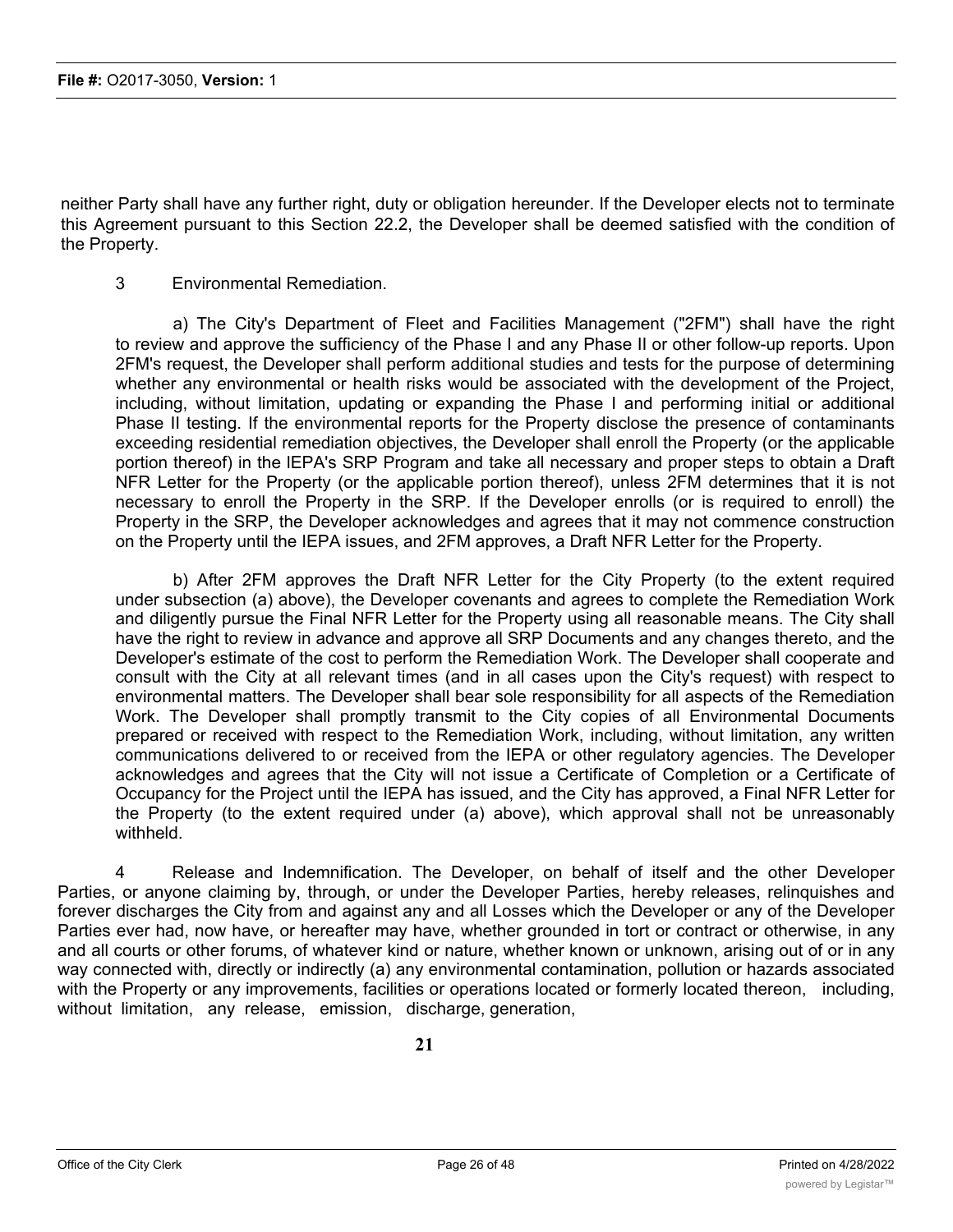#### **File #:** O2017-3050, **Version:** 1

transportation, treatment, storage or disposal of Hazardous Substances, or threatened release, emission or discharge of Hazardous Substances; (b) the structural, physical or environmental condition of the Property, including, without limitation, the presence or suspected presence of Hazardous Substances in, on, under or about the Property or the migration of Hazardous Substances from or to other property, unless the Hazardous Substances migrate from property owned by the City to the Property; (c) any violation of, compliance with, enforcement of or liability under any Environmental Laws, including, without limitation, any Losses arising under CERCLA, and (d) any investigation, cleanup, monitoring, remedial, removal or restoration work required by any federal, state or local governmental agency or political subdivision or other third party in connection or associated with thie Property or any improvements, facilities or operations located or formerly located thereon (collectively, "Released Claims"). Furthermore, the Developer shall defend, indemnify, and hold the City harmless from and against any and all Losses which may be made or asserted by any third parties arising out of or in any way connected with, directly or indirectly, any of the Released Claims.

5 *Release Runs with the Land. The covenant of release in Section 22.4 shall run with the* Property, and shall be binding upon all successors and assigns of the Developer with respect to the Property, *including, without limitation, each and every person, firm, corporation, limited liability company, trust or other entity owning, leasing, occupying, using or possessing any portion of the Property under or through the Developer following the date of the Deed. The Developer acknowledges and agrees that the foregoing* covenant of release constitutes a material inducement to the City to enter into this Agreement, and that, but for such release, the City would not have agreed to convey the Property to the Developer for the Purchase Price. It is expressly agreed and understood by and between the Developer and the City that, should any future obligation of the Developer, or any of the Developer Parties, arise or be alleged to arise in connection with any environmental, soil or other condition of the Property, neither the Developer, nor any of the Developer Parties, will assert that those obligations must be satisfied in whole or in part by the City because Section 22.4 *contains a full, complete and final release of all such claims. i*

6 Survival. This Section 22 shall survive the Closing or any termination of this Agreement (regardless of the reason for such termination).

## **SECTION 23. DEVELOPER'S EMPLOYMENT OBLIGATIONS.**

23.1 Employment Opportunity. The Developer agrees, and shall contractually obligate its various contractors, subcontractors and any Affiliate of the Developer operating on the Property (collectively, the "Employers" and individually, an "Employer") to agree, that with respect to the provision of services in connection with the construction ofthe Project:

(a) Neither the Developer nor any Employer shall discriminate against any employee or applicant for employment based upon race, religion, color, sex, national origin or ancestry, age, handicap or disability, sexual orientation, military discharge status, marital status, parental status or source of income as defined in the City of Chicago Human Rights Ordinance, Section 2-160-010 et seg. ofthe Municipal Code, as amended from time to time (the "Human Rights Ordinance"). The Developer and each Employer shall take affirmative action to ensure that applicants are hired and employed without discrimination based upon the foregoing grounds, and are treated in a

22

non-discriminatory manner with regard to all job-related matters, including, without limitation: employment, upgrading, demotion or transfer; recruitment or recruitment advertising; layoff or termination; rates of pay or other forms of compensation; and selection for training, including apprenticeship. The Developer and each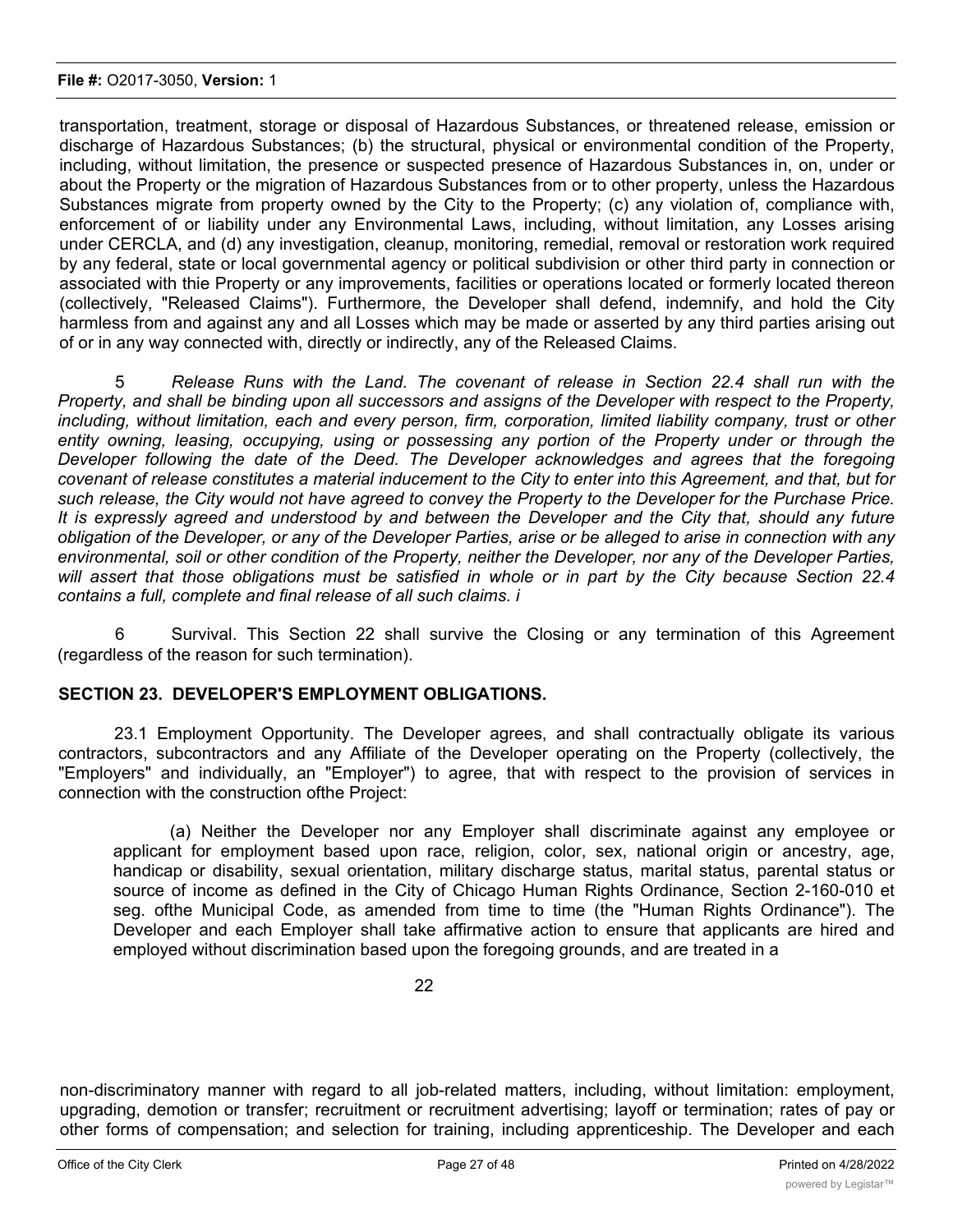Employer agrees to post in conspicuous places, available to employees and applicants for employment, notices to be provided by the City setting forth the provisions of this nondiscrimination clause. In addition, the Developer and each Employer, in all solicitations or advertisements for employees, shall state that all qualified applicants shall receive consideration for employment without discrimination based upon the foregoing grounds.

b) To the greatest extent feasible, the Developer and each Employer shall (i) present opportunities for training and employment of low and moderate income residents of the City, and (ii) provide that contracts for work in connection with the construction of the Project be awarded to business concerns which are located in or owned in substantial part by persons residing in, the City.

c) The Developer and each Employer shall comply with all federal, state and local equal employment and affirmative action statutes, rules and regulations, including, without limitation, the Human Rights Ordinance and the Illinois Human Rights Act, 775 ILCS 5/1-101 et seg. (1993), both as amended from time to time, and any regulations promulgated thereunder.

d) The Developer, in order to demonstrate compliance with the terms of this Section 23.1. shall cooperate with and promptly and accurately respond to inquiries by the City, which has the responsibility to observe and report compliance with equal employment opportunity regulations of federal, state and municipal agencies.

e) The Developer and each Employer shall include the foregoing provisions of subparagraphs (a) through (d) in every contract entered into in connection with the construction of the Project, and shall require inclusion of these provisions in every subcontract entered into by any subcontractors, and every agreement with any affiliate operating on the Property, so that each such provision shall be binding upon each contractor, subcontractor or affiliate, as the case may be.

f) Failure to comply with the employment obligations described in this Section 23.1 shall be a basis for the City to pursue remedies under the provisions of Section 19.

23.2 City Resident Employment Requirement.

(a) The Developer agrees, and shall contractually obligate each Employer to agree, that during the construction of the Project, the Developer and each Employer shall comply with the minimum percentage of total worker hours performed by actual residents of the City of Chicago as specified in Section 2-92-330 of the Municipal Code (at least fifty percent); provided, however, that in addition to complying with this percentage, the Developer .and each Employer shall be required to make good faith

23

efforts to utilize qualified residents of the City in both unskilled and skilled labor positions.

b) The Developer and the Employers may request a reduction or waiver of this minimum percentage level of Chicagoans as provided for in Section 2-92-330 of the Municipal Code in accordance with standards and procedures developed by the chief procurement officer of the City of Chicago.

c) "Actual residents of the City of Chicago" shall mean persons domiciled within the City of Chicago. The domicile is an individual's one and only true, fixed and permanent home and principal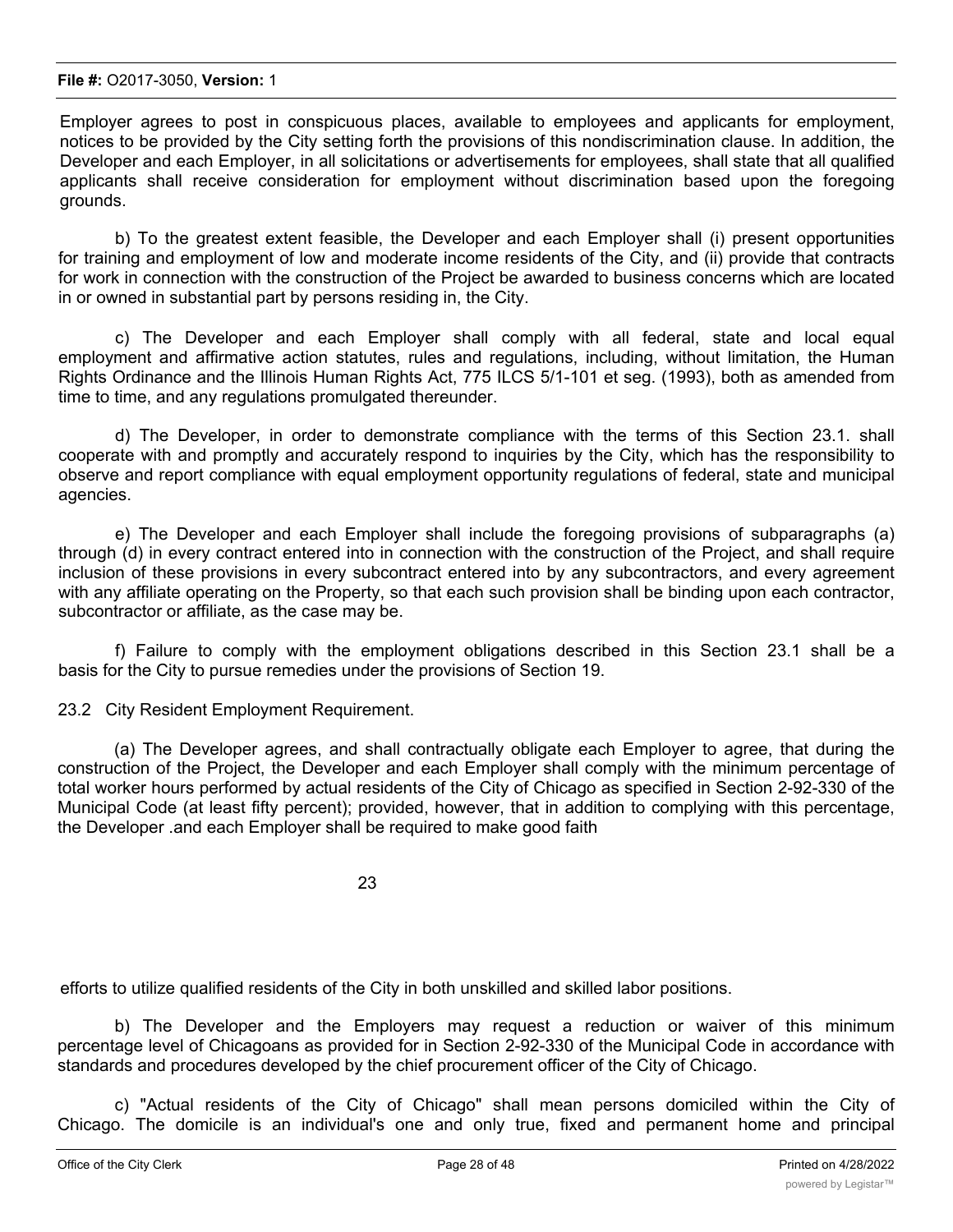#### **File #:** O2017-3050, **Version:** 1

establishment.

d) The Developer and the Employers shall provide for the maintenance of adequate employee residency records to ensure that actual Chicago residents are employed on the construction of the Project. The Developer and the Employers shall maintain copies of personal documents supportive of every Chicago employee's actual record of residence.

e) The Developer and the Employers shall submit weekly certified payroll reports (U.S. Department of Labor Form WH-347 or equivalent) to DPD in triplicate, which shall identify clearly the actual residence of every employee on each submitted certified payroll. The first time that an employee's name appears on a payroll, the date that the Developer or Employer hired the employee should be written in after the employee's name.

f) The Developer and the Employers shall provide full access to their employment records to the chief procurement officer, DPD, the Superintendent of the Chicago Police Department, the inspector general, or any duly authorized representative thereof. The Developer and the Employers shall maintain all relevant personnel data and records for a period of at least three (3) years after the issuance of the Certificate of Completion.

g) At the direction of DPD, the Developer and the Employers shall provide affidavits and other supporting documentation to verify or clarify an employee's actual address when doubt or lack of clarity has arisen.

h) Good faith efforts on the part of the Developer and the Employers to provide work for actual Chicago residents (but not sufficient for the granting of a waiver request as provided for in the standards and procedures developed by the chief procurement officer) shall not suffice to replace the actual, verified achievement of the requirements of this Section 23.2 concerning the worker hours performed by actual Chicago residents.

(i) If the City determines that the Developer or an Employer failed to ensure the fulfillment of the requirements of this Section 23.2 concerning the worker hours performed by actual Chicago residents or failed to report in the manner as indicated above, the City will thereby be damaged in the failure to provide the benefit of demonstrable employment to Chicagoans to the degree stipulated in this Section 23.2.

24

If such non-compliance is not remedied in accordance with the breach and cure provisions of Section 19.3, the parties agree that 1/20 of 1 percent (.05%) of the aggregate hard construction costs set forth in the Budget shall be surrendered by the Developer to the City in payment for each percentage of shortfall toward the stipulated residency requirement. Failure to report the residency of employees entirely and correctly shall result in the surrender of the entire liquidated damages as if no Chicago residents were employed in either of the categories. The willful falsification of statements and the certification of payroll data may subject the Developer and/or the other Employers or employees to prosecution.

(j) Nothing herein provided shall be construed to be a limitation upon the "Notice of Requirements for Affirmative Action to Ensure Equal Employment Opportunity, Executive Order 11246" and "Standard Federal Equal Employment Opportunity, Executive Order 11246," or other affirmative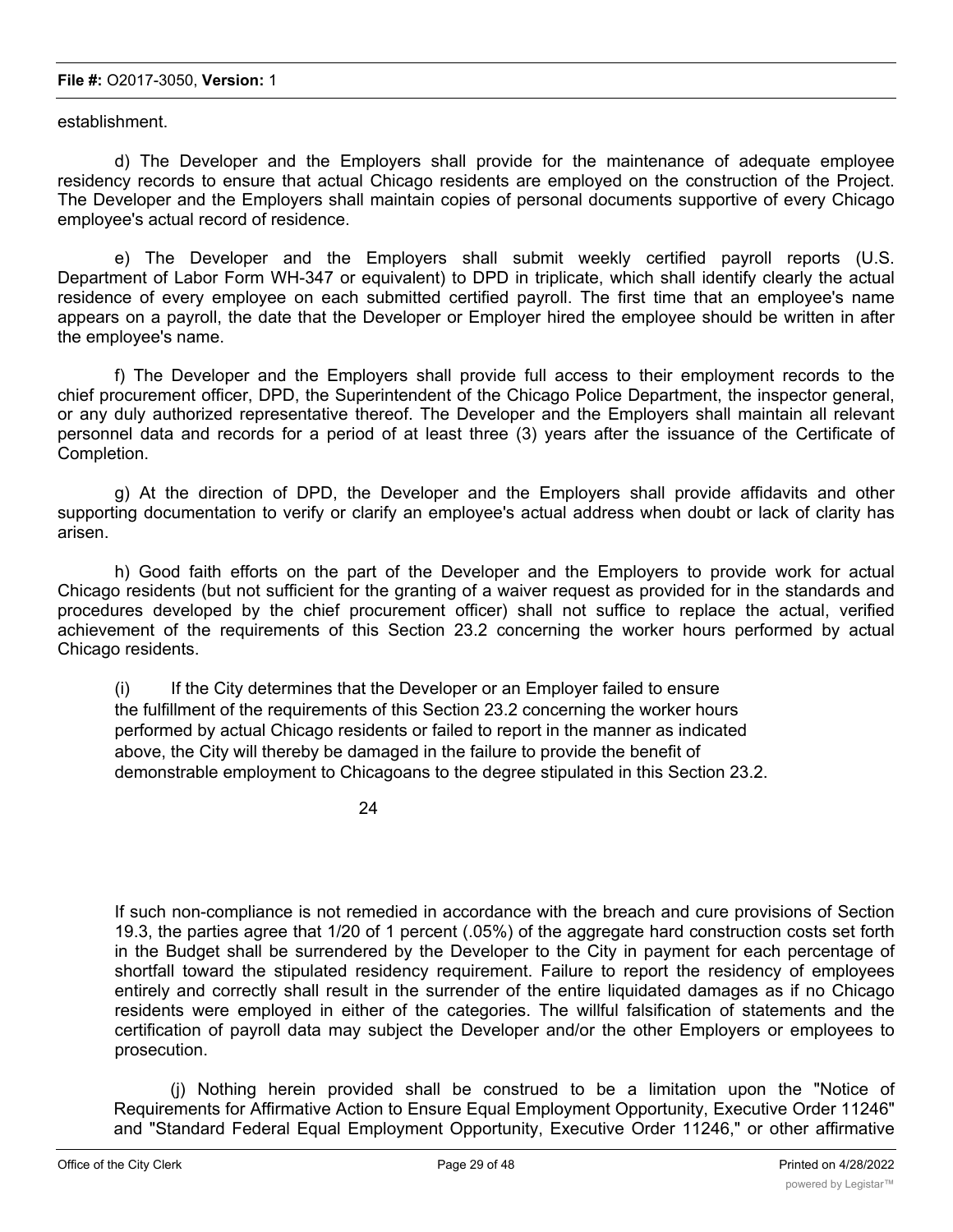action required for equal opportunity under the provisions of this Agreement.

(k) The Developer shall cause or require the provisions of this Section 23.2 to be included in all construction contracts and subcontracts related to the construction of the Project.

23.3 Developer's MBE/WBE Commitment. The Developer agrees for itself and its successors and assigns, and, if necessary to meet the requirements set forth herein, shall contractually obligate the General Contractor to agree, that during the construction of the Project:

a) Consistent with the findings which support, as applicable, (i) the Minority-Owned and Women-Owned Business Enterprise Procurement Program, Section 2-92-420 et seq., Municipal Code (the "Procurement Program"), and (ii) the Minority- and Women-Owned Business Enterprise Construction Program, Section 2-92-650 et seq., Municipal Code (the "Construction Program," and collectively with the Procurement Program, the "MBE/WBE Program"), and in reliance upon the provisions of the MBE/WBE Program to the extent contained in, and as qualified by, the provisions of this Section 23.3. during the course of construction of the Project, at least 25% of the aggregate hard construction costs shall be expended for contract participation by minority-owned businesses and at least 5% of the aggregate hard construction costs shall be expended for contract participation by women-owned businesses.

b) For purposes of this Section 23.3 only:

i) The Developer (and any party to whom a contract is let by the Developer in connection with the Project) shall be deemed a "contractor" and this Agreement (and any contract let by the Developer in connection with the Project) shall be deemed a "contract" or a "construction contract" as such terms are defined in Sections 2-92-420 and 2-92-670, Municipal Code, as applicable.

ii) The term "minority-owned business" or "MBE" shall mean a business identified in the Directory of Certified Minority Business Enterprises published by the City's Department of Procurement Services, or otherwise

25

certified by the City's Department of Procurement Services as a minority-owned business enterprise, related to the Procurement Program or the Construction Program, as applicable.

(iii) The term "women-owned business" or "WBE" shall mean a business identified in the Directory of Certified Women Business Enterprises published by the City's Department of Procurement Services, or otherwise certified by the City's Department of Procurement Services as a women-owned business enterprise, related to the Procurement Program or the Construction Program, as applicable.

c) Consistent with Sections 2-92-440 and 2-92-720, Municipal Code, the Developer's MBE/WBE commitment may be achieved in part by the Developer's status as an MBE or WBE (but only to the extent of any actual work performed on the Project by the Developer) or by a joint venture with one or more MBEs or WBEs (but only to the extent of the lesser of (i) the MBE or WBE participation in such joint venture, or (ii) the amount of any actual work performed on the Project by the MBE or WBE); by the Developer utilizing a MBE or a WBE as the General Contractor (but only to the extent of any actual work performed on the Project by the General Contractor); by subcontracting or causing the General Contractor to subcontract a portion of the construction of the Project to one or more MBEs or WBEs; by the purchase of materials or services used in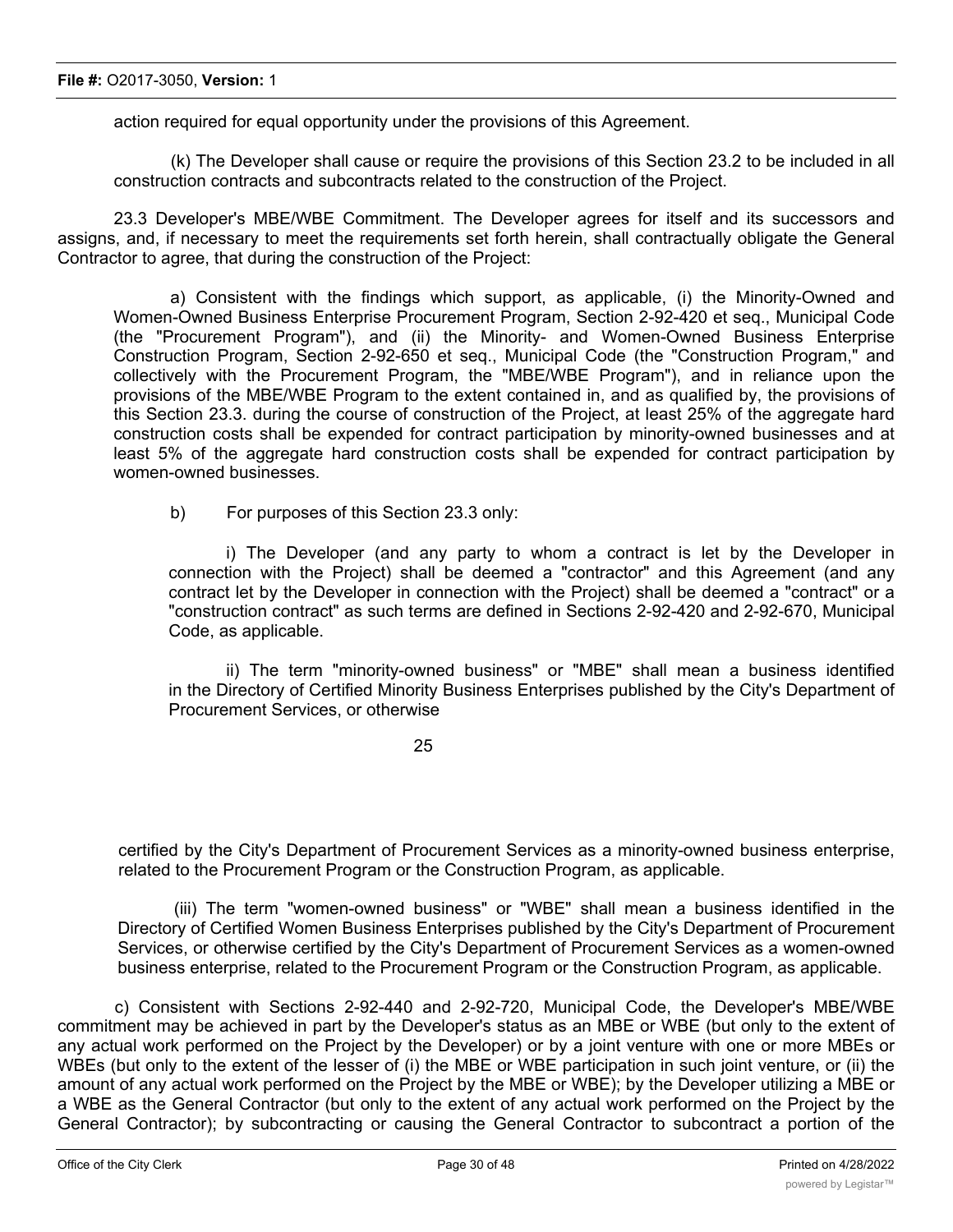#### **File #:** O2017-3050, **Version:** 1

construction of the Project to one or more MBEs or WBEs; by the purchase of materials or services used in the construction of the Project from one or more MBEs or WBEs; or by any combination of the foregoing. Those entities which constitute both a MBE and a WBE shall not be credited more than once with regard to the Developer's MBE/WBE commitment as described in this Section 23.3. In accordance with Section 2-92- 730, Municipal Code, the Developer shall not substitute any MBE or WBE General Contractor or subcontractor without the prior written approval of DPD.

d) The Developer shall deliver quarterly reports to the City's monitoring staff during the construction of the Project describing its efforts to achieve compliance with this MBE/WBE commitment. Such reports shall include, inter alia, the name and business address of each MBE and WBE solicited by the Developer or the General Contractor to work on the Project, and the responses received from such solicitation, the name and business address of each MBE or WBE actually involved in the construction of the Project, a description of the work performed or products or services supplied, the date and amount of such work, product or service, and such other information as may assist the City's monitoring staff in determining the Developer's compliance with this MBE/WBE commitment. The Developer shall maintain records of all relevant data with respect to the utilization of MBEs and WBEs in connection with the construction of the Project for at least five (5) years after completion of the Project, and the City's monitoring staff shall have access to all such records maintained by the Developer, on prior notice of at least five (5) Business Days, to allow the City to review the Developer's compliance with its commitment to MBE/WBE participation and the status of any MBE or WBE performing any portion of the construction of the Project.

e) Upon the disqualification of any MBE or WBE General Contractor or subcontractor, if the disqualified party misrepresented such status, the Developer shall be obligated to discharge or cause to be discharged the disqualified General Contractor

26

or subcontractor, and, if possible, identify and engage a qualified MBE or WBE as a replacement. For purposes of this subsection (e), the disqualification procedures are further described in Sections 2-92- 540 and 2-92-730, Municipal Code, as applicable.

(f) Any reduction or waiver of the Developer's MBE/WBE commitment as described in this Section 23.3 shall be undertaken in accordance with Sections 2-92-450 and 2-92-730, Municipal Code, as applicable.

23.4 Pre-Construction Conference and Post-Closing Compliance Requirements. Not less than seven (7) Business Days prior to the Closing Date, the Developer and the Developer's General Contractor and all major subcontractors shall meet with DPD monitoring staff regarding compliance with all Section 23 requirements. During this pre-construction meeting, the Developer shall present its plan to achieve its obligations under this Section 23. the sufficiency of which the City's monitoring staff shall approve as a precondition to the Closing. During the construction of the Project, the Developer shall submit all documentation required by this Section 23 to the City's monitoring staff, including, without limitation, the following: (a) subcontractor's activity report; (b) contractor's certification concerning labor standards and prevailing wage requirements (if applicable); (c) contractor letter of understanding; (d) monthly utilization report; (e) authorization for payroll agent; (f) certified payroll; (g) evidence that MBE/WBE contractor associations have been informed of the Project via written notice and hearings; and (h) evidence of compliance with job creation/job retention requirements (if any). Failure to submit such documentation on a timely basis, or a determination by the City's monitoring staff, upon analysis of the documentation, that the Developer is not complying with its obligations under this Section 23, shall, upon the delivery of written notice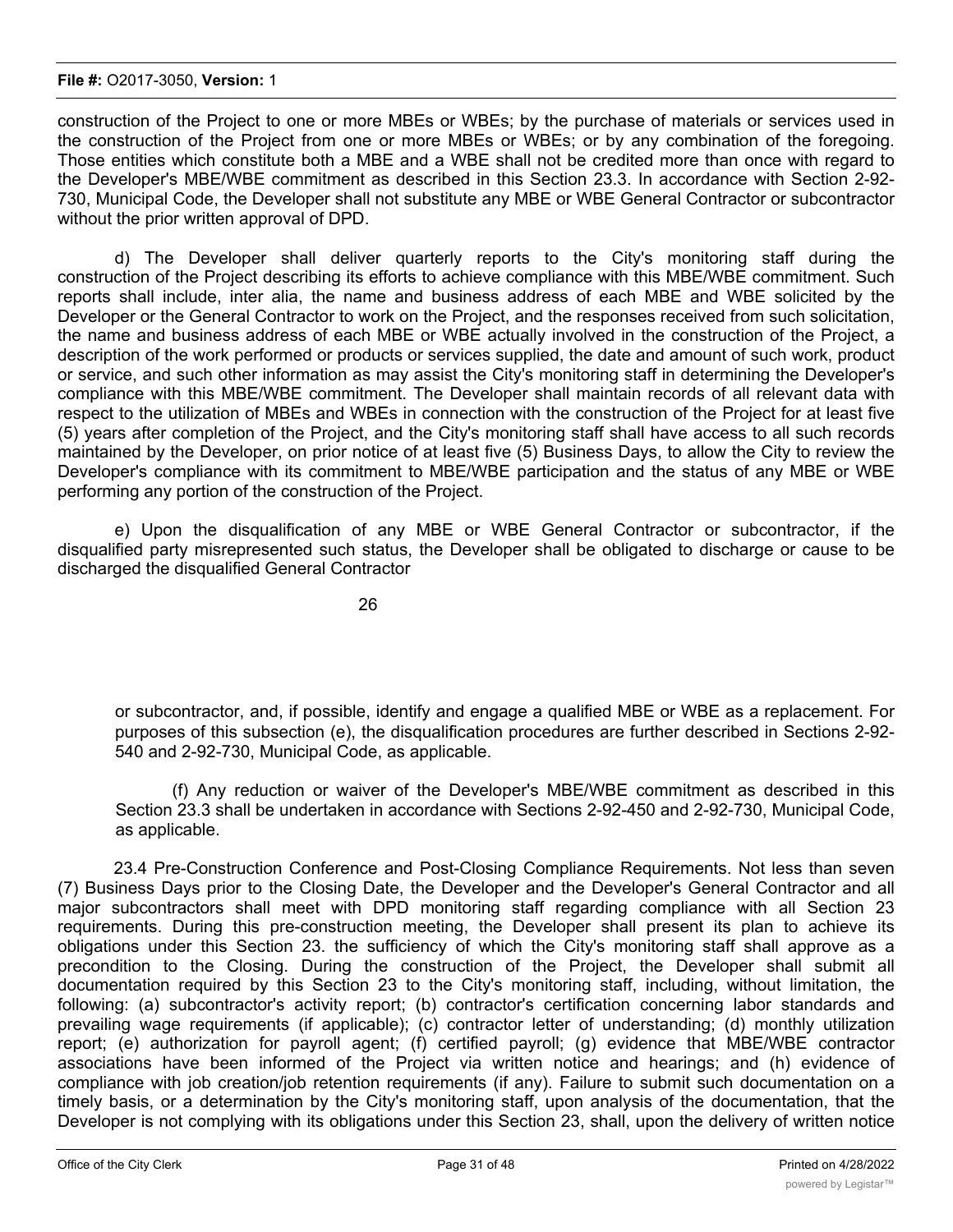#### **File #:** O2017-3050, **Version:** 1

to the Developer, be deemed an Event of Default. Upon the occurrence of any such Event of Default, in addition to any other remedies provided in this Agreement, the City may: (x) issue a written demand to the Developer to halt construction of the Project, (y) withhold any further payment of any City funds to the Developer or the General Contractor (if applicable), or (z) seek any other remedies against the Developer available at law or in equity.

#### **SECTION 24. REPRESENTATIONS AND WARRANTIES.**

24.1 Representations and Warranties of the Developer. To induce the City to execute this Agreement and perform its obligations hereunder, the Developer represents, warrants and covenants as follows:

a) The Developer is an Illinois [limited liability company] duly organized, validly existing, and in good standing under the laws of the State of Illinois, with full power and authority to acquire, own and redevelop the Property, and the person signing this Agreement on behalf of the Developer has the authority to do so.

b) All certifications and statements contained in the Economic Disclosure Statements submitted to the City by the Developer are true, accurate and complete.

c) The Developer has the right, power and authority to enter into, execute, deliver and perform this Agreement. The Developer's execution, delivery and performance of this Agreement, and all instruments and agreements contemplated hereby, have been duly authorized by all necessary action, and do not and will not

27

violate the Developer's articles of organization or operating agreement (as amended and supplemented), or any applicable Laws, nor will such execution, delivery and performance, upon the giving of notice or lapse of time or both, result in a breach or violation of, or constitute a default under, or require any consent under, any other agreement, instrument or document to which the Developer, or any party affiliated with the Developer, is a party or by which the Developer or the Property is now or may become bound.

d) No action, litigation, investigation or proceeding of any kind is pending or threatened against the Developer or any party affiliated with the Developer by or before any court, governmental commission, board, bureau or any other administrative agency, and the Developer knows of no facts which could give rise to any such action, litigation, investigation or proceeding, which could: (i) affect the ability of the Developer to perform its obligations hereunder; or (ii) materially affect the operation or financial condition of

the Developer.

e) The Developer is now and for the term of the Agreement shall remain solvent and able to pay its debts as they mature.

f) The Developer shall procure and maintain all Governmental Approvals necessary to construct, complete and operate the Project.

g) The Developer is not in default in any material respect with respect to any indenture, loan agreement, mortgage, note or any other agreement or instrument related to the borrowing of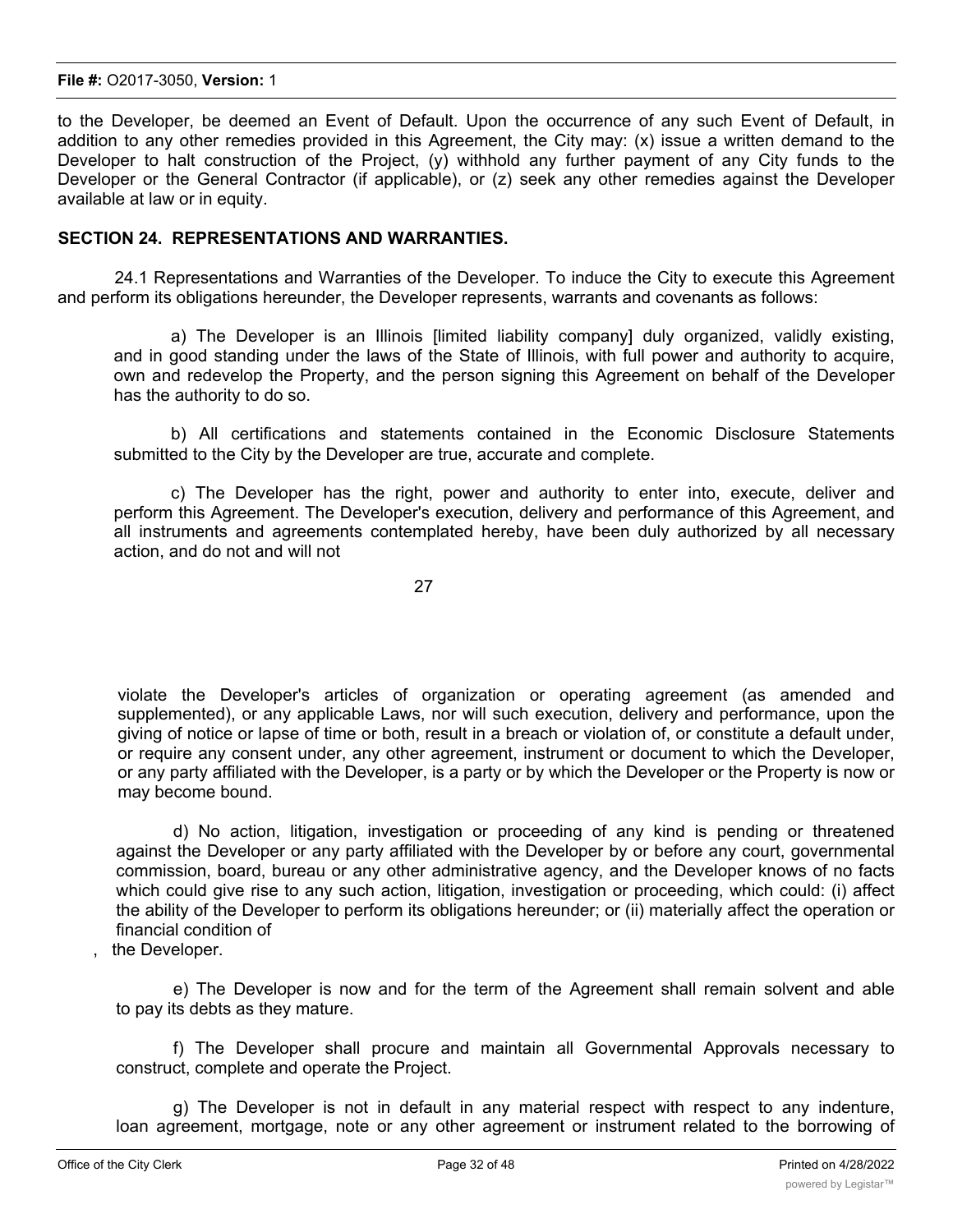money to which the Developer is a party or by which the Developer is bound.

h) The Project will not violate: (i) any applicable Laws, including, without limitation, any zoning and building codes and Environmental Laws; or (ii) any building permit, restriction of record or other agreement affecting the Property.

(i) The Developer has not made or caused to be made, directly or indirectly, any payment, gratuity or offer of employment in connection with this Agreement or any contract paid from the City treasury or pursuant to City ordinance, for services to any City agency ("City Contract") as an inducement for the City to enter into this Agreement or any City Contract with the Developer in violation of Chapter 2-156-120 of the Municipal Code of the City.

(j) Neither the Developer nor any Affiliate of the Developer is listed on any of the following lists maintained by the Office of Foreign Assets Control of the U.S. Department ofthe Treasury, the Bureau of Industry and Security ofthe U.S. Department of Commerce or their successors, or on any other list of persons or entities with which the City may not do business under any applicable Laws: the Specially Designated Nationals List, the Denied Persons List, the Unverified List, the Entity List and the Debarred List.

24.2 Representations and Warranties of the City. To induce the Developer to execute this Agreement and perform its obligations hereunder, the City hereby represents and warrants

28

to the Developer that the City has authority under its home rule powers to execute and deliver this Agreement and perform the terms and obligations contained herein.

24.3 Survival of Representations and Warranties. Each of the Parties agrees that all warranties, representations, covenants and agreements contained in this Section 24 and elsewhere in this Agreement are true, accurate and complete as of the Effective Date and shall survive the Effective Date and shall be in effect until the issuance of the Certificate of Completion.

## **SECTION 25. NOTICES.**

Any notice, demand or communication required or permitted to be given hereunder shall be given in writing at the addresses set forth below by any of the following means: (a) personal service; (b) facsimile; (c) overnight courier; or (d) registered or certified first class mail, postage prepaid, return receipt requested:

| If to the City: | City of Chicago<br>Department of Planning & Development 121 North<br>LaSalle Street, Room 1000 Chicago, Illinois 60602 Attn:<br>Commissioner      |
|-----------------|---------------------------------------------------------------------------------------------------------------------------------------------------|
| With a copy to: | City of Chicago<br>Department of Law<br>121 North LaSalle Street, Suite 600<br>Chicago, Illinois 60602<br>Attn: Real Estate and Land Use Division |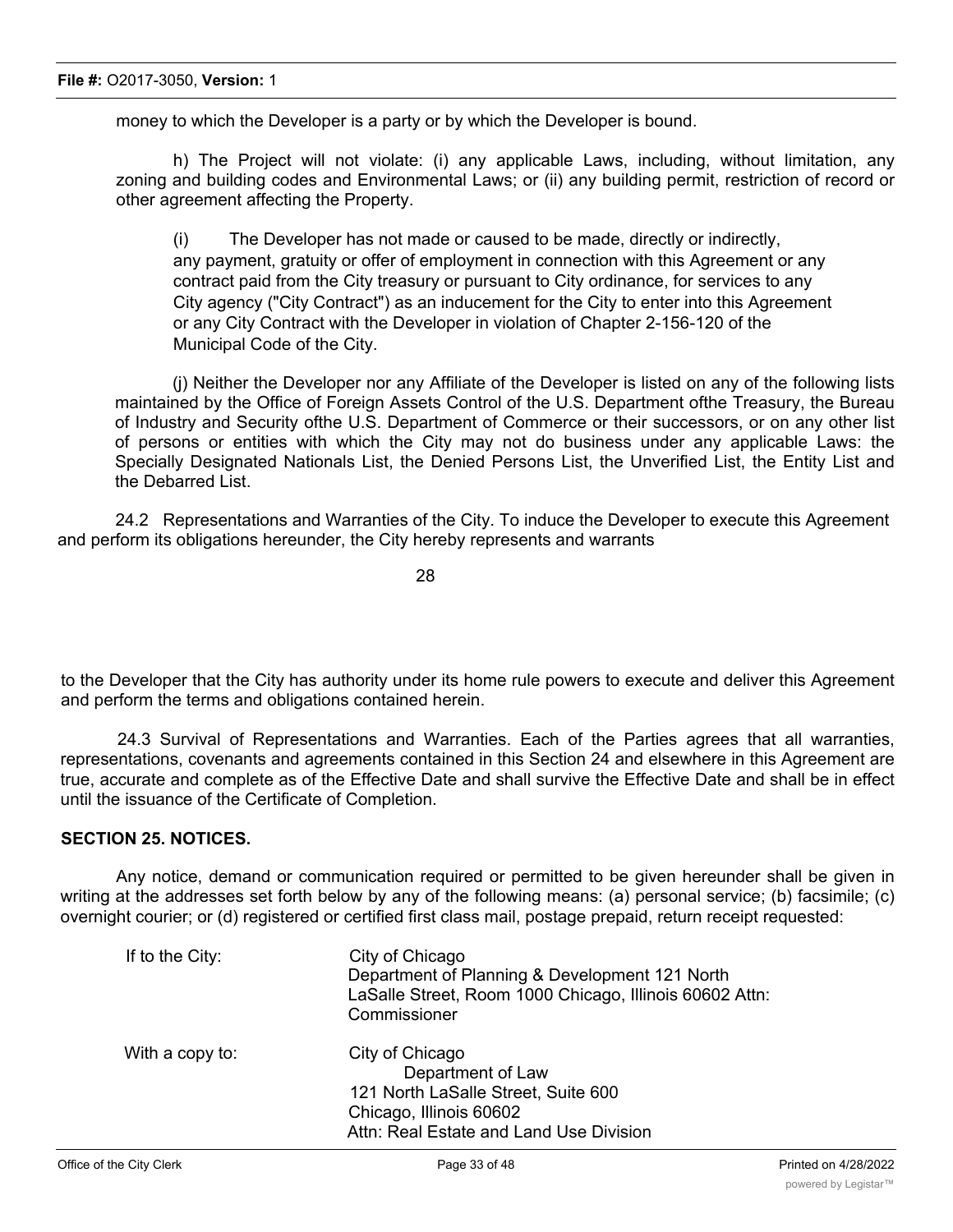| If to the Developer: | Montclare Englewood, LLC<br>c/o MR Properties, LLC 701 Lee Street,<br>Suite 802 Des Plaines, IL 60016 Attn:<br>Philip I Mappa |
|----------------------|-------------------------------------------------------------------------------------------------------------------------------|
| With a copy to:      | Applegate & Thorne-Thomsen, P.C.<br>440 S. LaSalle, Suite 1900 Chicago, IL<br>60605 Attn: Caleb Jewell                        |

Any notice, demand or communication given pursuant to either clause (a) or (b) hereof shall be deemed received upon such personal service or upon confirmed transmission by facsimile, respectively, provided that such facsimile transmission is confirmed as having occurred prior to 5:00 p.m. on a business day. If such transmission occurred after 5:00 p.m. on a business day or on a non-business day, it shall be deemed to have been given on the next business day. Any notice, demand or communication given pursuant to clause (c) shall be deemed received on the business day immediately following deposit with the overnight courier. Any notice, demand or communication sent pursuant to clause (d) shall be deemed received three (3) Business Days after mailing. The parties, by notice given hereunder, may designate any further or different

29

addresses to which subsequent notices, demands or communications shall be given. The refusal to accept delivery by any party or the inability to deliver any communication because of a changed address of which no notice has been given in accordance with this Section 25 shall constitute delivery.

#### **SECTION 26. BUSINESS RELATIONSHIPS.**

The Developer acknowledges (a) receipt of a copy of Section 2-156-030 (b) of the Municipal Code, (b) that it has read such provision and understands that pursuant to such Section 2-156-030 (b) it is illegal for any elected official of the City, or any person acting at the direction of such official, to contact, either orally or in writing, any other City official or employee with respect to any matter involving any person with whom the elected City official or employee has a "Business Relationship" (as defined in Section 2-156-080 of the Municipal Code), or to participate in any discussion in any City Council committee hearing or in any City Council meeting or to vote on any matter involving the person with whom an elected official has a Business Relationship, and (c) notwithstanding anything to the contrary contained in this Agreement, that a violation of Section 2-156-030 (b) by an elected official, or any person acting at the direction of such official, with respect to any transaction contemplated by this Agreement shall be grounds for termination of this Agreement and the transactions contemplated hereby. The Developer hereby represents and warrants that no violation of Section 2-145-030 (b) has occurred with respect to this Agreement or the transactions contemplated hereby.

## **SECTION 27. PROHIBITION ON CERTAIN CONTRIBUTIONS PURSUANT TO MAYORAL EXECUTIVE ORDER NO. 2011-4.**

1 The Developer agrees that it, any person or entity who directly or indirectly has an ownership or beneficial interest in it of more than 7.5 percent ("Owners"), spouses and domestic partners of such Owners, its contractors (i.e., any person or entity in direct contractual privity with the Developer regarding the subject matter of this Agreement) ("Contractors"), any person or entity who directly or indirectly has an ownership or beneficial interest in any Contractor of more than 7.5 percent ("Sub-owners") and spouses and domestic partners of such Sub-owners (such Owners and all other preceding classes of persons and entities,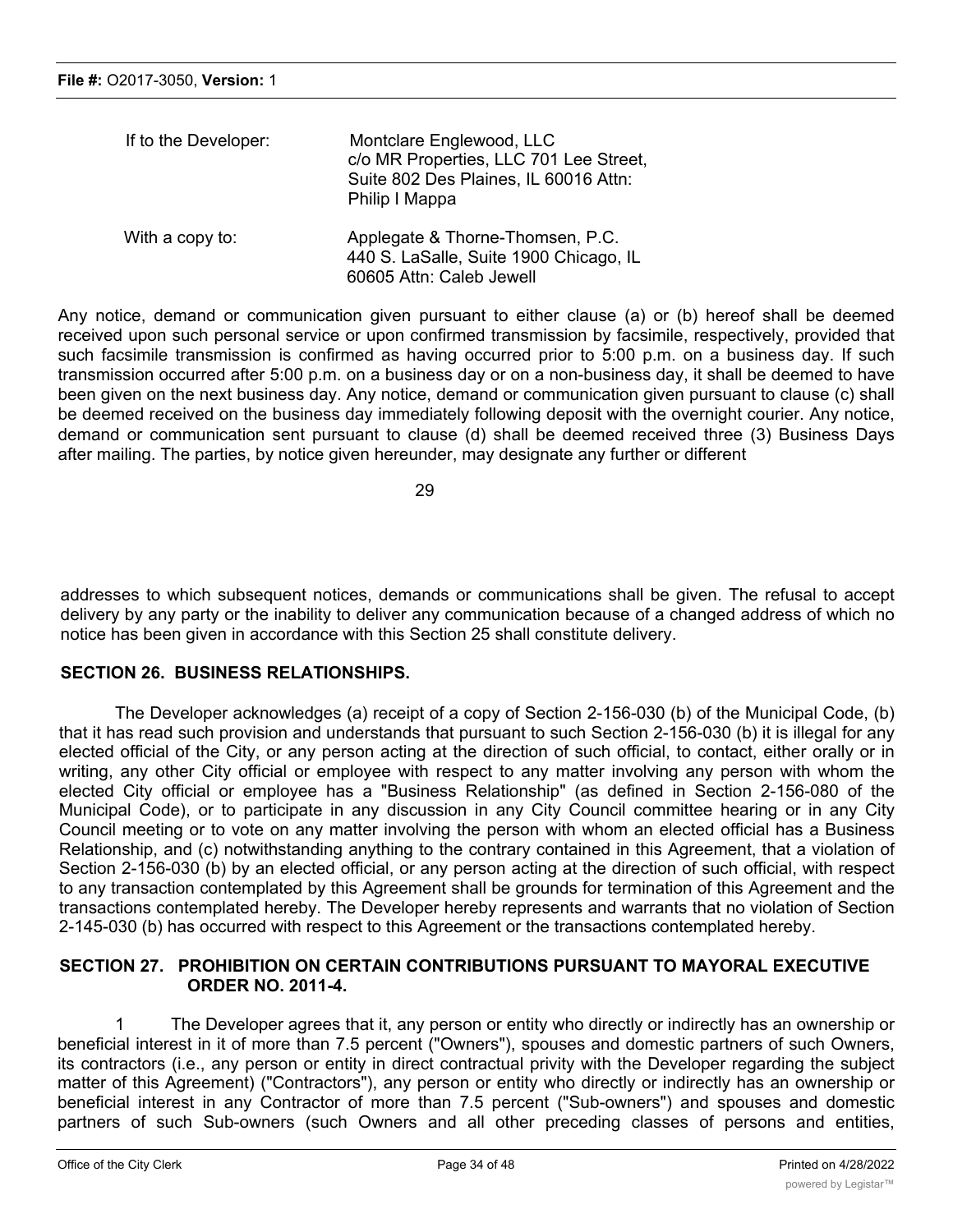#### **File #:** O2017-3050, **Version:** 1

collectively the "Identified Parties"), shall not make a contribution of any amount to the Mayor of the City of Chicago or to his political fundraising committee (a) after execution of this Agreement by the Developer, (b) while this Agreement or any Other Contract (as hereinafter defined) is executory, (c) during the term of this Agreement or any Other Contract, or (d) during any period while an extension of this Agreement or any Other Contract is being sought or negotiated. This provision shall not apply to contributions made prior to May 16, 2011, the effective date of Executive Order 2011-4.

2 The Developer represents and warrants that from the later of (a) May 16, 2011, or (b) the date the City approached the Developer, or the date the Developer approached the City, as applicable, regarding the formulation of this Agreement, no Identified Parties have made a contribution of any amount to the Mayor or to his political fundraising committee.

3 The Developer agrees that it shall not: (a) coerce, compel or intimidate its employees to make a contribution of any amount to the Mayor or to the Mayor's political fundraising committee; (b) reimburse its employees for a contribution of any amount made to

the Mayor or to the Mayor's political fundraising committee; or (c) bundle or solicit others to bundle contributions to the Mayor or to his political fundraising committee.

4 The Developer agrees that the Identified Parties must not engage in any conduct whatsoever designed to intentionally violate this provision or Mayoral Executive Order No. 2011-4 or to entice, direct or solicit others to intentionally violate this provision or Mayoral Executive Order No. 05-1.

5 Notwithstanding anything to the contrary contained herein, the Developer agrees that a violation of, non-compliance with, misrepresentation with respect to, or breach of any covenant or warranty under this Section 27 or violation of Mayoral Executive Order No. 2011-4 constitutes a breach and default under this Agreement, and under any Other Contract for which no opportunity to cure will be granted, unless the City, in its sole discretion, elects to grant such an opportunity to cure. Such breach and default entitles the City to all remedies (including, without limitation, termination for default) under this Agreement, and under any Other Contract, at law and in equity. This provision amends any Other Contract and supersedes any inconsistent provision contained therein.

If the Developer intentionally violates this provision or Mayoral Executive Order No. 2011-4 prior to the Closing, the City may elect to decline to close the transaction contemplated by this Agreement.

7 For purposes of this provision:

a) "Bundle" means to collect contributions from more than one source, which contributions are then delivered by one person to the Mayor or to his political fundraising committee.

b) "Other Contract" means any other agreement with the City to which the Developer is a party that is (i) formed under the authority of Chapter 2-92 of the Municipal Code; (ii) entered into for the purchase or lease of real or personal property; or (iii) for materials, supplies, equipment or services which are approved or authorized by the City Council.

c) "Contribution" means a "political contribution" as defined in Chapter 2-156 ofthe Municipal Code, as amended.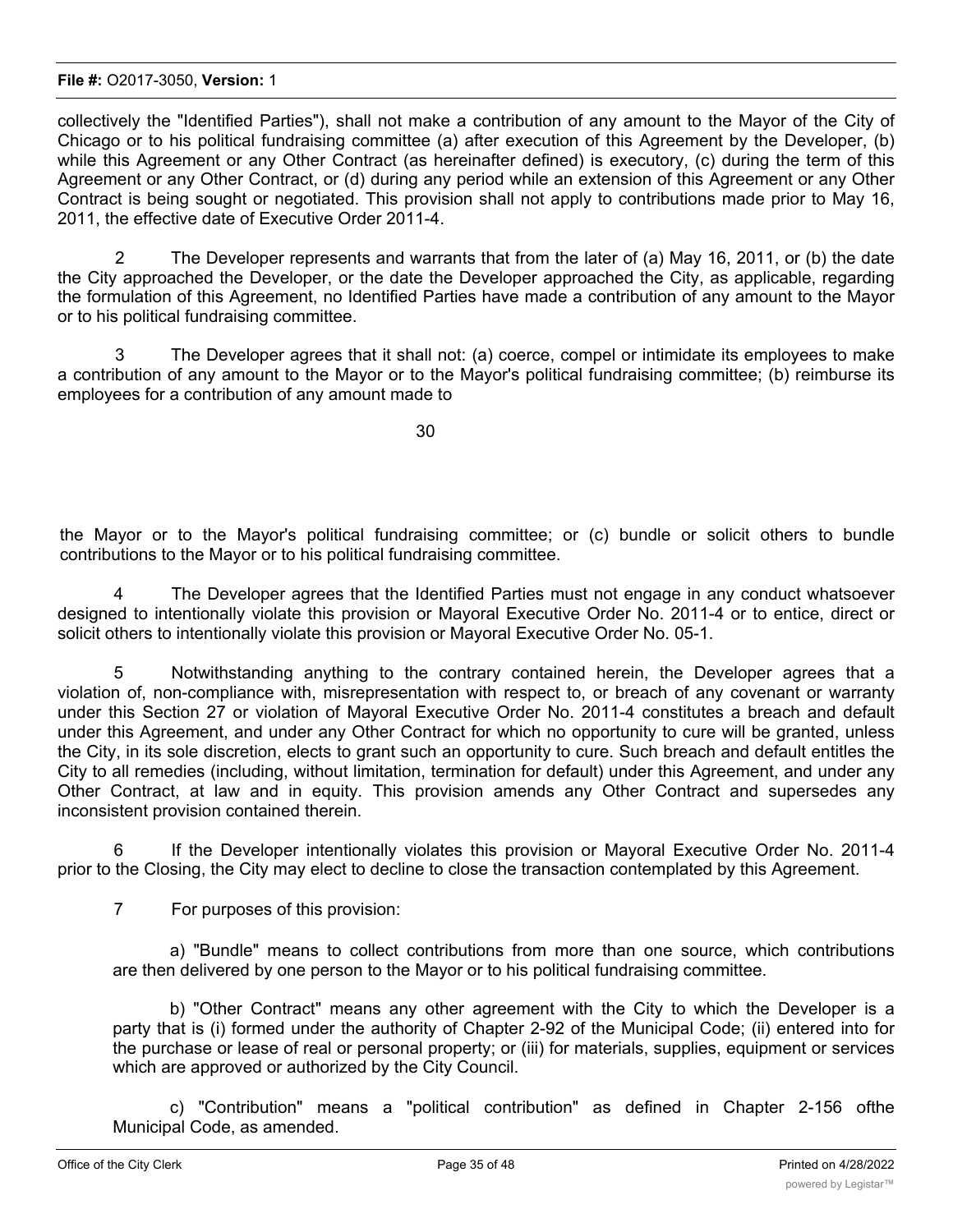d) Individuals are "domestic partners" if they satisfy the following criteria:

i) they are each other's sole domestic partner, responsible for each other's common welfare; and

ii) neither party is married; and

iii) the partners are not related by blood closer than would bar marriage in the State of Illinois; and

| ۰                             | ۰.<br>٧ |
|-------------------------------|---------|
| ٠<br>۰.<br>۰.<br>×<br>×<br>۰, |         |

iv) each partner is at least 18 years of age, and the partners are the same sex, and the partners reside at the same residence; and

- v) two of the following four conditions exist for the partners:
	- 1) The partners have been residing together for at least 12 months.
	- 2) The partners have common or joint ownership of a residence.
	- 3) The partners have at least two of the following arrangements:
		- A) joint ownership of a motor vehicle;
		- B) joint credit account;
		- C) a joint checking account;
		- D) a lease for a residence identifying both domestic partners as tenants.
	- 4) Each partner identifies the other partner as a primary beneficiary in a will.

(e) "Political fundraising committee" means a "political fundraising committee" as defined in Chapter 2-156 ofthe Municipal Code, as amended.

#### **SECTION 28. INSPECTOR GENERAL AND LEGISLATIVE INSPECTOR GENERAL.**

It is the duty of every officer, employee, department, agency, contractor, subcontractor, developer and licensee of the City, and every applicant for certification of eligibility for a City contract or program, to cooperate with the City's Legislative Inspector General and with the City's Inspector General in any investigation or hearing undertaken pursuant to Chapters 2-55 and 2-56, respectively, of the Municipal Code. The Developer understands and will abide by all provisions of Chapters 2-55 and 2-56 ofthe Municipal Code.

#### **SECTION 29. WASTE ORDINANCE PROVISIONS.**

In accordance with Section 11-4-1600(e) ofthe Municipal Code, the Developer warrants and represents that it, and to the best of its knowledge, its contractors and subcontractors, have not violated and are not in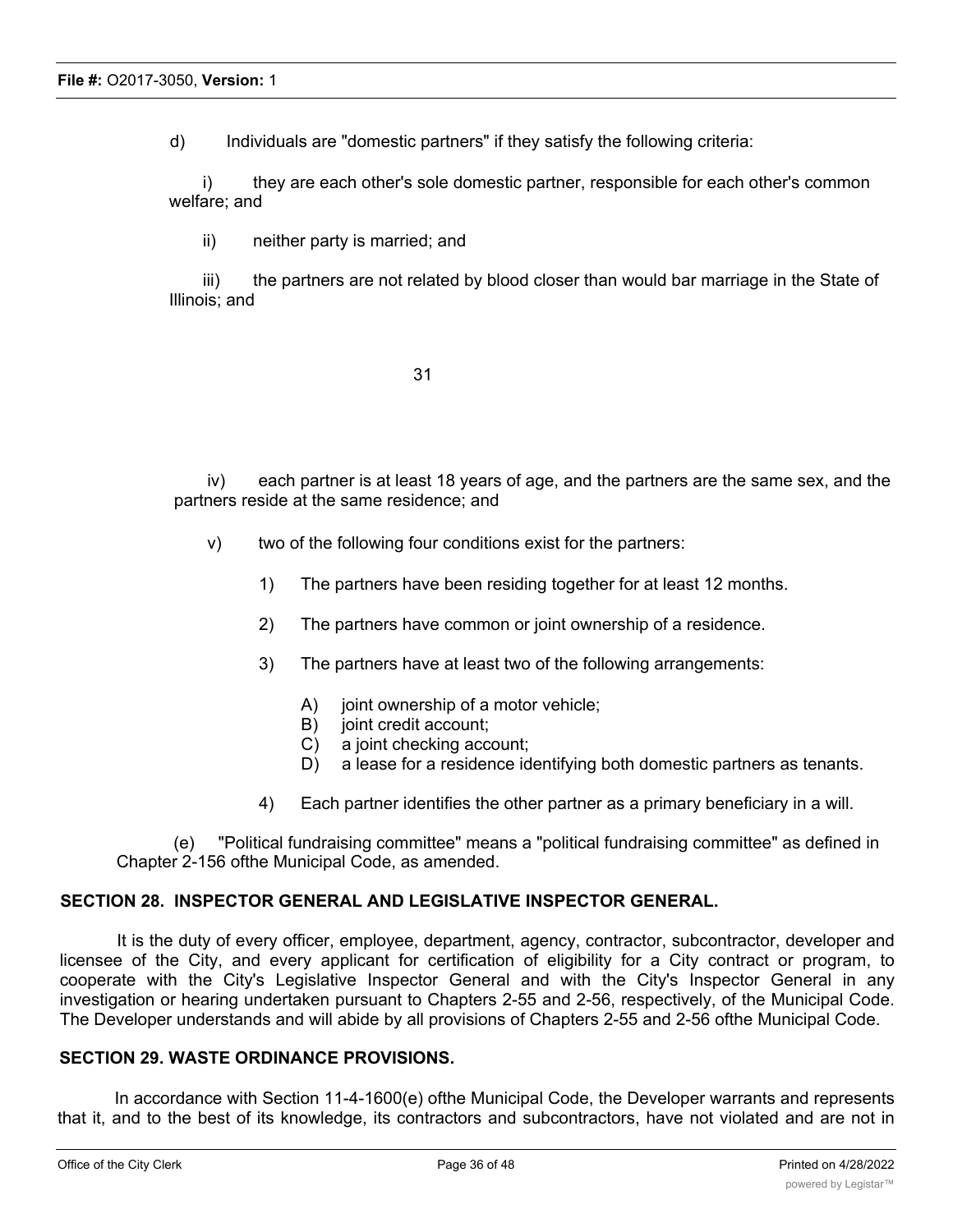#### **File #:** O2017-3050, **Version:** 1

violation of any provisions of Section 7-28 or Section 11-4 of the Municipal Code (the "Waste Sections"). During the period while this Agreement is executory, any violation of the Waste Sections by the Developer, its General Contractor or any subcontractor, whether or not relating to the performance of this Agreement, constitutes a breach of and an event of default under this Agreement, for which the opportunity to cure, if curable, will be granted only at the sole discretion of the Commissioner of DPD. Such breach and default entitles the City to all remedies under this Agreement, at law or in equity. This section does not limit the duty of the Developer, the General Contractor and any subcontractors to comply with all applicable Laws, in effect now or later, and whether or not they appear in this Agreement. Non-compliance with these terms and conditions may be used by the City as grounds for the termination of this Agreement, and may further affect the Developer's eligibility for future contract awards.

32

## **SECTION 30. SHAKMAN.**

1 The City is subject to the May 31, 2007 Order entitled "Agreed Settlement Order and Accord" (the "Shakman Accord") and the August 16, 2007 "City of Chicago Hiring Plan" (the "City Hiring Plan") entered in Shakman v. Democratic Organization of Cook County, Case No 69 C 2145 (United States District Court for the Northern District of Illinois). Among other things, the Shakman Accord and the City Hiring Plan prohibit the City from hiring persons as governmental employees in non-exempt positions on the basis of political reasons or factors.

2 The Developer is aware that City policy prohibits City employees from directing any individual to apply for a position with the Developer, either as an employee or as a subcontractor, and from directing the Developer to hire an individual as an employee or as a subcontractor. Accordingly, the Developer must follow its own hiring and contracting procedures, without being influenced by City employees. Any and all personnel provided by the Developer under this Agreement are employees or subcontractors of the Developer, not employees of the City of Chicago. This Agreement is not intended to and does not constitute, create, give rise to, or otherwise recognize an employer-employee relationship of any kind between the City and any personnel provided by the Developer.

3 The Developer will not condition, base, or knowingly prejudice or affect any term or aspect of the employment of any personnel provided under this Agreement, or offer employment to any individual to provide services under this Agreement, based upon or because of any political reason or factor, including, without limitation, any individual's political affiliation, membership in a political organization or party, political support or activity, political financial contributions, promises of such political support, activity or financial contributions, or such individual's political sponsorship or recommendation. For purposes of this Agreement, a political organization or party is an identifiable group or entity that has as its primary purpose the support of or opposition to candidates for elected public office. Individual political activities are the activities of individual persons in support of or in opposition to political organizations or parties or candidates for elected public office.

4 In the event of any communication to the Developer by a City employee or City official in violation of Section 30.2 above, or advocating a violation of Section 30.3 above, the Developer will, as soon as is reasonably practicable, report such communication to the Hiring Oversight Section ofthe City's Office ofthe Inspector General ("IGO Hiring Oversight"), and also to the head of the relevant City department utilizing services provided under this Agreement. The Developer will also cooperate with any inquiries by IGO Hiring Oversight or the Shakman Monitor's Office related to the contract.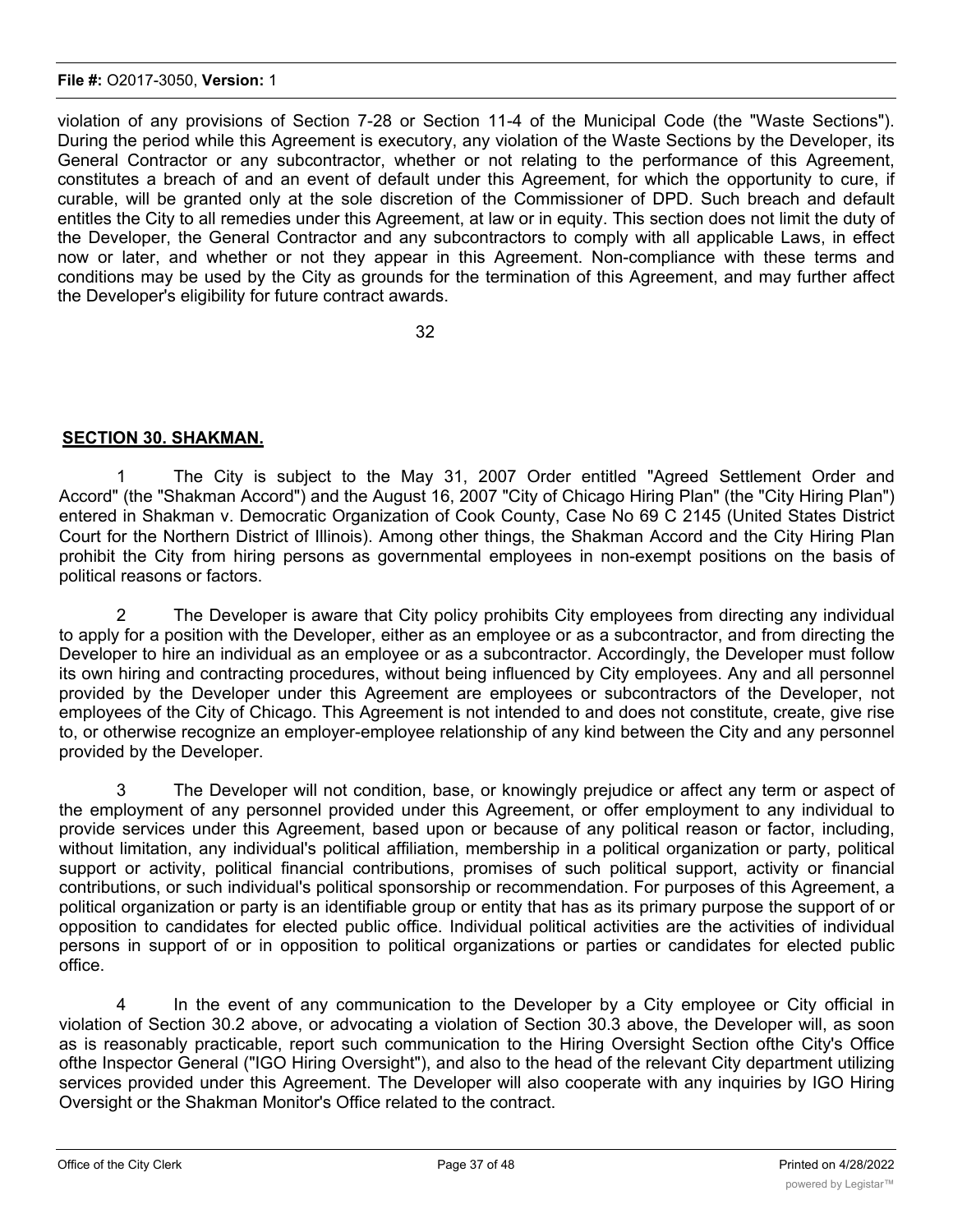## **SECTION 31. FAILURE TO MAINTAIN ELIGIBILITY TO DO BUSINESS WITH THE CITY.**

Failure by the Developer or any controlling person (as defined in Section 1-23-010 ofthe Municipal Code) thereof to maintain eligibility to do business with the City of Chicago as required by Section 1-23-030 of the Municipal Code shall be grounds for termination of this Agreement and the transactions contemplated hereby. The Developer shall at all times comply with Section 2-154-020 ofthe Municipal Code.

33

## **SECTION 32. MISCELLANEOUS.**

The following general provisions govern this Agreement:

1 Counterparts. This Agreement may be executed in any number of counterparts, each of which shall be deemed an original and all of which, taken together, shall constitute a single, integrated instrument.

2 Cumulative Remedies. The remedies of any party hereunder are cumulative and the exercise of any one or more of such remedies shall not be construed as a waiver of any other remedy herein conferred upon such party or hereafter existing at law or in equity, unless specifically so provided herein.

3 Date for Performance. If the final date of any time period set forth herein falls on a Saturday, Sunday or legal holiday under the laws of Illinois or the United States of America, then such time period shall be automatically extended to the next business day.

4 Disclaimer. Nothing contained in this Agreement nor any act of the City shall be deemed or construed by any of the parties, or by any third person, to create or imply any relationship of third-party beneficiary, principal or agent, limited or general partnership or joint venture, or to create or imply any association or relationship involving the City.

5 Entire Agreement: Modification. This Agreement constitutes the entire agreement between the parties with respect to the subject matter hereof and supersedes any prior agreements, negotiations and discussions. This Agreement may not be modified or amended in any manner without the prior written consent of the parties hereto. No term of this Agreement may be waived or discharged orally or by any course of dealing, but only by an instrument in writing signed by the party benefited by such term.

6 Exhibits. All exhibits referred to herein and attached hereto shall be deemed part of this Agreement.

7 Force Majeure. Neither the City nor the Developer shall be considered in breach of or in default of its obligations under this Agreement in the event of a delay due to unforeseeable events or conditions beyond the reasonable control of the party affected which in fact interferes with the ability of such party to discharge its obligations hereunder, including, without limitation, fires, floods, strikes, shortages of material and unusually severe weather or delays of subcontractors due to such causes. The time for the performance of the obligations shall be extended only for the period of the delay and only if the party relying on this section requests an extension in writing within twenty (20) days after the beginning of any such delay.

8 Form of Documents. All documents required by this Agreement to be submitted, delivered or furnished to the City shall be in form and content satisfactory to the City.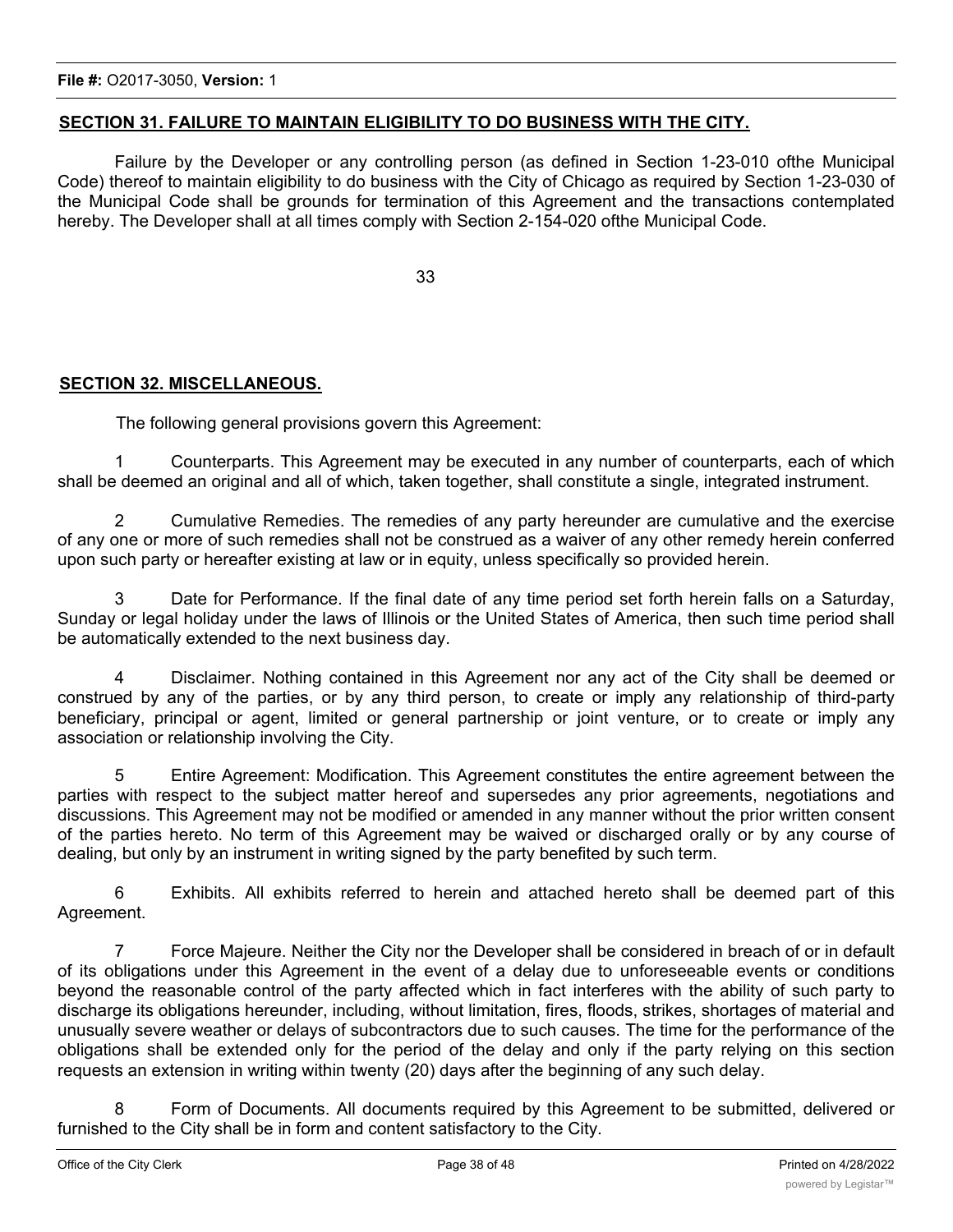9 Governing Law. This Agreement shall be governed by and construed in accordance with the laws ofthe State of Illinois.

10 Headings. The headings of the various sections and subsections of this Agreement have been inserted for convenience of reference only and shall not in any manner be construed as modifying, amending or affecting in any way the express terms and provisions hereof.

11 Limitation of Liability. No member, official, officer, director, trustee or employee of the City or the Developer shall be personally liable in the event of any default or breach under this Agreement or for any amount which may become due to any other party under the terms of this Agreement.

12 No Merger. The terms of this Agreement shall not be merged with the Deed, and the delivery ofthe Deed shall not be deemed to affect or impair the terms of this Agreement.

13 No Waiver. No waiver by the City with respect to any specific default by the Developer shall be deemed to be a waiver of the rights of the City with respect to any other defaults of the Developer, nor shall any forbearance by the City to seek a remedy for any breach or default be deemed a waiver of its rights and remedies with respect to such breach or default, nor shall the City be deemed to have waived any of its rights and remedies unless such waiver is in writing.

14 Severability. If any term of this Agreement or any application thereof is held invalid or unenforceable, the remainder of this Agreement shall be construed as if such invalid part were never included herein and this Agreement shall be and remain valid and enforceable to the fullest extent permitted by law.

15 Successors and Assigns. Except as otherwise provided in this Agreement, the terms and conditions of this Agreement shall apply to and bind the successors and assigns of the parties.

16 Venue and Consent to Jurisdiction. If there is a lawsuit under this Agreement, each Party agrees to submit to the jurisdiction of the courts of Cook County, the State of Illinois and the United States District Court for the Northern District of Illinois.

*(Signature Page Follows)*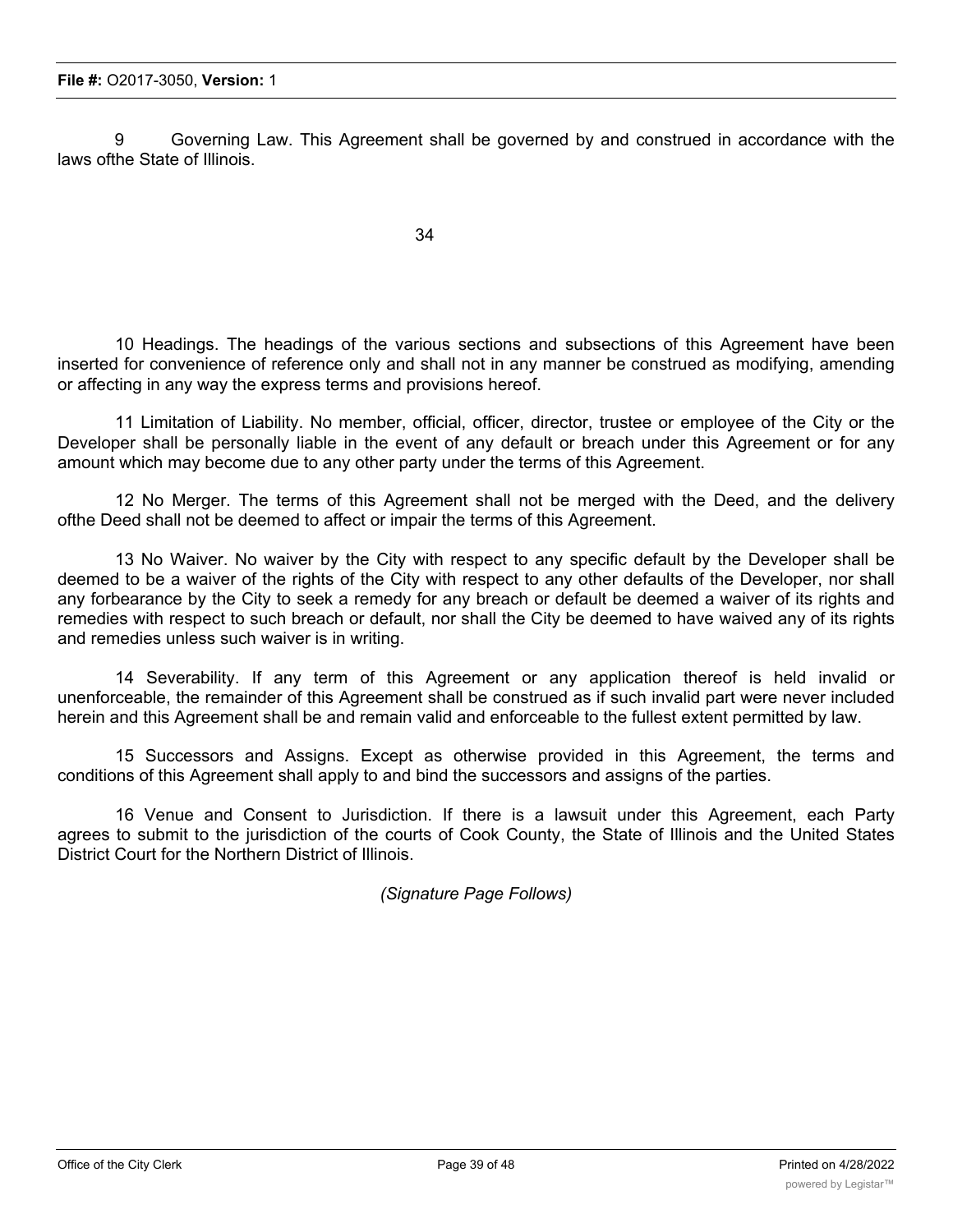IN WITNESS WHEREOF, the parties have caused this Agreement to be executed on or as of the date first above written.

> CITY OF CHICAGO, an Illinois municipal corporation and home rule unit of government

By:

David L. Reifman **Commissioner** Planning and Development

MONTCLARE ENGLEWOOD, LLC, an Illinois limited liability company

- By: Montclare Englewood Manager, LLC, an Illinois limited liability company, its Manager
	- By: Montclare Englewood MM Corp., an Illinois corporation, its Managing Member

By:

Name:

Title:

THIS INSTRUMENT PREPARED BY, AND AFTER RECORDING, PLEASE RETURN TO:

Lisa Misher City of Chicago Law Department Real Estate and Land Use Division 121 North LaSalle Street, Suite 600 Chicago, Illinois 60602 (312) 742-3932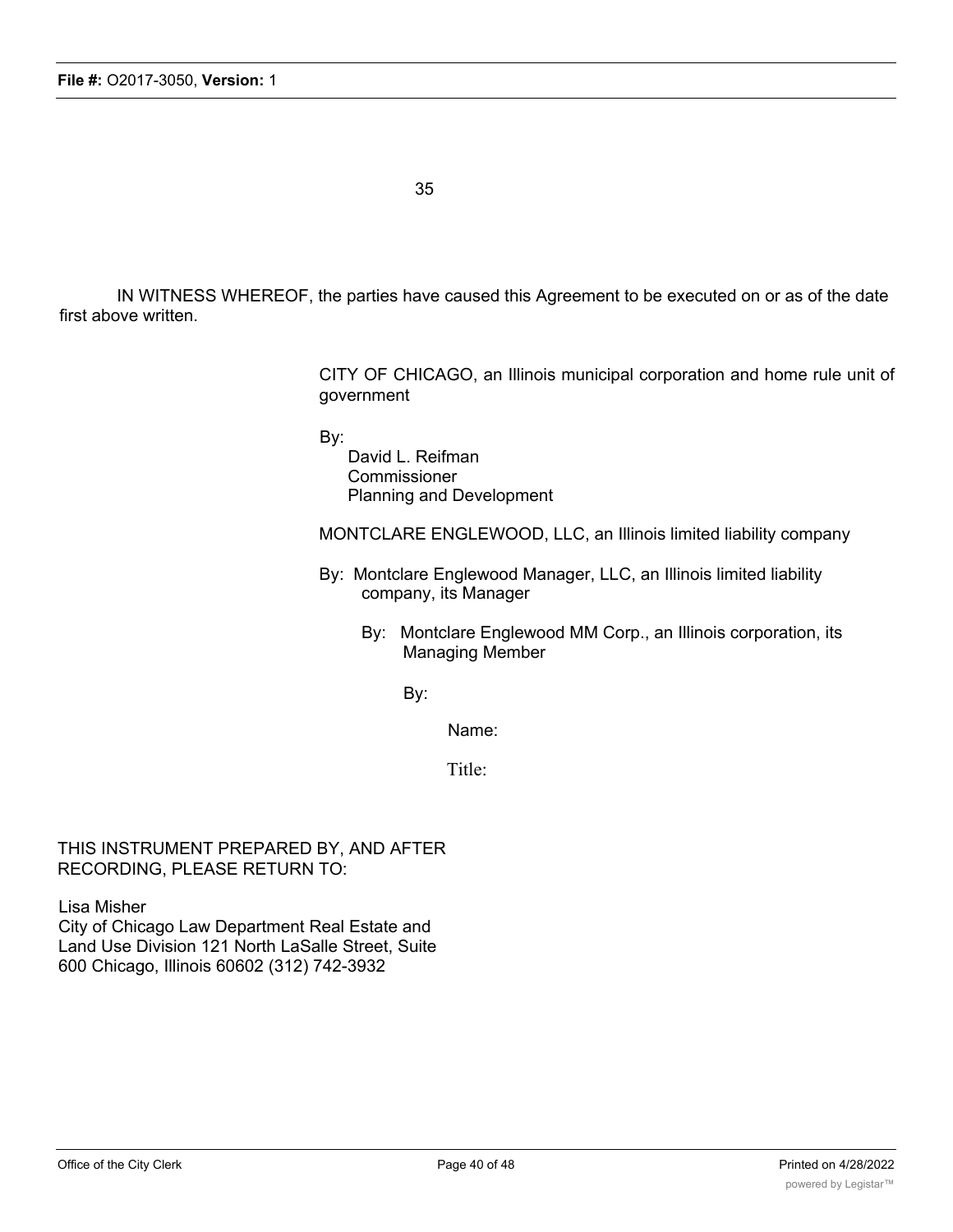STATE OF ILLINOIS )

COUNTY OF COOK )

I, the undersigned, a Notary Public in and for said County, in the State aforesaid, do hereby certify that the control of Montclare Englewood control of Montclare Englewood MM Corp., an Illinois corporation (the "Company"), as the Managing Member of Montclare Englewood Manager, LLC, an Illinois limited liability company, the Manager of Montclare Englewood, LLC, an Illinois limited liability company, personally known to me to be the same person whose name is subscribed to the foregoing instrument, appeared before me this day in person and, being first duly sworn by me, acknowledged that s/he signed and delivered the foregoing instrument pursuant to authority given by the Company, as her/his free and voluntary act and as the free and voluntary act and deed of the Company, for the uses and purposes therein set forth.

GIVEN under my notarial seal this day of 3017.

## NOTARY PUBLIC

STATE OF ILLINOIS )

) SS.

) SS.

COUNTY OF COOK )

I, the undersigned, a Notary Public in and for said County, in the State aforesaid, do hereby certify that David Reifman, the Commissioner of the Department of Planning and Development of the City of Chicago, an Illinois municipal corporation ("City"), and personally known to me to be the same person whose name is subscribed to the foregoing instrument, appeared before me this day in person and, being first duly sworn by me, acknowledged that, as said Commissioner, he signed and delivered the foregoing instrument pursuant to authority given by the City as his free and voluntary act and as the free and voluntary act and deed of the City, for the uses and purposes therein set forth.

GIVEN under my notarial seal this day of the metal of the part of the seal of the seal of the seal of the seal o

NOTARY PUBLIC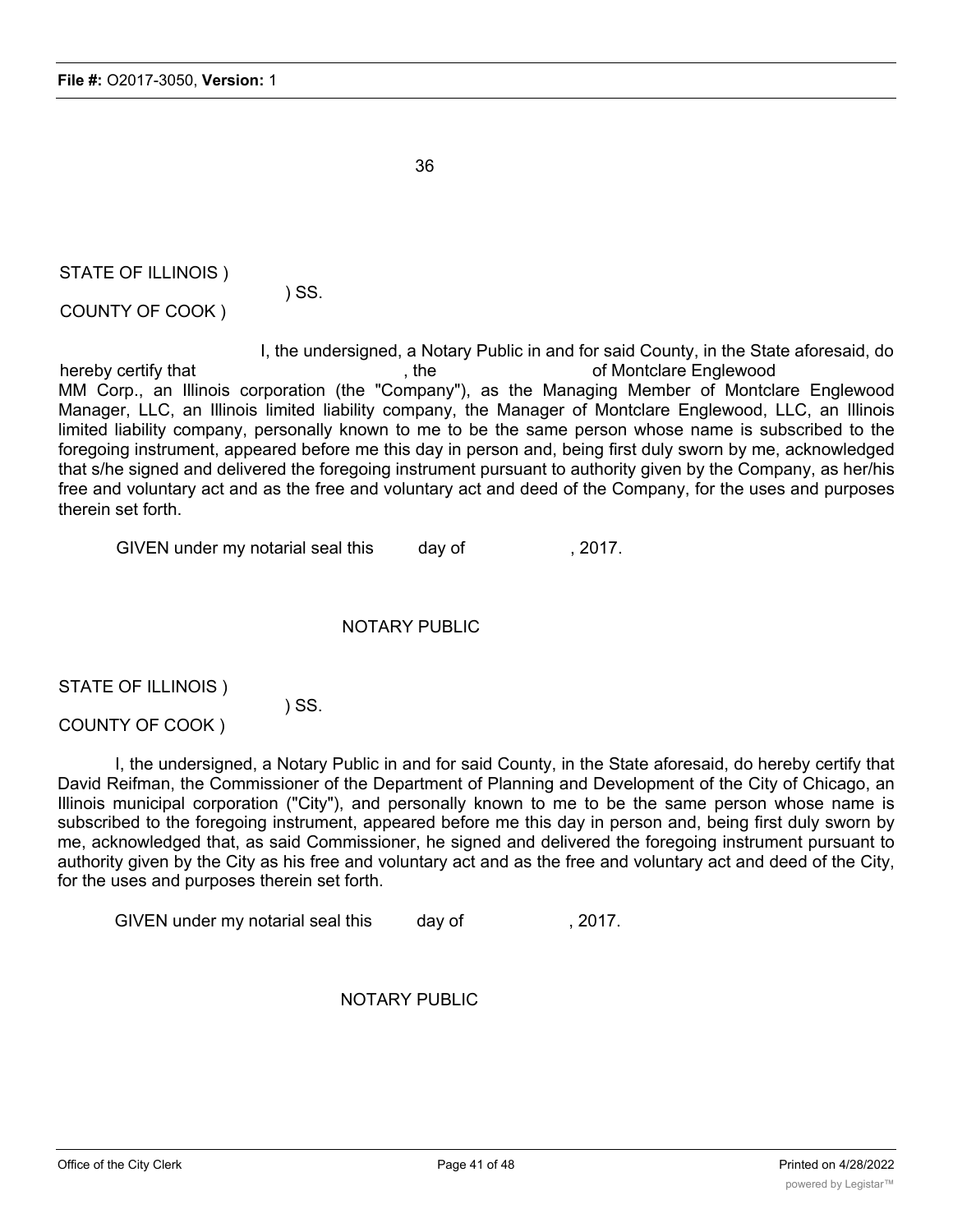## **EXHIBIT A**

## **LEGAL DESCRIPTION OF PROPERTY**

(SUBJECT TO FINAL SURVEY AND TITLE)

LOTS 12 THROUGH 45 (EXCEPT THAT PART OF LOT 45 LYING NORTH OF A LINE EXTENDING FROM THE NORTHWEST CORNER TO A POINT 18 Vi FEET SOUTH OF THE NORTHEAST CORNER OF SAID LOT)N BLOCK 2 IN LUCY M. GREEN'S ADDITION TO CHICAGO IN SECTION 20, TOWNSHIP 38 NORTH, RANGE 14 EAST OF THE THIRD PRINCIPAL MERIDIAN, IN COOK COUNTY, ILLINOIS.

ADDRESES: Northwest Corner of West 64<sup>th</sup> Street and South Green Street

PINS: 20-20-206-044-0000 20-20-206-027-0000 20-20-206-002-0000 20-20-206- 029-0000 20-20-206-043-0000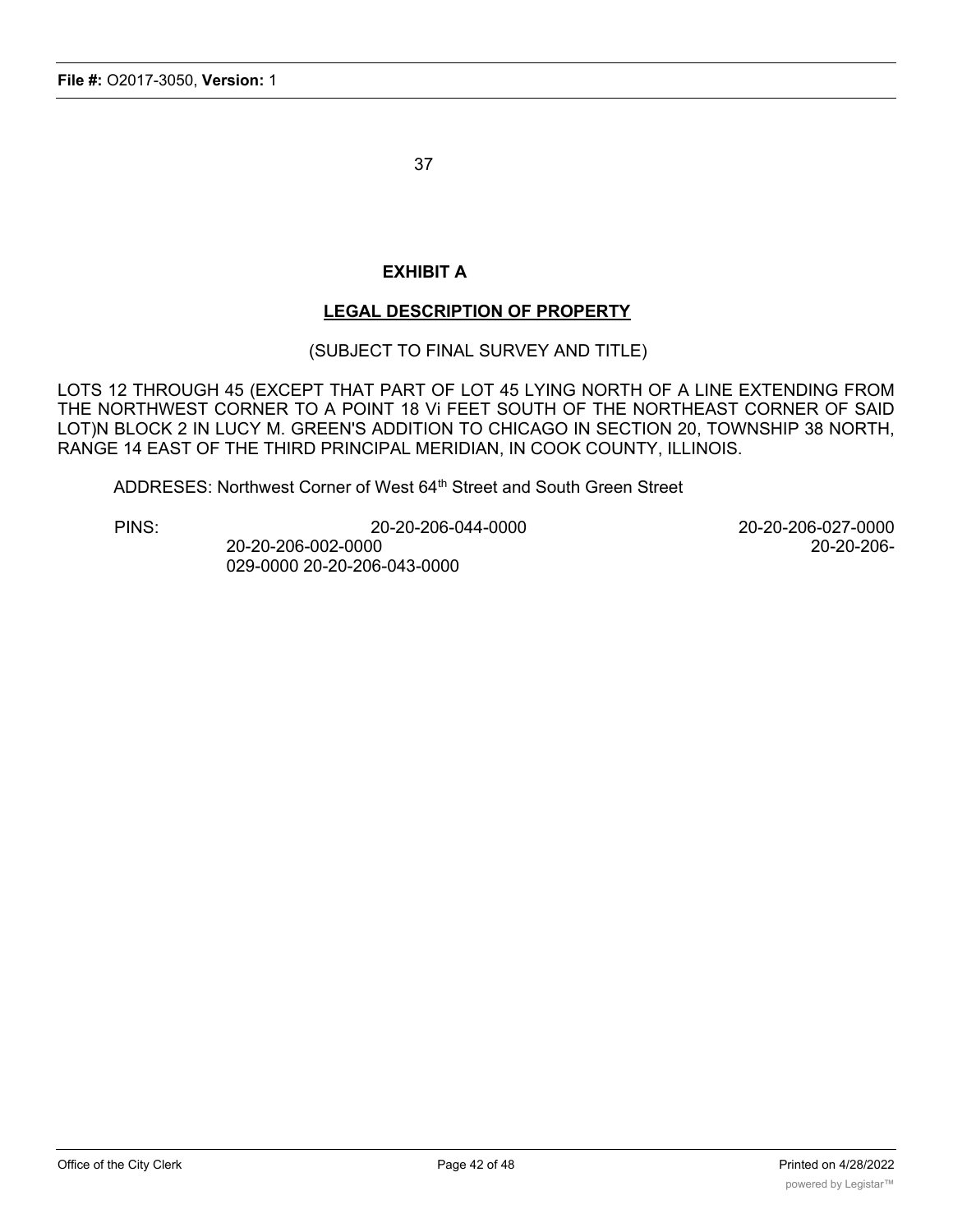## **EXHIBIT B DEPICTION OF PROPERTY**

(ATTACHED)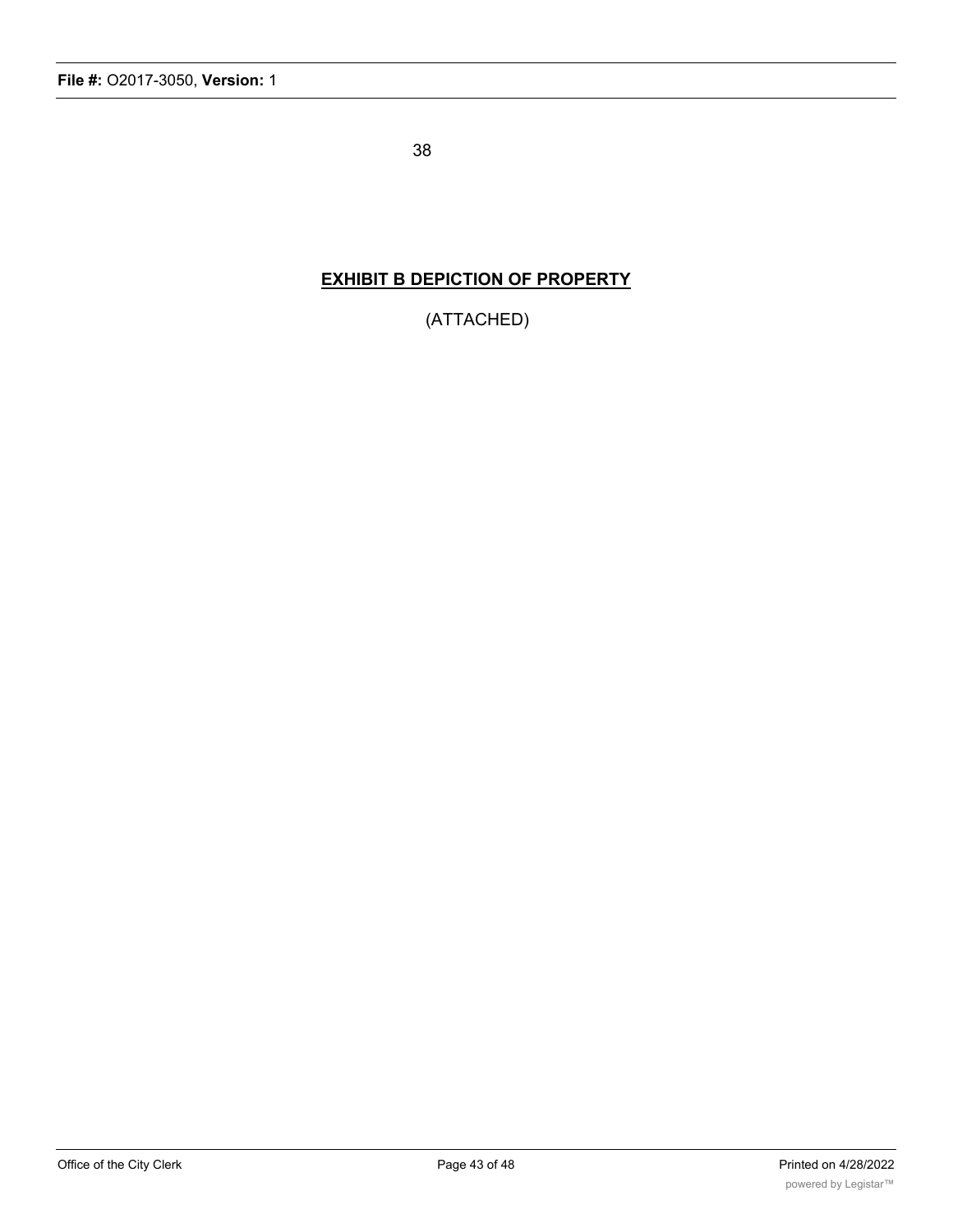#### **EXHIBIT C**

#### **PRELIMINARY BUDGET**

The following table identifies the sources and uses of funds for the Project.

#### **Sources and Uses of Funds**

| Sources                  | Amount            | % of total |
|--------------------------|-------------------|------------|
| MF Loan (City)           | \$6,600,000 24.8% |            |
| *MAUI (City)             | \$650,000         | .2.4%      |
| *IHDA Trust Fund         | \$1,000000 3.8%   |            |
| Construction Bridge Loan | \$7,956,245 29.9% |            |
| Debt (HUD Loan)          | \$2,100,000 7.9%  |            |
| <b>FHLB Grant</b>        | $$850,0003.2\%$   |            |
| <b>GP Equity</b>         | 100 0.0%          |            |
| <b>Tax Credit Equity</b> | $$7.465.380**$    | 28.0%      |
| <b>Total Sources</b>     | \$26,621,725 100% |            |

•Additional funds for IHDA (up to \$2M) and MAUI(up to \$1.3M) pending approval, any additional funding sources approved will reduce the City's loan.

"The total tax credit equity amount is \$15.7M; a portion will come in at closing and during construction, and the remaining portion will come in at construction completion to pay down the construction bridge loan and fund reserves and other related costs. -

#### **Uses**

| Land Acquisition (0.00% of TPC)         | 5              | $$0.00$ psf  |
|-----------------------------------------|----------------|--------------|
| Hard Construction Costs (82.80% of TPC) | \$22,041,819   | \$243.63 psf |
| <b>Soft Costs</b>                       |                |              |
| Architect's Fee (2.61% of hard costs)   | 575,000        | $$6.36$ psf  |
| Loan Origination Fee (1.82% of loan)    | 150,500        | $$1.66$ psf  |
| Legal Fees (0.72% of total costs)       | 191,250<br>S   | $$2.11$ psf  |
| Marketing (0.60% of total costs)        | 158,400<br>S   | $$1.75$ psf  |
| Loan Interest (1.88% of total costs)    | 500,000        | $$5.53$ psf  |
| Environmental (1.75% of total costs)    | 465,100        | $$5.14$ psf  |
| Reserves (1.96% of total costs)         | 520,681<br>\$. | $$5.76$ psf  |
| Developer Fee (3.72% of total costs     | 990.000<br>\$  | \$10.94 psf  |
| Other Soft Costs 3.87(% of total costs) | \$1,028,970    | \$11.37 psf  |
| Total Soft Costs (17.2% of total costs) | \$4,579,906    | \$50.62 psf  |
| <b>Total Uses</b>                       | \$26,621,725   | \$294.25 psf |

\*Gross building area is 90,471 square feet 'Gross site area is 70,095 square feet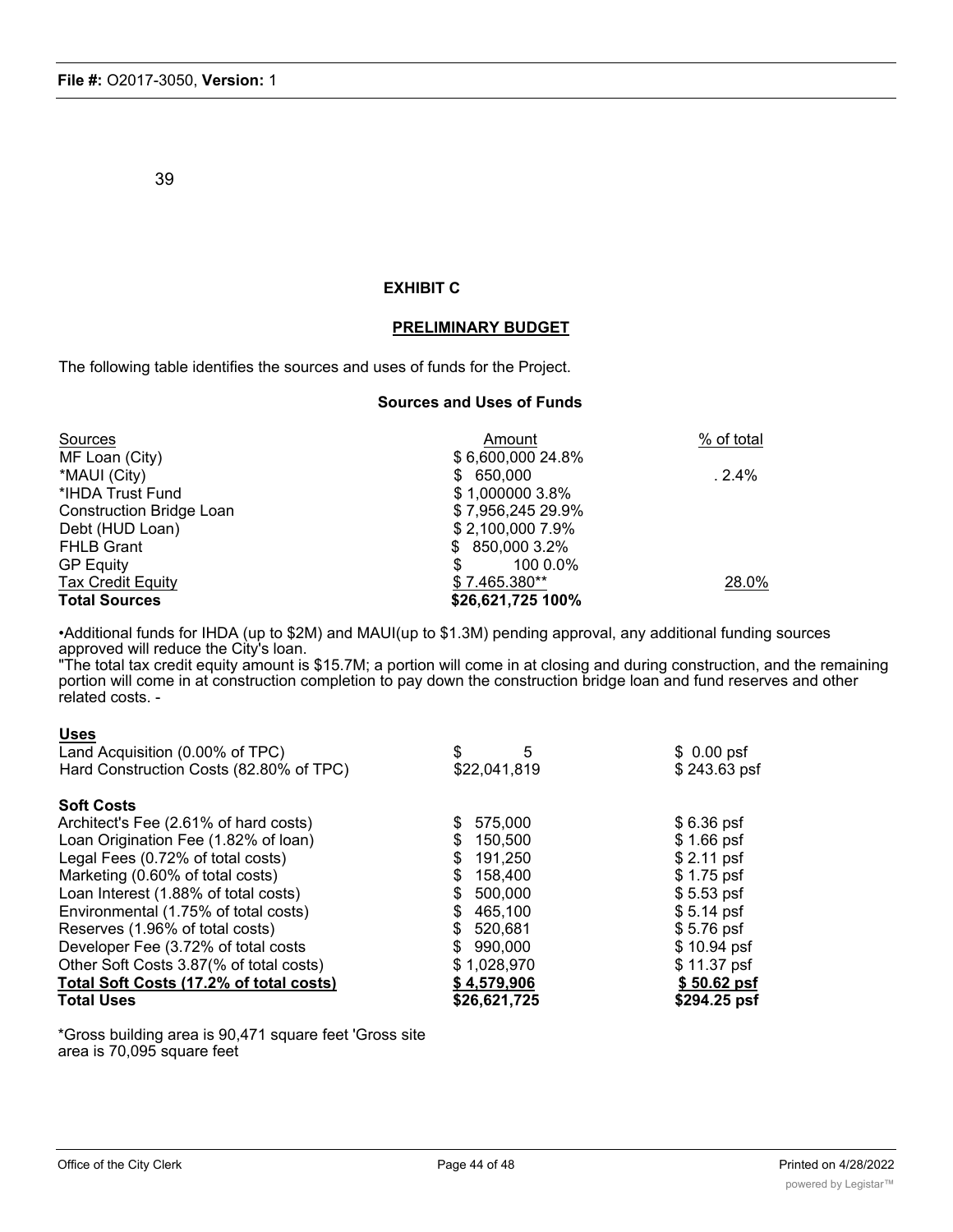# **EXHIBIT D FORM OF RECONVEYANCE DEED**

# **(ATTACHED)**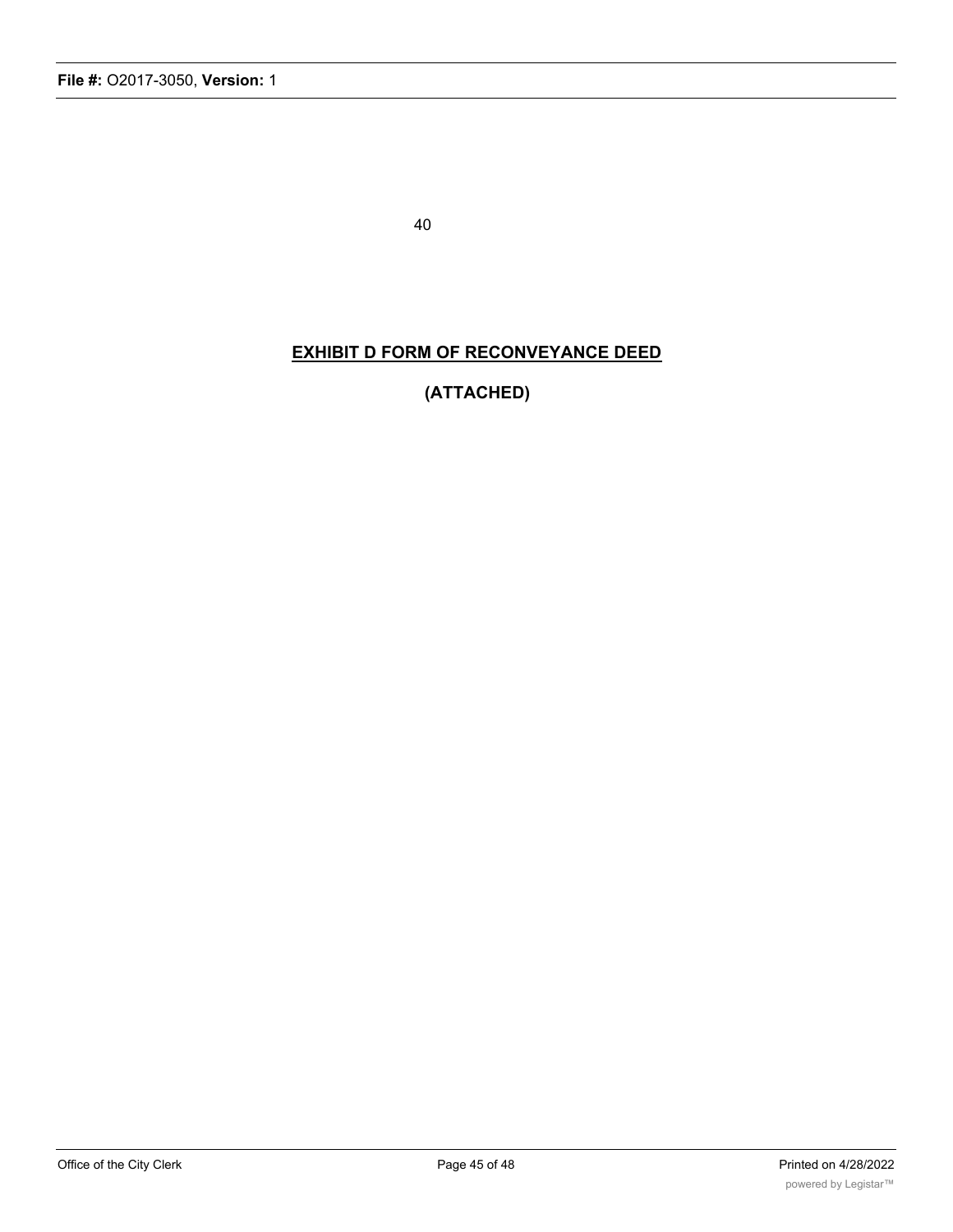EXHIBIT E SCOPE DRAWINGS

(ATTACHED)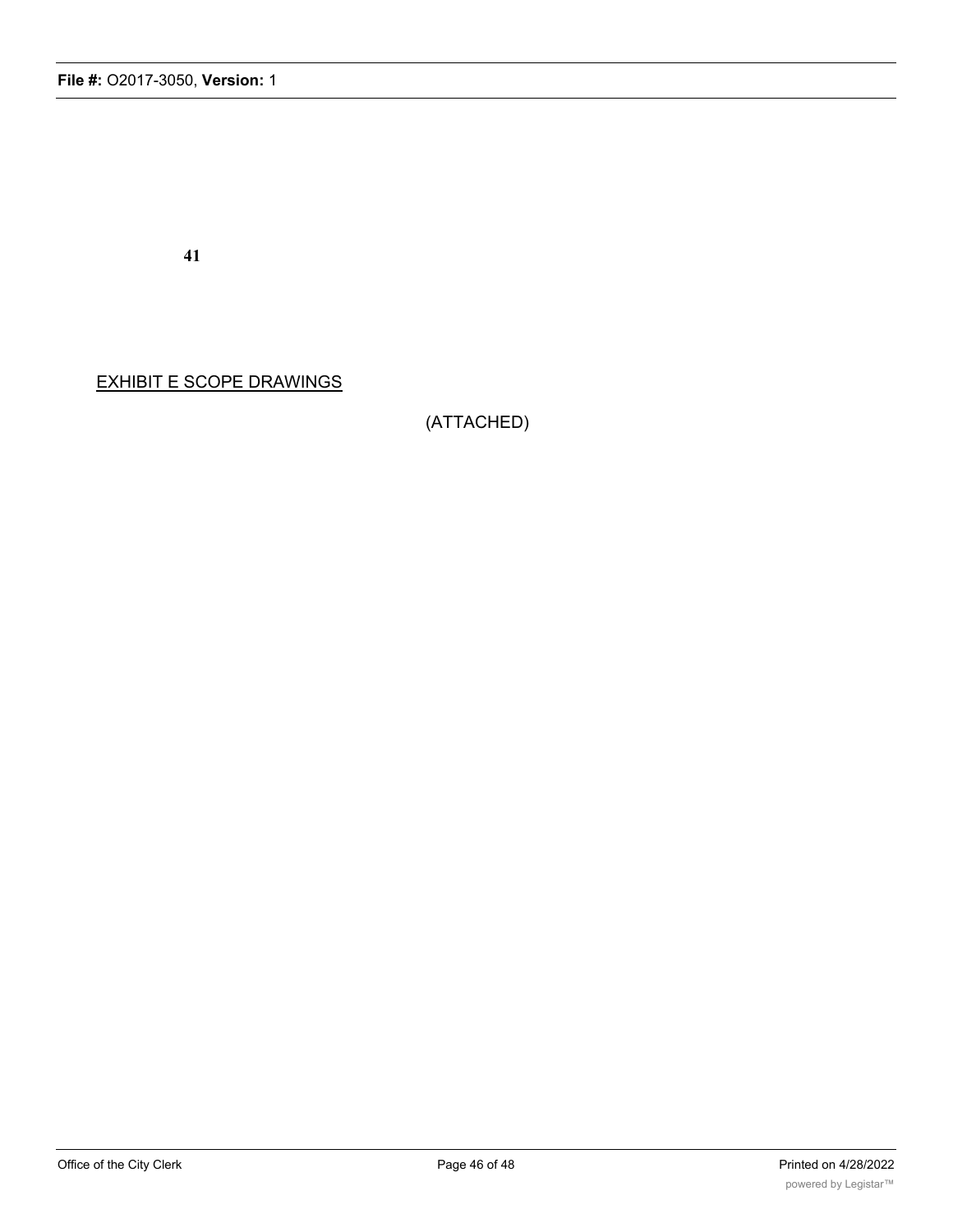# **m c/>**

**o =r CD ro o m**

**"TJ**

# **0:**

**C/3 q**

OFFICE OF THE MAYOR CITY OF CHICAGO

RAHM EMANUEL MAYOR

March 29, 2017

# TO THE HONORABLE, THE CITY COUNCIL OF THE CITY OF CHICAGO